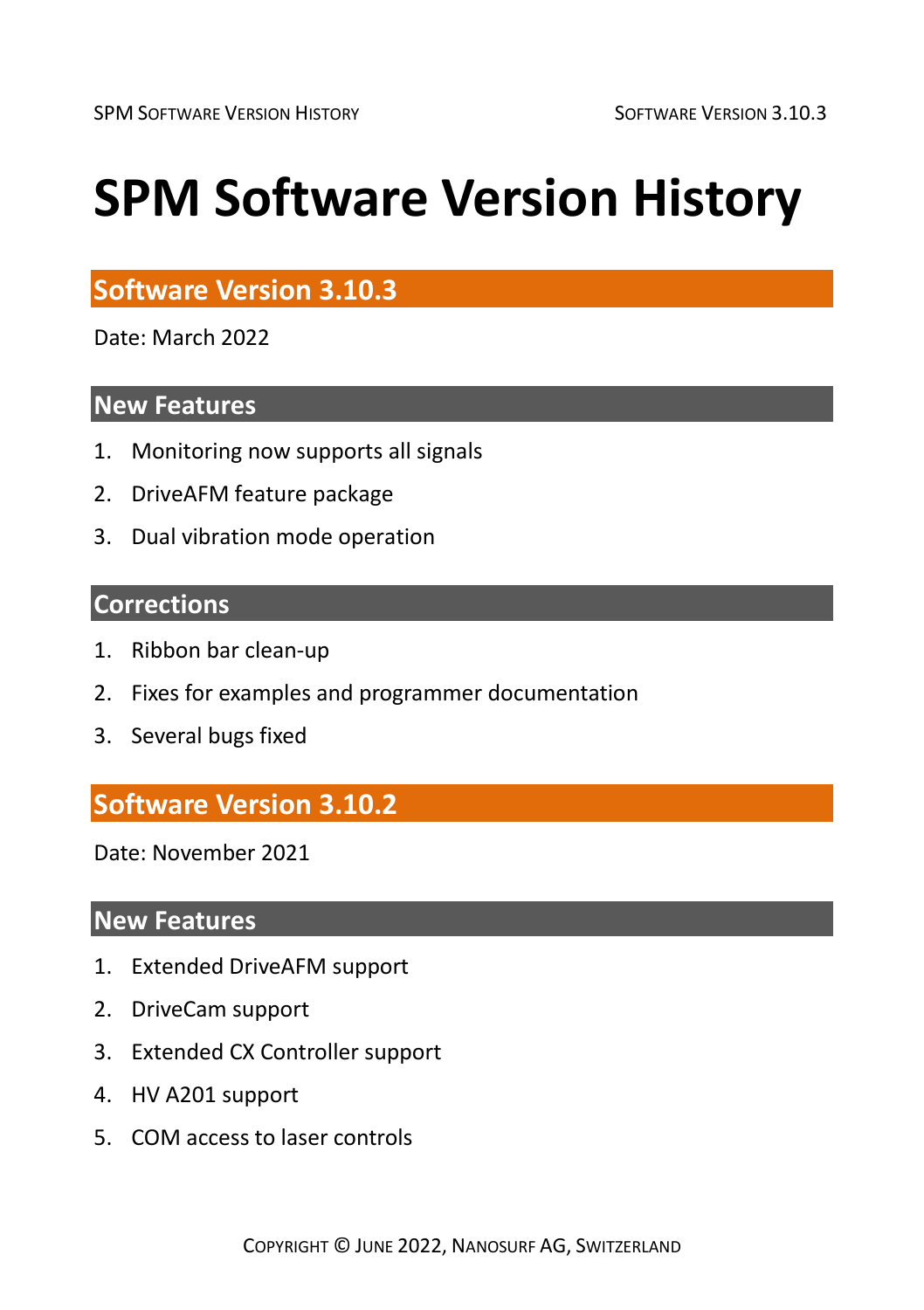6. Tilt switch enabled in DriveAFM scan head

#### **Corrections**

- 1. Increased stability
- 2. Improved default settings
- 3. Several bugs fixed

#### **Software Version 3.10.0**

Date: June 2020

#### **New Features**

- 1. CX Controller Support v1.0
- 2. C3000i Controller Support (former C1000)
- 3. Accessory Interface v2.0 Support
- 4. Nanoscience Trax OEM EOL: Now support in Nanosurf Naio stock version
- 5. Integrated Cytosurge FluidFM Pump Support

# **Corrections**

1. 13 bugs were fixed

# **Software Version 3.8.8**

Date: June 2019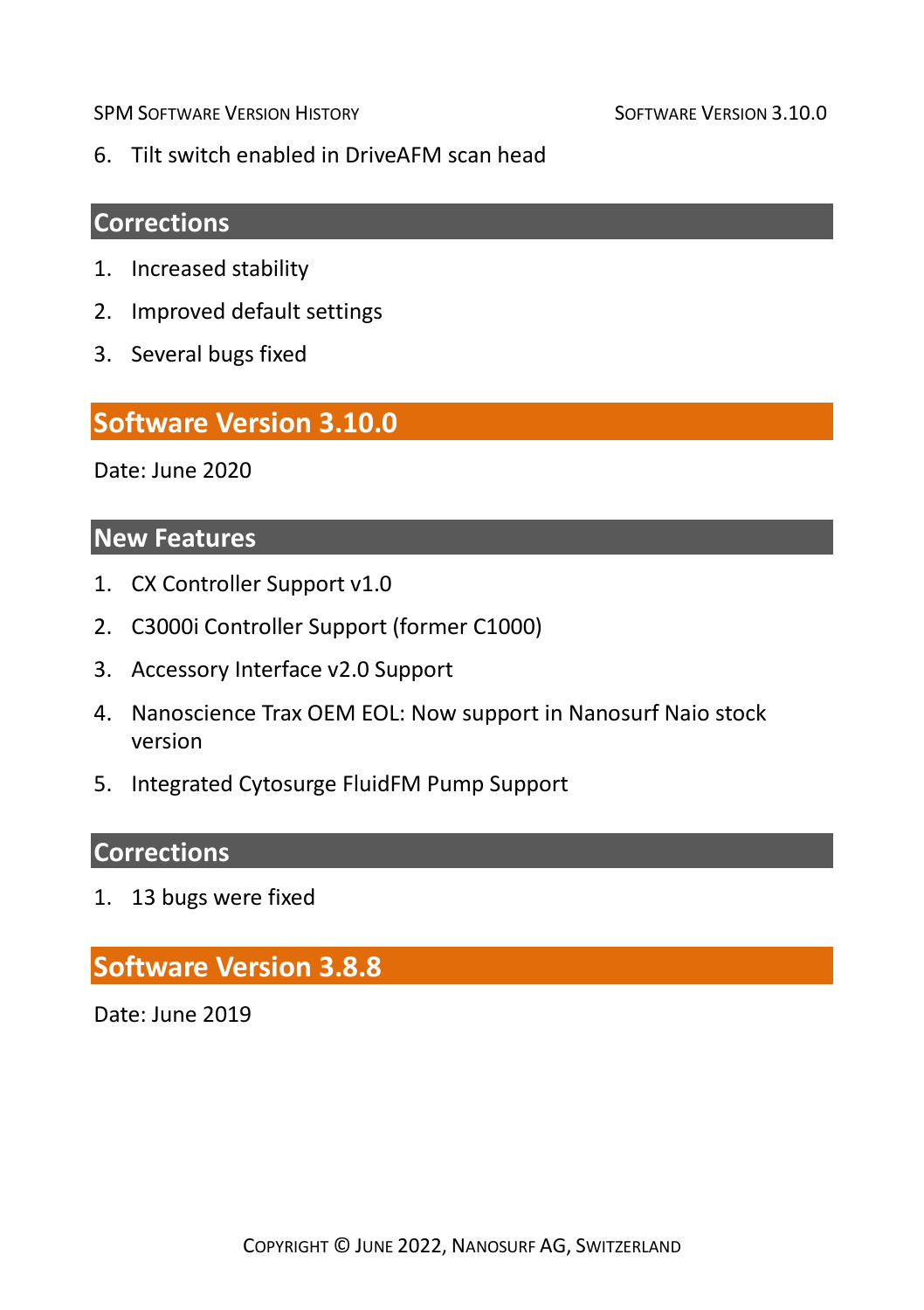#### **New Features**

- 1. Camera overlays representing scale, fps and zoom factor indicators for FlexCamera, Naio, Nanite and CoreAFM (The Imaging Source based cameras)
- 2. Stage: "Move" and "Close" button for MoveTo Dialog
- 3. Stage: Configurable approach axis move prior to moves of other axes
- 4. Stage: If AFM is approached stage system doesn't allow any moves
- 5. New algorithm for setting free amplitude in dynamic force mode

# **Software Version 3.8.7**

Date: May 2019

#### **New Features**

- 1. Accessory Interface
	- DIMO Support
- 2. Stage: Position zeroing per axis
- 3. Stage: MoveTo Dialog allows fixed unit prefix

#### **Corrections**

1. 3 bugs fixed

# **Software Version 3.8.6**

Date: April 2019

#### **New Features**

1. C1000 SPM Controller Support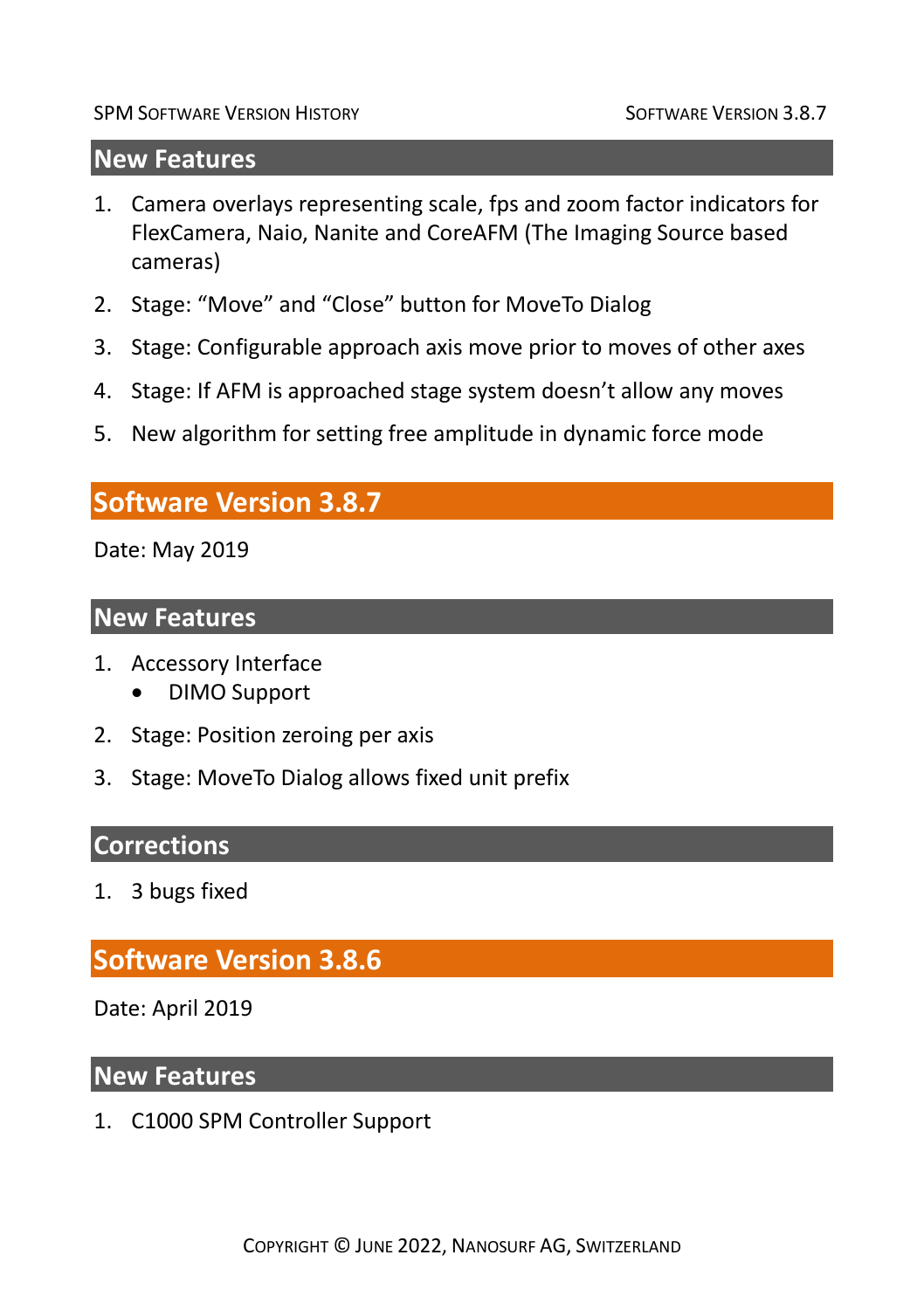- 2. Frequency Sweep Abort
- 3. New Nanosurf Logos

# **Corrections**

1. 10 bugs fixed

# **Software Version 3.8.5**

Date: December 2018

# **New Features**

1. CoreAFM: Continuous Approach

#### **Corrections**

1. 12 bugs fixed

# **Software Version 3.8.4**

Date: September 2018

#### **New Features**

- 1. Scripting Interface:
	- extend COM ProxyApplication to set/get GalleryHistoryFilenameMask() and GalleryHistoryFilenameIndex()
- 2. Allow imaging with 1 line for Naio, SPM S and Easyscan2 controllers

#### **Corrections**

1. 12 bugs were fixed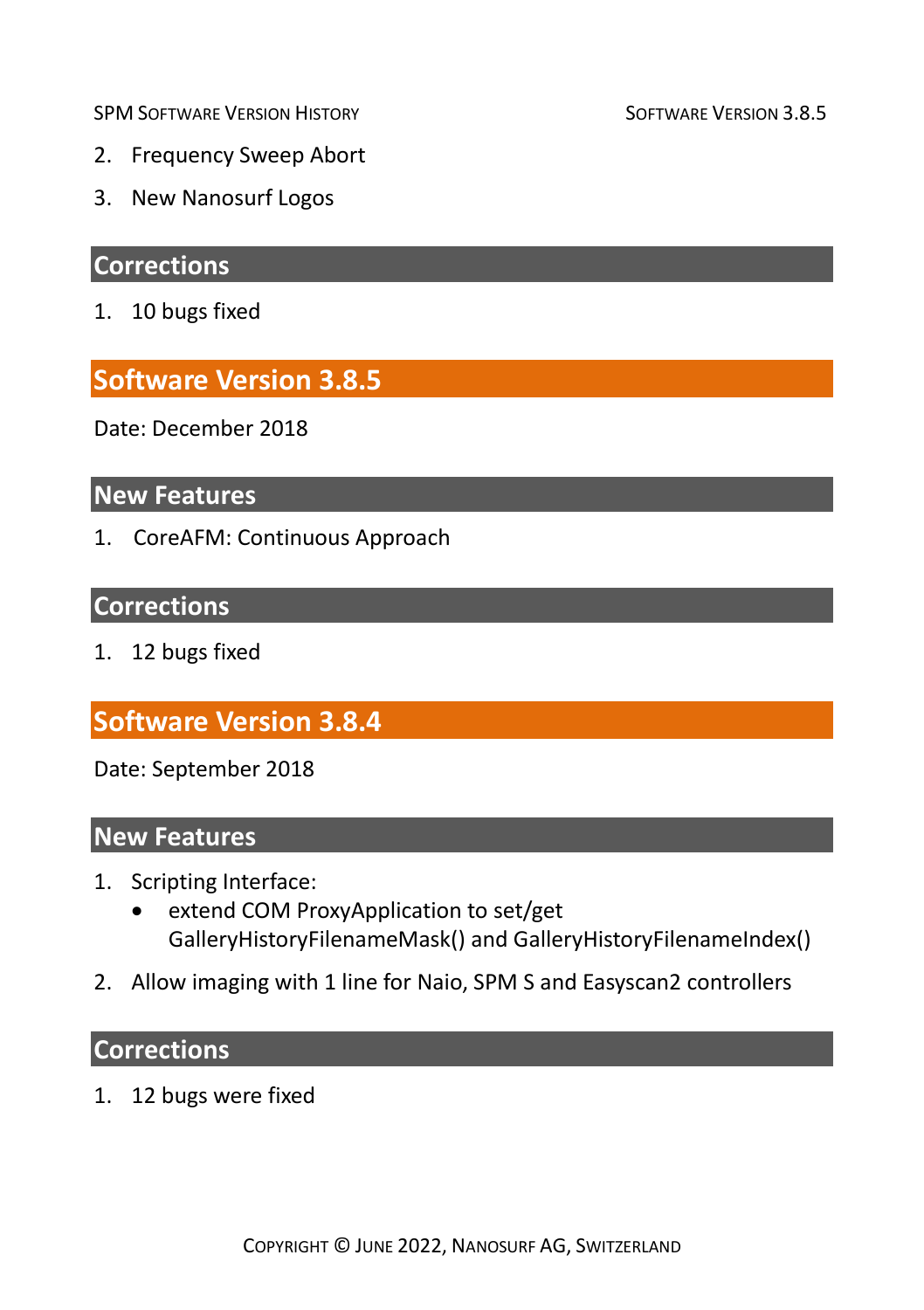# **Software Version 3.8.3**

Date: March 2018

### **New Features**

- 1. Scripting Interface:
	- Extend ProxySpec Interface with GetMin/SetMin and GetRange/SetRange by DIM of a databuffer
	- Extend ProxyScanHead for controlling the laser

# **Corrections**

1. 14 bugs were fixed

# **Software Version 3.8.2**

Date: January 2018

#### **New Features**

- 1. *Sample Platform Options* allows users to select the default action to perform when the scan head lid is opened.
	- Available for the CoreAFM platform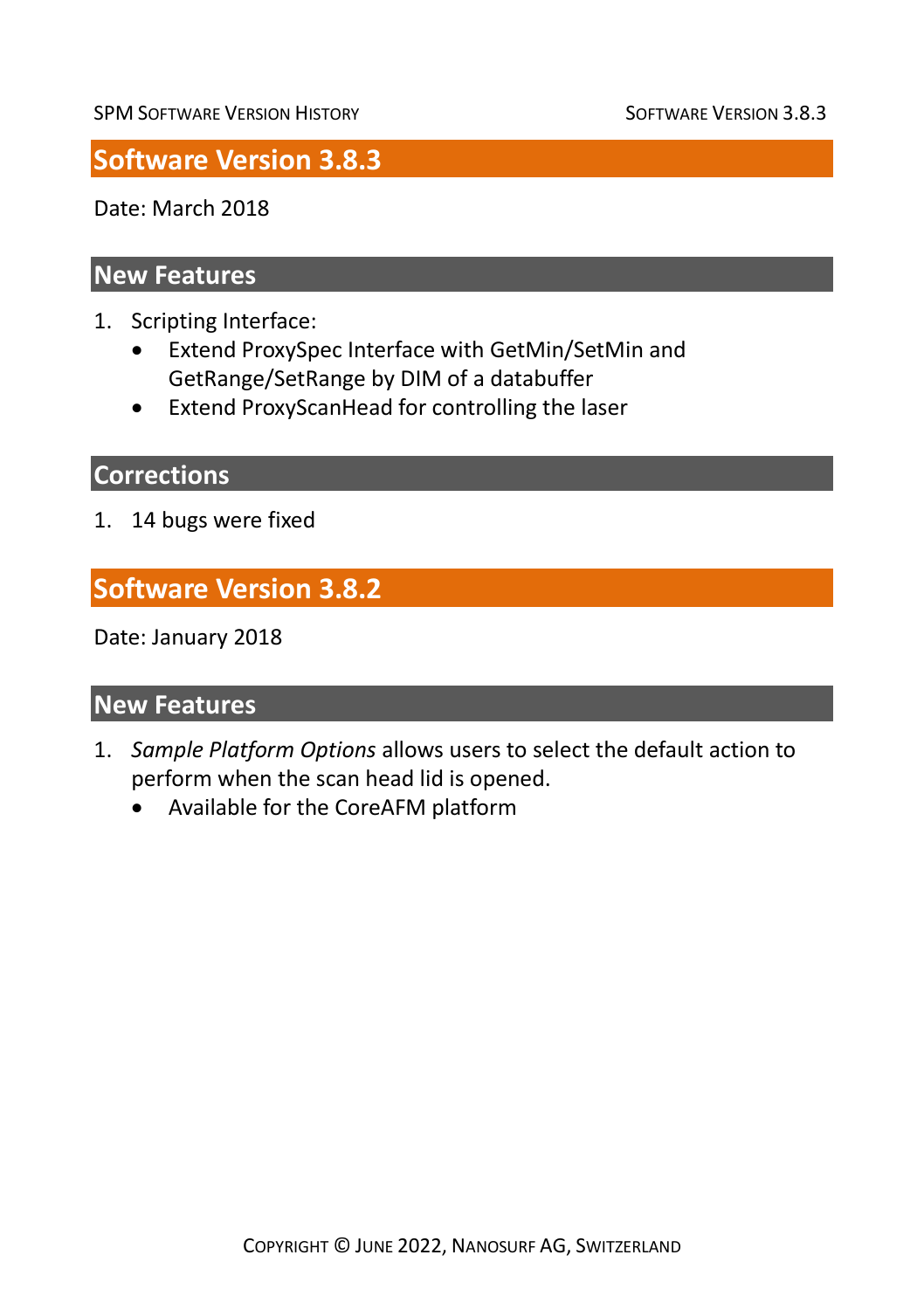| <b>SPM Parameters</b>                                                       |                                                                                                                                                                                                                                                                                                   | X |
|-----------------------------------------------------------------------------|---------------------------------------------------------------------------------------------------------------------------------------------------------------------------------------------------------------------------------------------------------------------------------------------------|---|
| Imaging<br>Spectroscopy<br>Lithography<br><b>Operating Mode</b><br>Approach | Approach Parameters<br>Tip Position: 2.01um<br>Approach Mode<br>Stop<br>Step-by-Step Stage<br>$\checkmark$<br>Advance<br>Retract<br>듼<br>Maximum Slope   50µm/s<br>Sample Platform Options<br>티<br>Maximum Steps 65000<br>'Lid Opened' Action<br>퓌<br>To Home<br>Step Size   90 %<br>$\checkmark$ |   |
| Z-Controller<br><b>Signal Access</b><br>Probe/Tip<br><b>SPM System</b>      | 'Approach Done' Options<br>Auto Start Imaging<br><b>Withdraw Parameter</b><br>∃<br>Withdraw Steps   5                                                                                                                                                                                             |   |
|                                                                             | Close                                                                                                                                                                                                                                                                                             |   |

# **Corrections and Changes**

- 1. 14 bugs were fixed, notably:
	- Incorrect Lithography Start/Stop handling for scripting has been fixed
	- Crash when changing video camera while Laser Align Dialog is open has been fixed.
- 2. Some GUI improvements were implemented to better represent the function set of the CoreAFM.
- 3. Video Camera settings are now stored in a separate file instead of in the parameter files.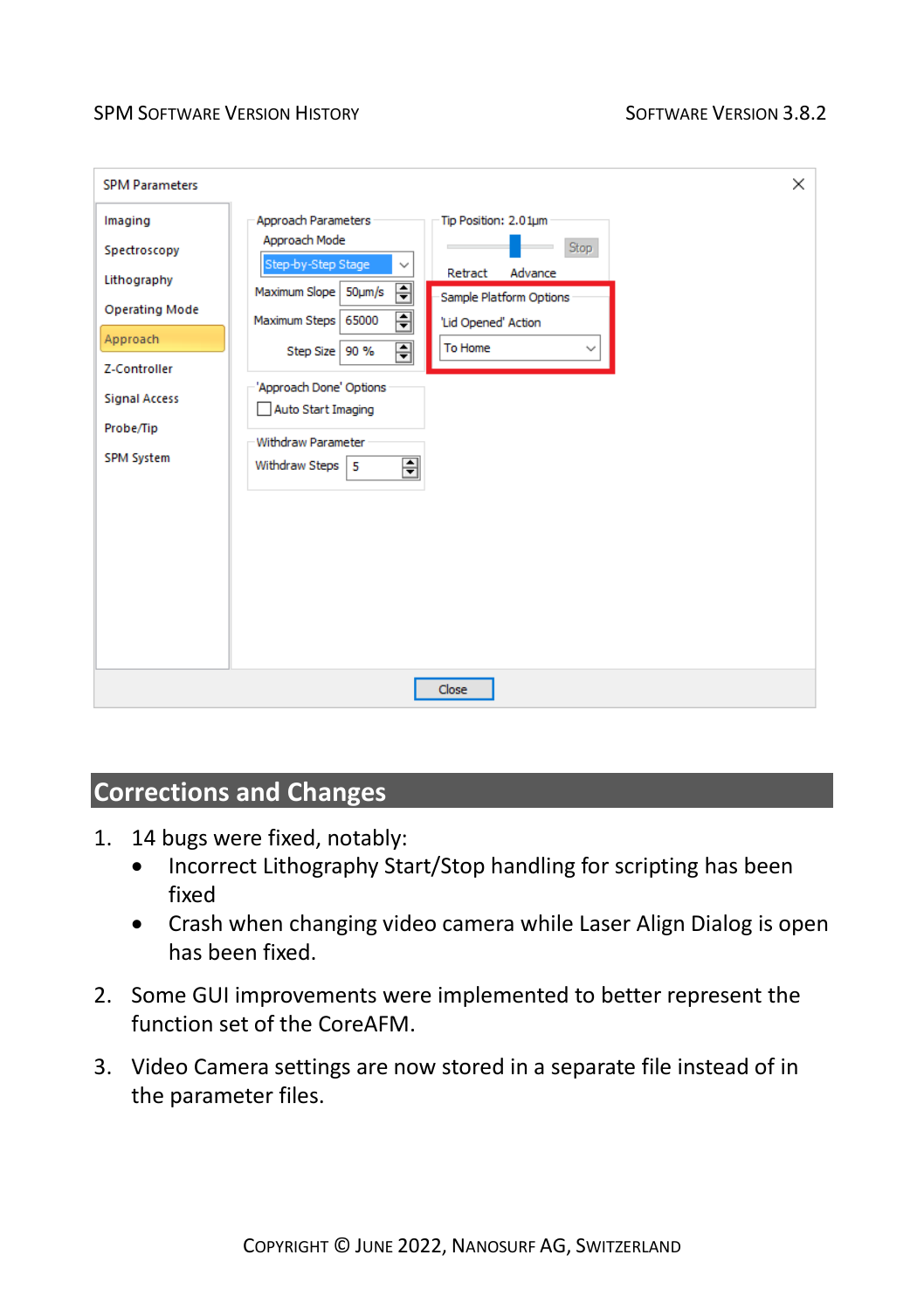# **Software Version 3.8.1**

Date: July 2017

#### **New Features**

- 1. *Prescan* allows users to quickly evaluate regions of interest
	- Available for Naio, SPM S and Easyscan2 platforms as well as for C3000 and CoreAFM.



# **Corrections**

- 1. 23 bugs were fixed
- 2. 7 improvements were implemented, the most important of which are:
	- Spectroscopy Phase state is now available in the API.
	- Monitoring panel is now a dockable window.

# **Software Version 3.8.0**

Date: April 2017

#### **New Features**

- 1. *SpikeGuard*: Automatically rescan disturbed measurement lines.
- 2. Introduction of language invariant codes in error messages.

#### **Corrections**

1. 18 bugs were fixed.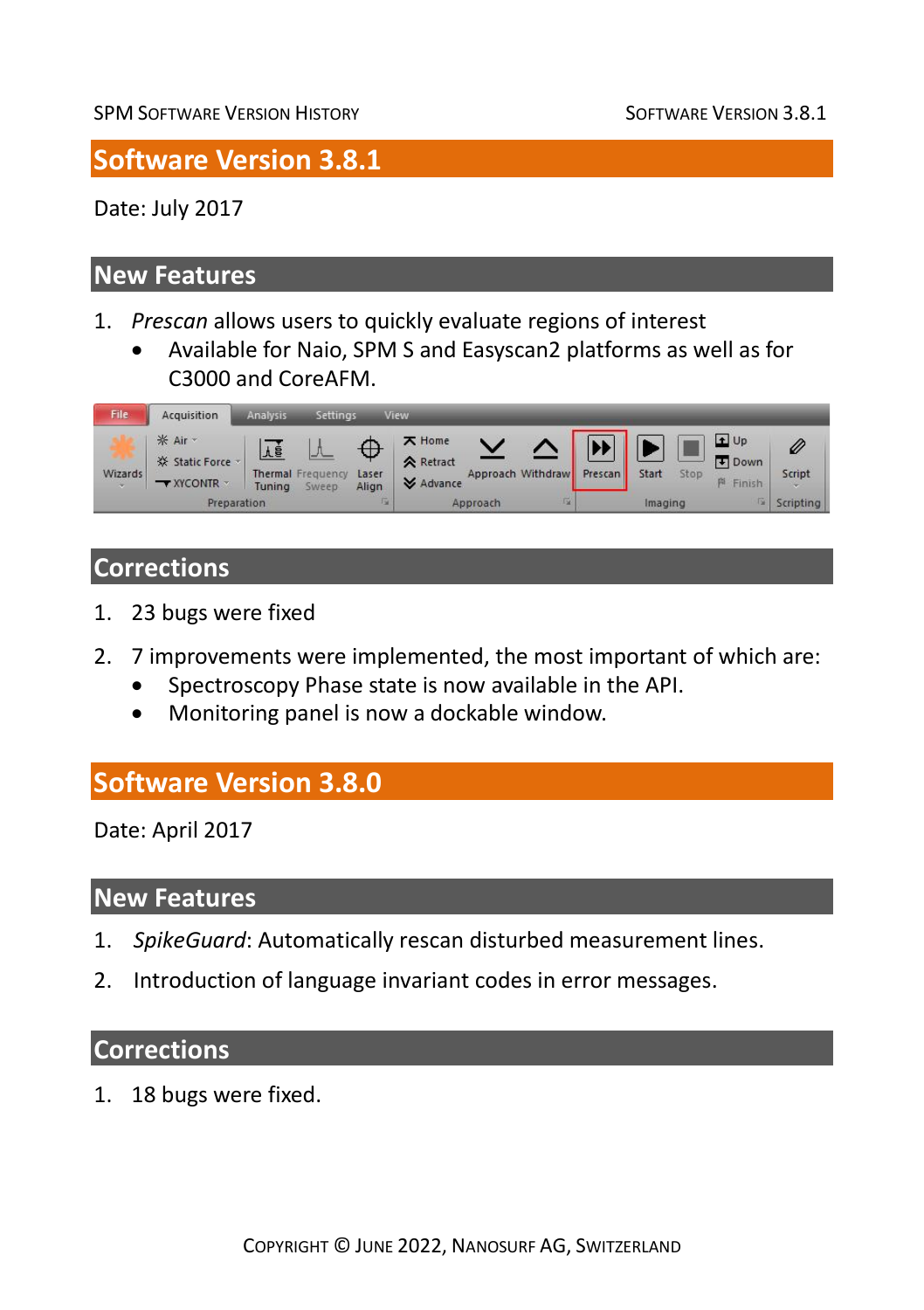# **Software Version 3.7.3**

Date: Feb 2017

#### **New Features**

- 1. New hardware support:
	- Full CoreAFM and AFSEM support.

# **Corrections**

1. 8 bugs were fixed.

# **Software Version 3.7.2**

Date: Dec 2016

#### **New Features**

- 1. New hardware support:
	- Basic CoreAFM and AFSEM support.
	- Support for new NaioAFM camera.
- 2. Fail safety for the camera system.
- 3. Improved step-by-step approach procedures.
- 4. Inversion feature of user outputs.

#### **Corrections**

1. 11 bugs were fixed.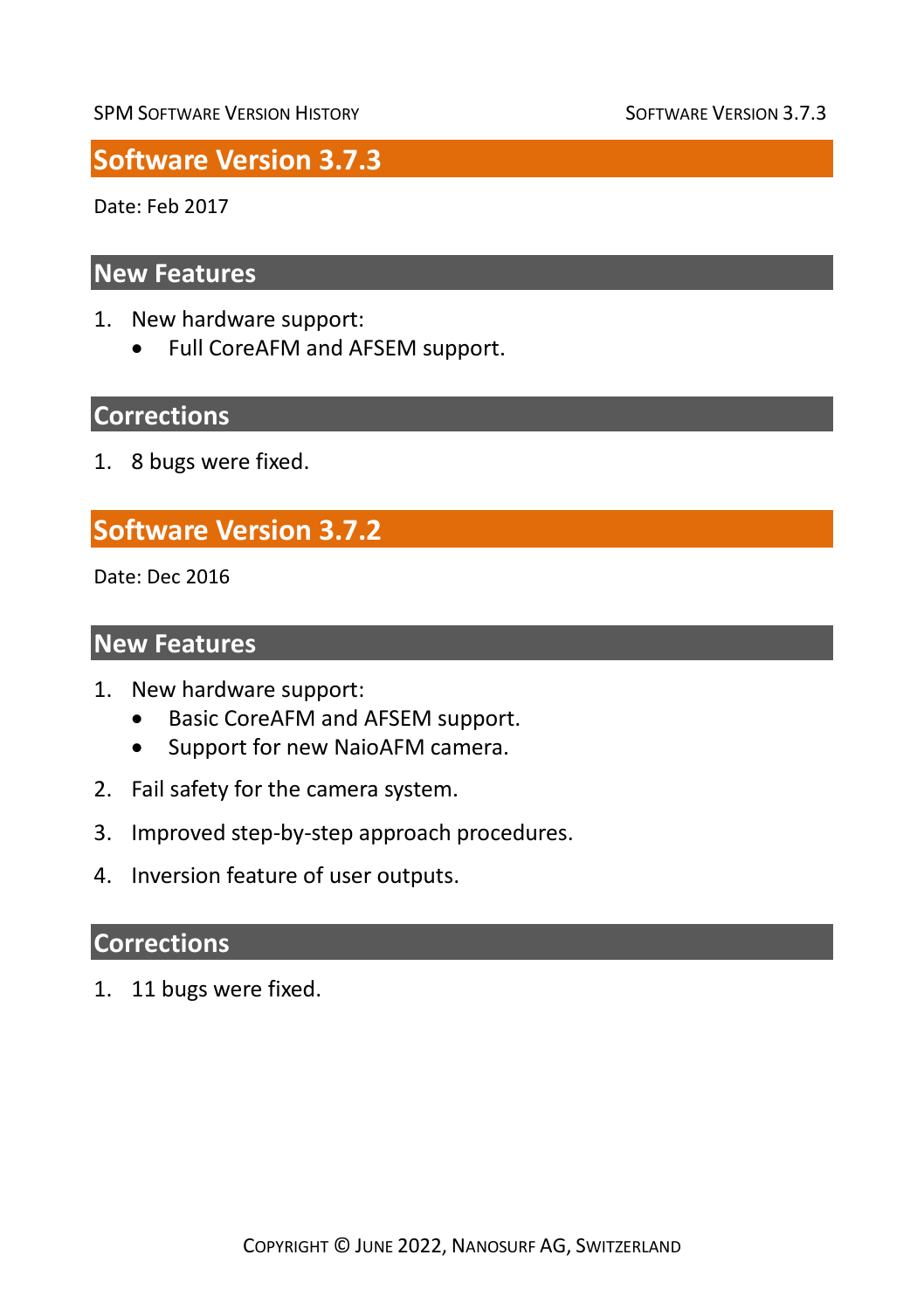# **Software Version 3.7.1**

Date: June 2016

# **New features**

- 1. Spectroscopy Online Analysis allows setting up force curve analysis functions that produce results as each force curve is measured.
	- Immediate inspection of numerical analysis results.
	- Graphical representation of the analyzed parameters in a Force Curve graph.
	- Producing a color map of analyzed parameters during the measurement.



These features are only available when Advanced Spectroscopy has been unlocked with a valid access key.

2. Additional calibration functions: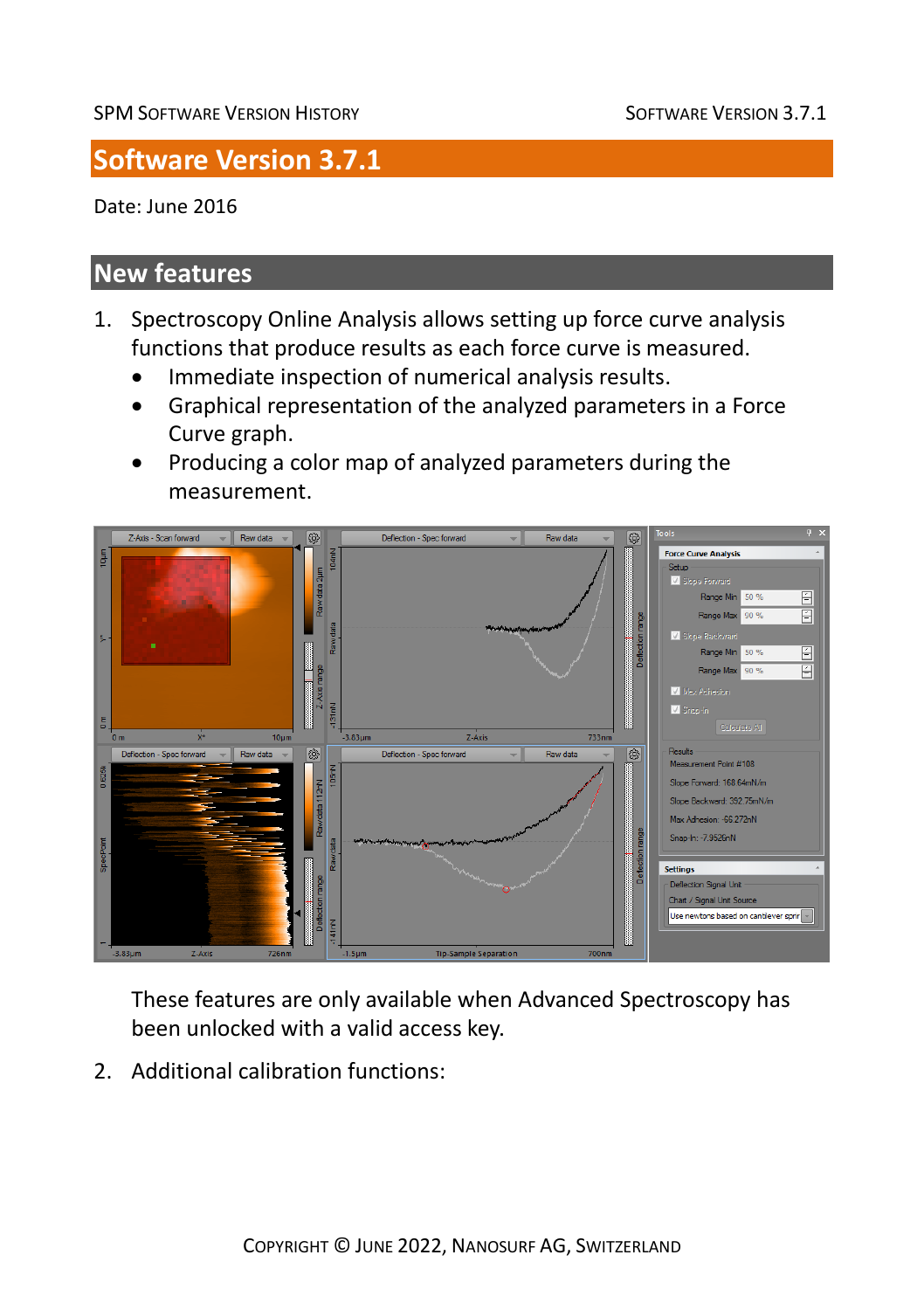

- Cantilever Calibration via Frequency Sweep for all platforms.
- Deflection Sensitivity Calibration enabled for the EasyScan2 and Naio platforms.

| <b>AFM Probe Calibration</b>            |  |            |
|-----------------------------------------|--|------------|
| Cantilever Spring Constant   0.2 N/m    |  | Calibrate. |
| Deflection Cross-Talk Compensation   3m |  | Calibrate. |
| Deflection $ 1.1 \mu m$                 |  | Calibrate  |

- Deflection Cross-Talk Compensation
- 3. Z-Axis Closed Loop operation when Z-axis should keep a constant position.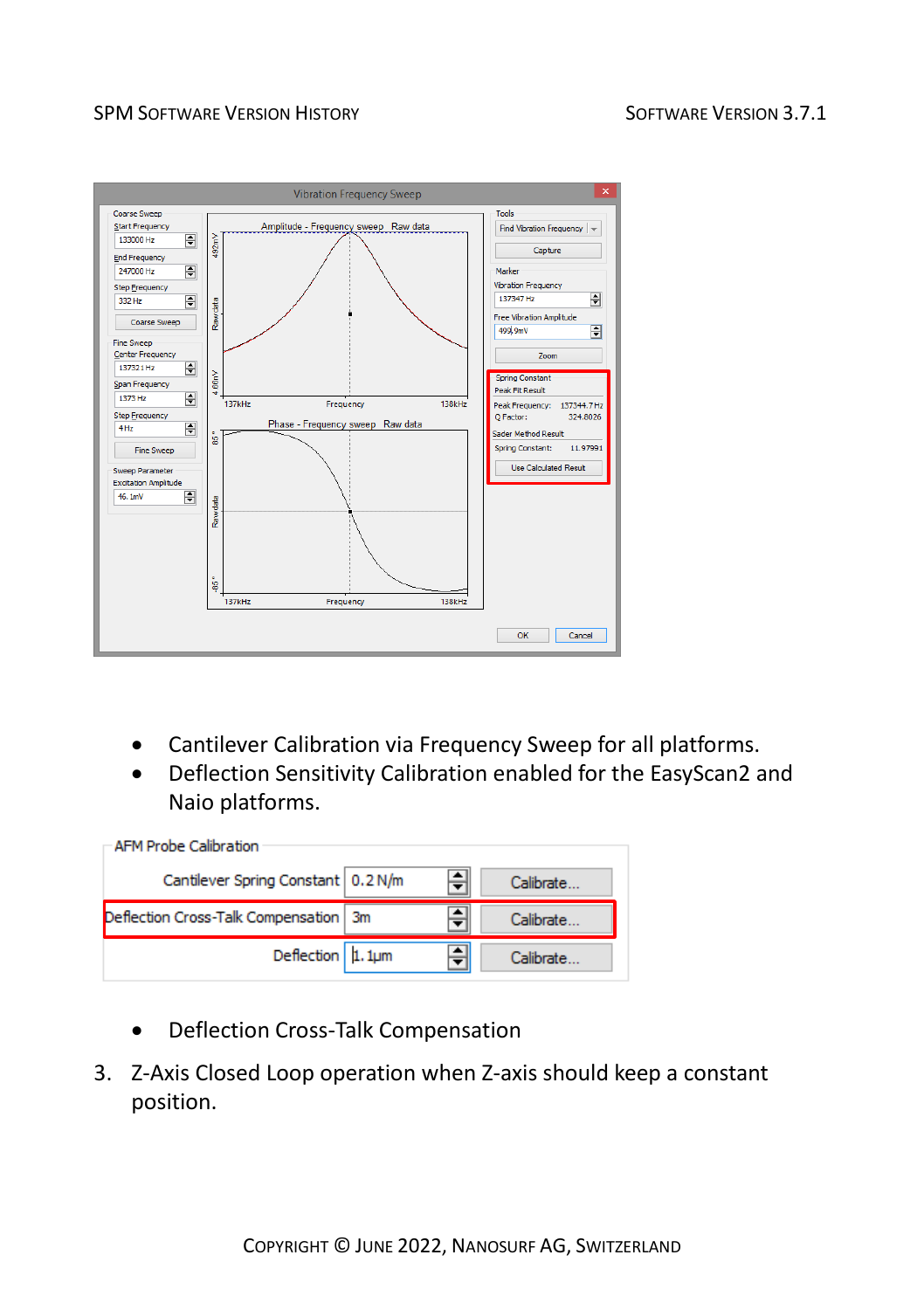4. New operating mode: User Mode, do Z-Feedback on a user selected input User Channel.

| <b>SPM Parameters</b>      |                                                           | $\times$ |
|----------------------------|-----------------------------------------------------------|----------|
| Imaging                    | Z-Controller Parameter                                    |          |
| Spectroscopy               | Z-Feedback Input Source<br>Deflection<br>$\checkmark$     |          |
| Lithography                | Positive Input Polarity O                                 |          |
| <b>Operating Mode</b>      | ⊟<br>PID Gain Cal. 1                                      |          |
| Approach                   | Input DC-Offset Parameter                                 |          |
| Z-Controller               | $\vert \overline{\mathbf{z}} \vert$<br>Offset DAC 361.2mV |          |
| <b>Scan Head Interface</b> | Auto Input DC-Offset                                      |          |
| Probe/Tip                  | ⊟<br>Auto Gain 10k                                        |          |
| <b>SPM System</b>          |                                                           |          |
| User Mode                  |                                                           |          |
|                            |                                                           |          |
|                            |                                                           |          |
|                            |                                                           |          |
|                            |                                                           |          |
|                            |                                                           |          |
|                            | Close                                                     |          |

5. Support for stage Attocube ecc100 stage controller

#### **Changes**

- 1. The Spectroscopy Wizard even better supports the user to setup spectroscopy parameters for specific experiments now.
- 2. The whole Spectroscopy procedure was hugely improved in terms of quality and speed:
	- Switchover times between phases below 100µs
	- Improved baseline correction
	- Deflection Cross-Talk Compensation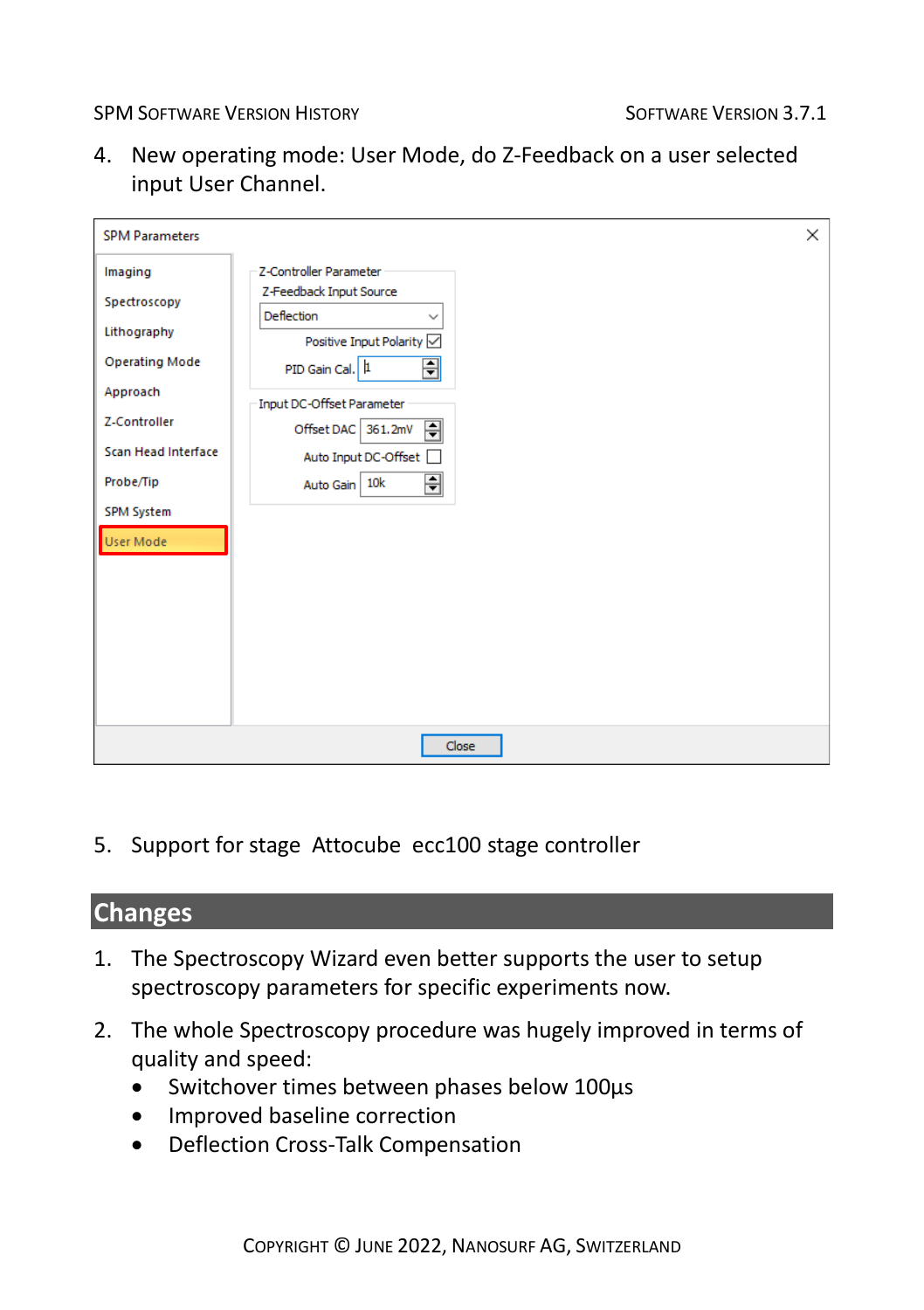• Filtering of Setpoint Values

#### **Corrections**

1. 59 bugs were fixed.

# **Software Version 3.6.0**

Date: December 2015

#### **New features**

1. The Imaging Modes section of the Imaging page of the SPM Parameters dialog has been updated to incorporate new Line Scanning options (all controllers) and a 2nd Scan Parameters section has been added to allow new modes and different parameter settings for the second scan (C3000 controller only).

| <b>SPM Parameters</b> |                                                                        |                                                                    | × |
|-----------------------|------------------------------------------------------------------------|--------------------------------------------------------------------|---|
| Imaging               | <b>Image Parameters</b><br>Y* Height<br>X* Width                       | <b>Imaging Modes</b><br>Scan Mode                                  |   |
| Spectroscopy          | ≑⊡<br>£<br>Image Size   10um<br>10 <sub>µ</sub>                        | Continuous<br>$\checkmark$                                         |   |
| Lithography           | Points / Line<br>Lines / Frame                                         | Line Scanning                                                      |   |
| <b>Operating Mode</b> | ≑⊡<br>÷<br>256<br>256<br>Measurement                                   | Standard<br>$\checkmark$                                           |   |
| Approach              | 츾<br>Time / Line $ 0.78 s$                                             | $\div$<br>2nd Scan Tip Lift<br>300nm                               |   |
| 7-Controller          | €<br>Rotation 0°                                                       | 2nd Scan Parameters                                                |   |
| Scan Head Interface   | <b>Imaging Options</b>                                                 | Enable Contour mode                                                |   |
| Probe/Tip             | 듹<br>0%<br>Overscan                                                    | Auto readjust probe                                                |   |
| <b>SPM System</b>     | ⋥<br>0 <sub>m</sub><br>7-Reference                                     | $\overline{\Xi}$<br>0 <sub>m</sub><br><b>Tip Lift for Readjust</b> |   |
|                       | 픢<br>$\Rightarrow$<br>Image Offset $X \mid 0$ m<br>Υ<br>0 <sub>m</sub> | É<br>0 V<br>Free Vibration Amplitude                               |   |
|                       | ₽<br>⋥<br>$0^{\circ}$<br>$0^{\circ}$<br>Υ<br>Slope X                   | 즼<br>0V<br><b>Excitation Amplitude</b>                             |   |
|                       | Auto slope<br>Adjust slope                                             | Dark Mode                                                          |   |
|                       |                                                                        | <b>KPFM Tip Voltage Control</b>                                    |   |
|                       | Chart Automation                                                       | 즼<br>2nd Lock-In Excitation<br>0                                   |   |
|                       | $\Box$ Clear old chart data                                            |                                                                    |   |
|                       | √ Auto Chart Settings                                                  |                                                                    |   |
|                       | √ Auto Capture                                                         |                                                                    |   |
|                       | Close                                                                  |                                                                    |   |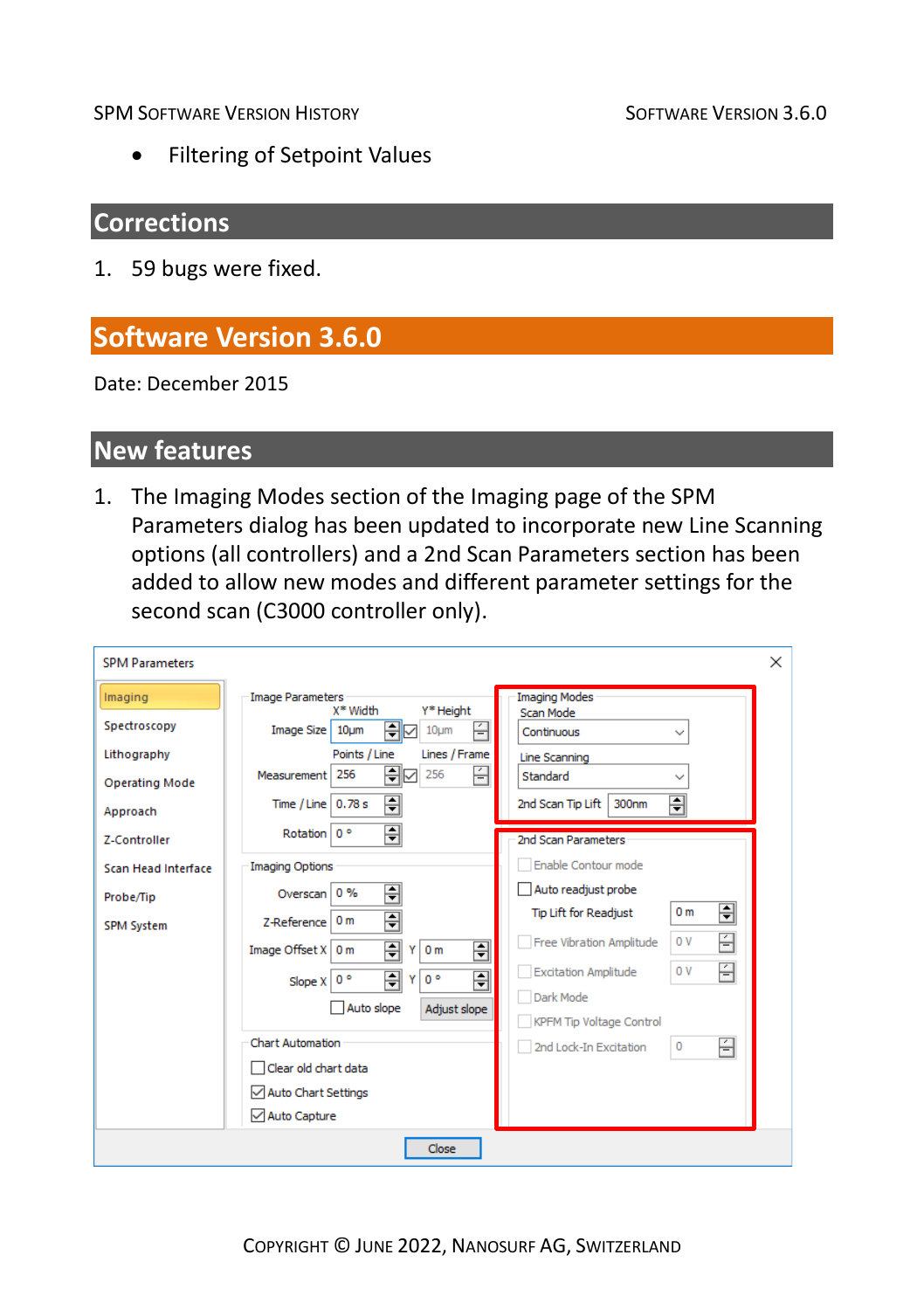To use the 2<sup>nd</sup> Scan Parameters section, purchase and activation of the C3000 Advanced Imaging option is required.

2. Support for the LStep stage driver has been added.

#### **Changes**

1. As of control software version 3.6, Windows XP is no longer supported! You will need to use Windows Vista or later.

### **Corrections**

1. C3000: The accuracy with which the C3000 control software utilizes scan head calibration file data for background subtraction has been improved for the LensAFM, NaniteAFM, and Easyscan 2 AFM scan heads.

# **Software Version 3.5.0**

Date: April 2015

#### **New features**

1. C3000: New Advanced Modes section in the Operating Mode page of the SPM parameters dialog for measuring and controlling modulations or frequencies in addition to the standard signals during imaging or spectroscopy: Secondary Lock-In, KPFM and Piezoresponse Force Microscopy.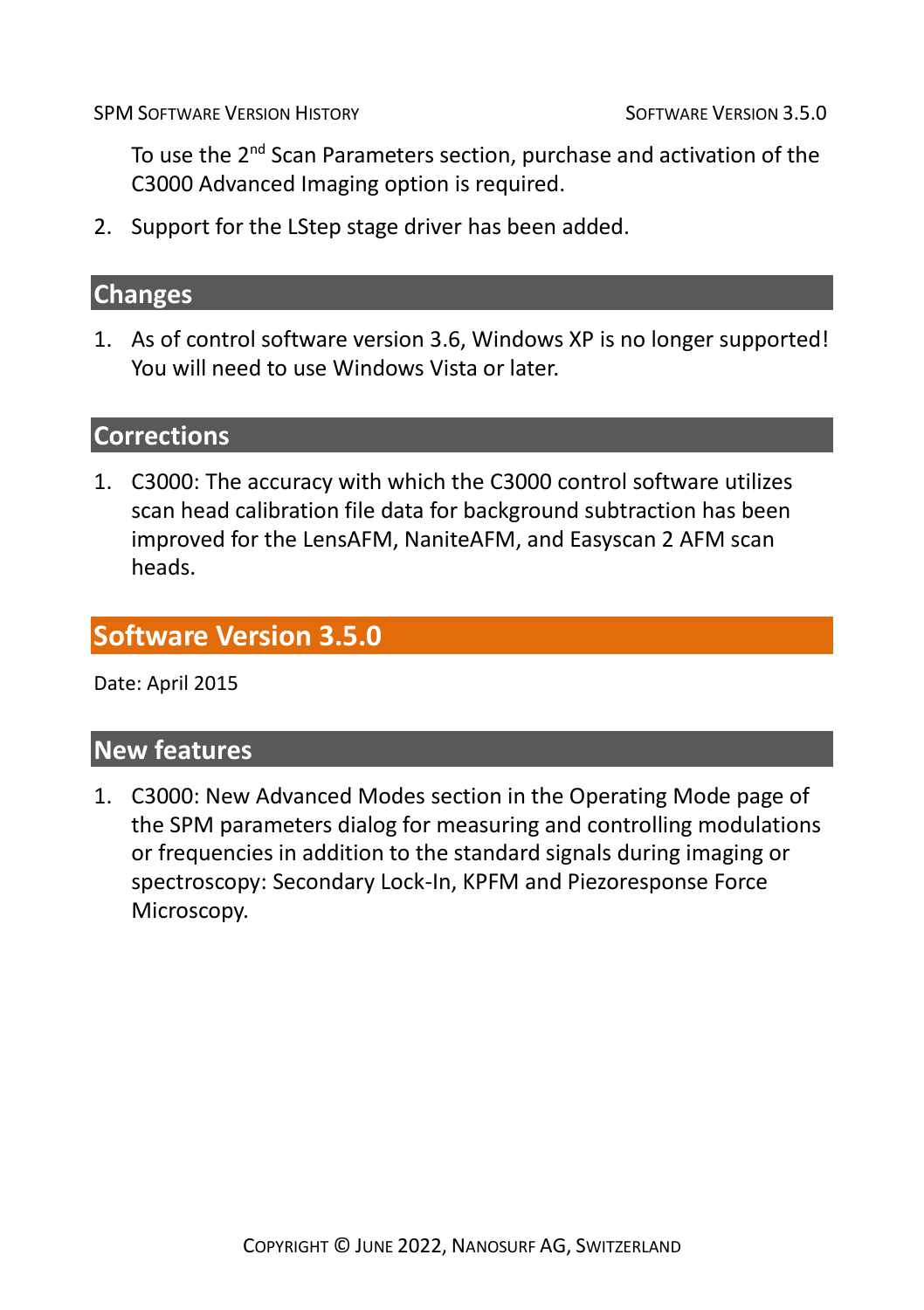- 2. C3000, Easyscan 2: Drivers for automated stages have been integrated into the SPM control software. Different stage hardware can now be used in parallel and multiple axes are supported.
- 3. C3000, Easyscan 2: A Manual Move section has been added to the Stage panel, and the Batch Manager has been integrated into the SPM control software as a new control panel. The Stage Control option (see below) is necessary to use this new functionality.
- 4. C3000: The set of software options (upgrade packages) has been redesigned and new features have been introduced:
	- **Advanced Modes**: Add a general Secondary Lock-In. This Lock-In measures modulated signals (e.g. higher harmonics) and forms the basis for KPFM and PFM.
	- **KPFM Workpackage**: Special KPFM Operating Mode Panel
	- **PFM Workpackage**: Special PFM Operating Mode Panel
	- **User Signal I/O**: Add analog User In and Out, Digital Sync, External Clock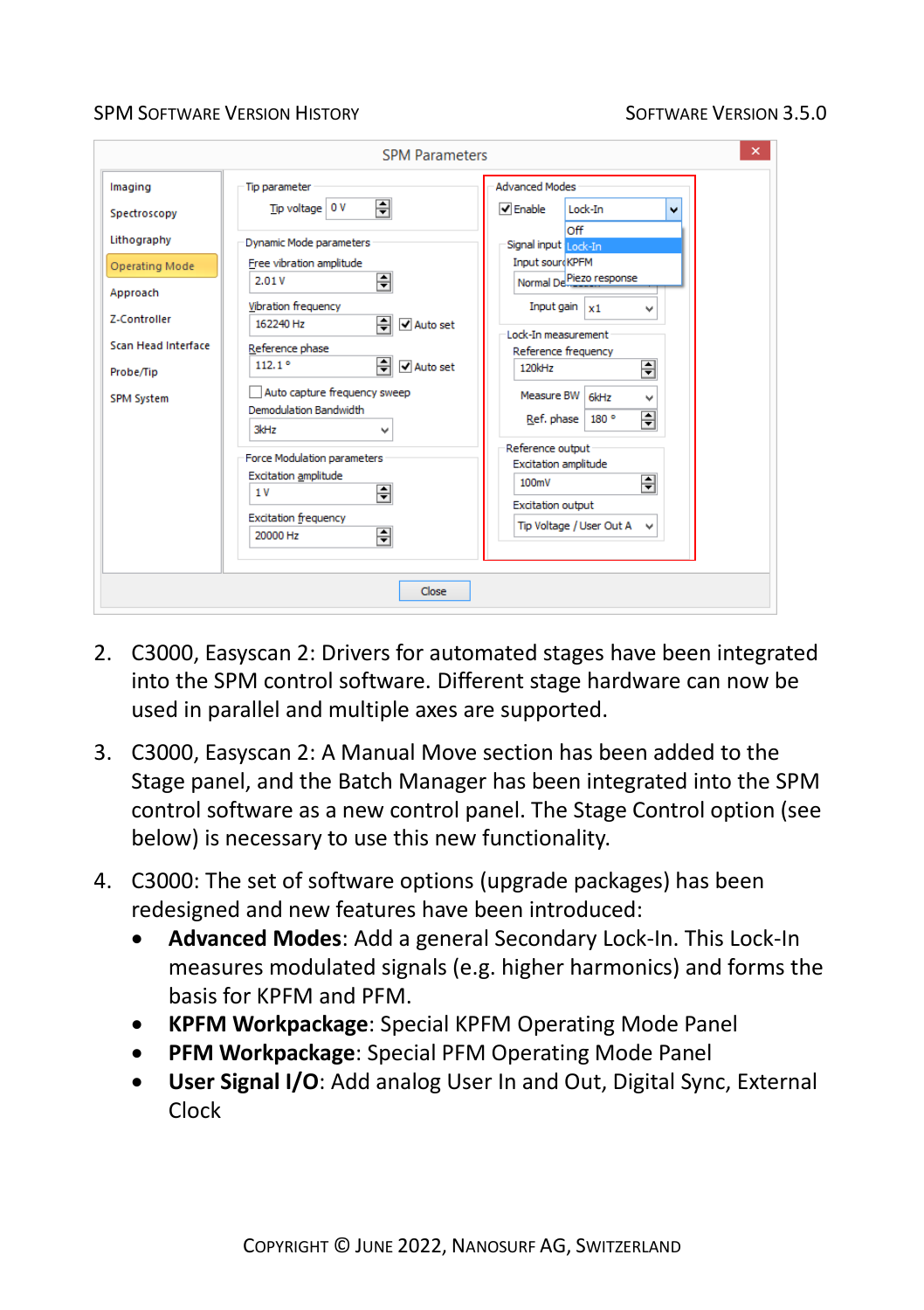- **Stage Control**: Activates integrated automated stage control with Manual Move, Batch Manager and Step-By-Step-Approach.
- **Cantilever Calibration**: Adds cantilever spring-constant calibration and deflection sensitivity calibration functionality.
- 5. C3000, Easyscan 2: Step-by-step approach can now be performed using an automated stage (e.g. ATS 204) for Z-movement.
- 6. Easyscan 2: Full support for FlexAFM 5 scan heads.
- 7. A new Service group has been added to the Settings tab of the SPM control software to enable access to the Log panel (debugging information).

#### **Changes**

1. The "Start", Stop", "Pause" and "Resume" buttons have been redesigned to improve usability:



- 1. C3000: The error, that small scan ranges could be distorted with different time/line values has been fixed.
- 2. The error, that the software would get stuck during startup, has been fixed.
- 3. The error, that the approach motor movement could not be stopped, has been fixed.
- 4. Extensive software code restructuring has improved the general software stability.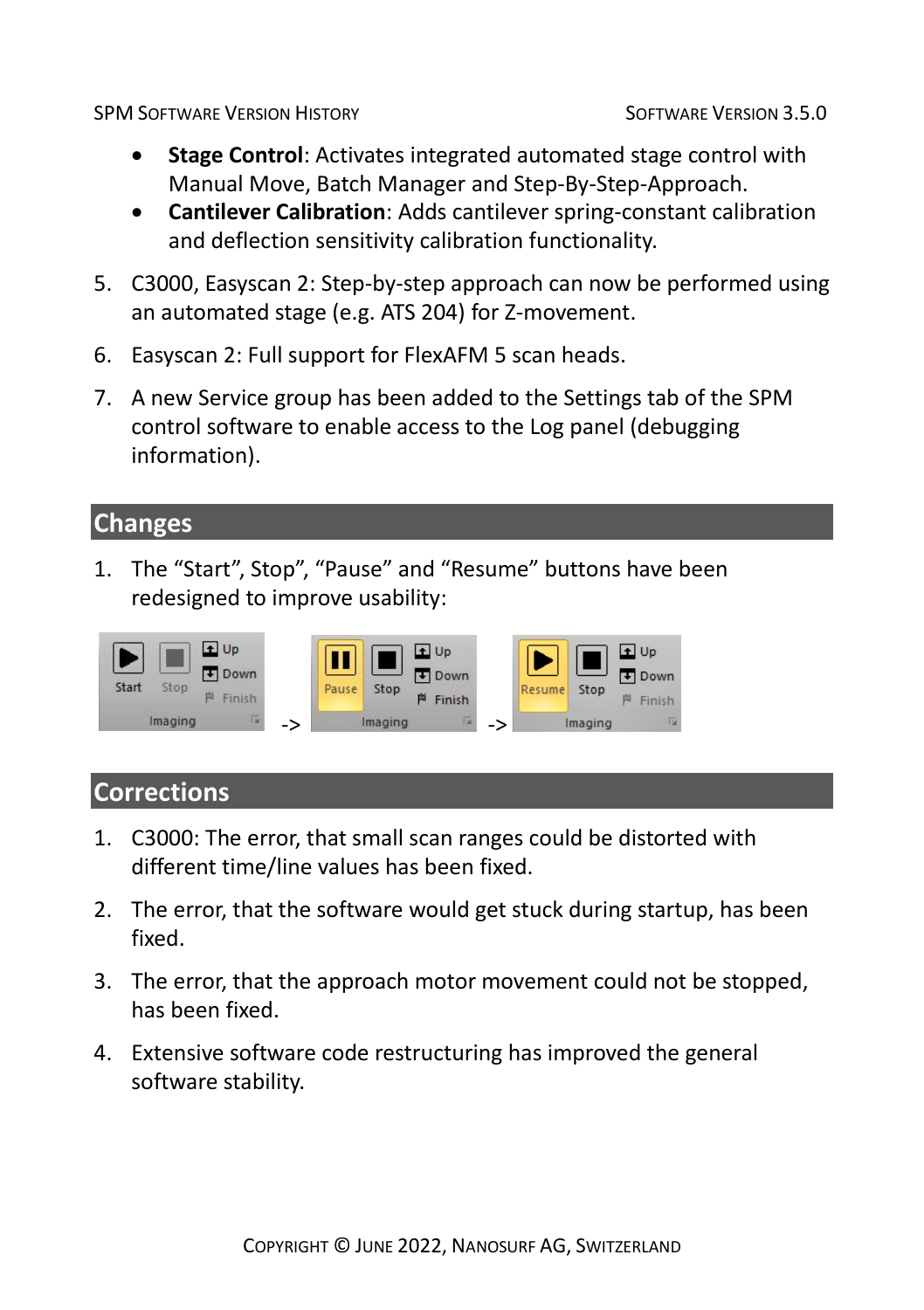# **Software Version 3.4.0.8 and 3.4.0.9**

Date: December 2014

#### **General corrections**

- 1. The error, where the Monitor Output BNC was not working correctly, has been fixed.
- 2. The error, where the User Input 1 was not measuring an input signal, has been fixed.
- 3. The error, where the Spectroscopy Map was measured with flipped X/Y Positions, has been fixed.
- 4. The error, where the Spectroscopy X/Y-Move Speed was not set correctly, has been fixed.
- 5. The error, where the NaioAFM Camera was not detected, has been fixed.
- 6. The error, where the software crashed after reconnection of a video camera during runtime, has been fixed.
- 7. The error, where the dynamic amplitude was scaled incorrectly, has been corrected.
- 8. The error, where the signal channels in Lateral Force Spectroscopy were wrong, has been corrected.
- 9. Multiple problems of the XY-Chart have been fixed.
- 10. Multiple problems in the Thermal Tuning Dialog have been fixed.
- 11. Multiple problems storing the head calibration file have been fixed.
- 12. The error, where some old .EZD data files could not opened anymore, has been fixed.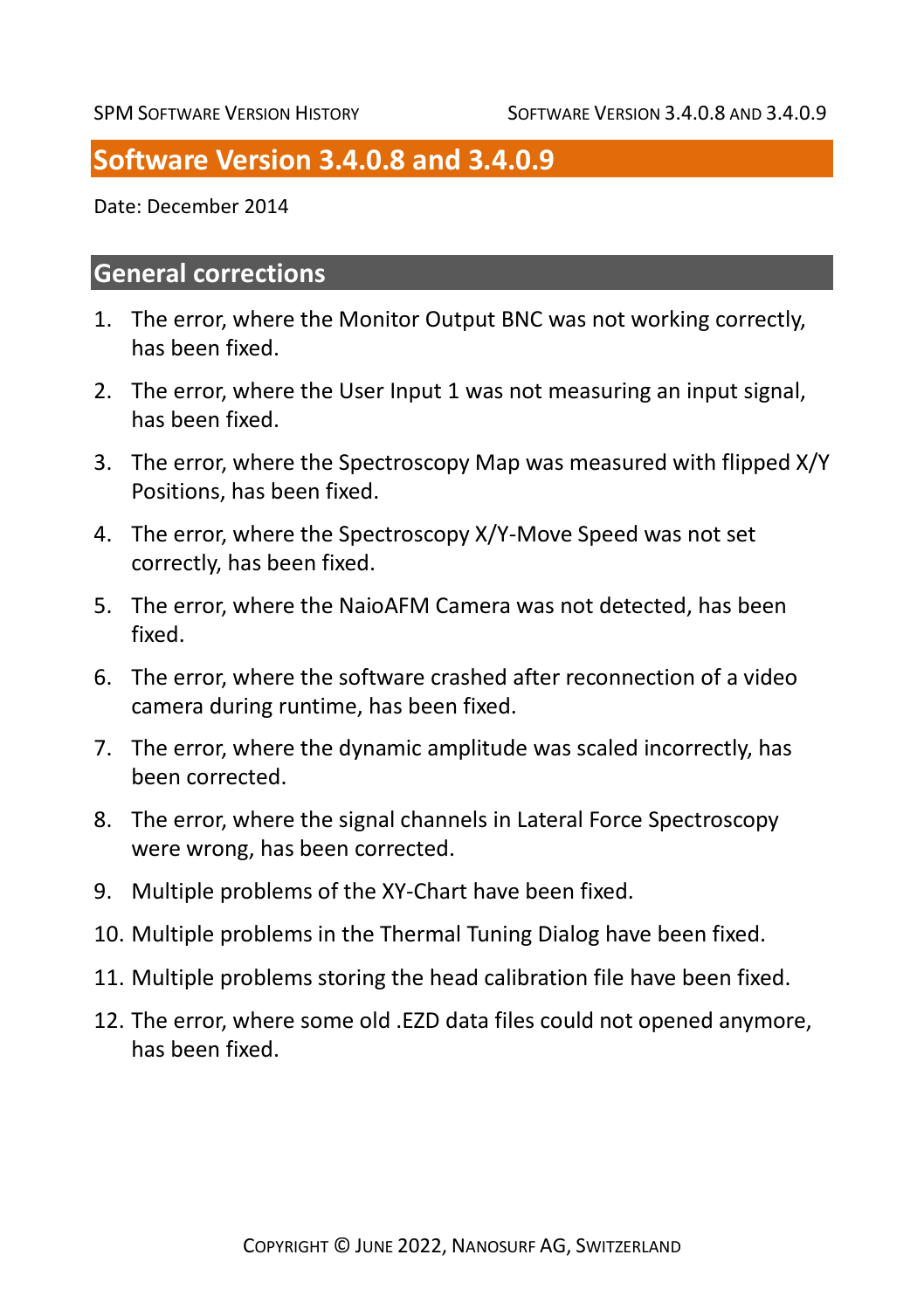# **Software Version 3.4.0**

Date: August 2014

# **General new features**

1. There are now separate buttons for Start, Stop, and Pause in the Imaging, Spectroscopy, and Lithography sections of the Acquisition Tab of the Ribbon, and the button now display the current state. The new Pause button can temporarily interrupt a measurement process. When resumed, the measurement continues where it left off.



2. Line charts now support a graphical zoom by mouse. The pop up menu (activated by right-clicking the chart) now has the following new items:



3. A new chart display type is available: XY line chart. This chart type plots two measured data signals against each other.

# **New features for the C3000 controller**

- 1. Very large spectroscopy maps are now possible. The number of points is only limited by the available PC memory.
- 2. The execution speed of spectroscopy maps has been increased by reducing communication and other overhead times. The memory consumption for large spectroscopy maps has also been reduced.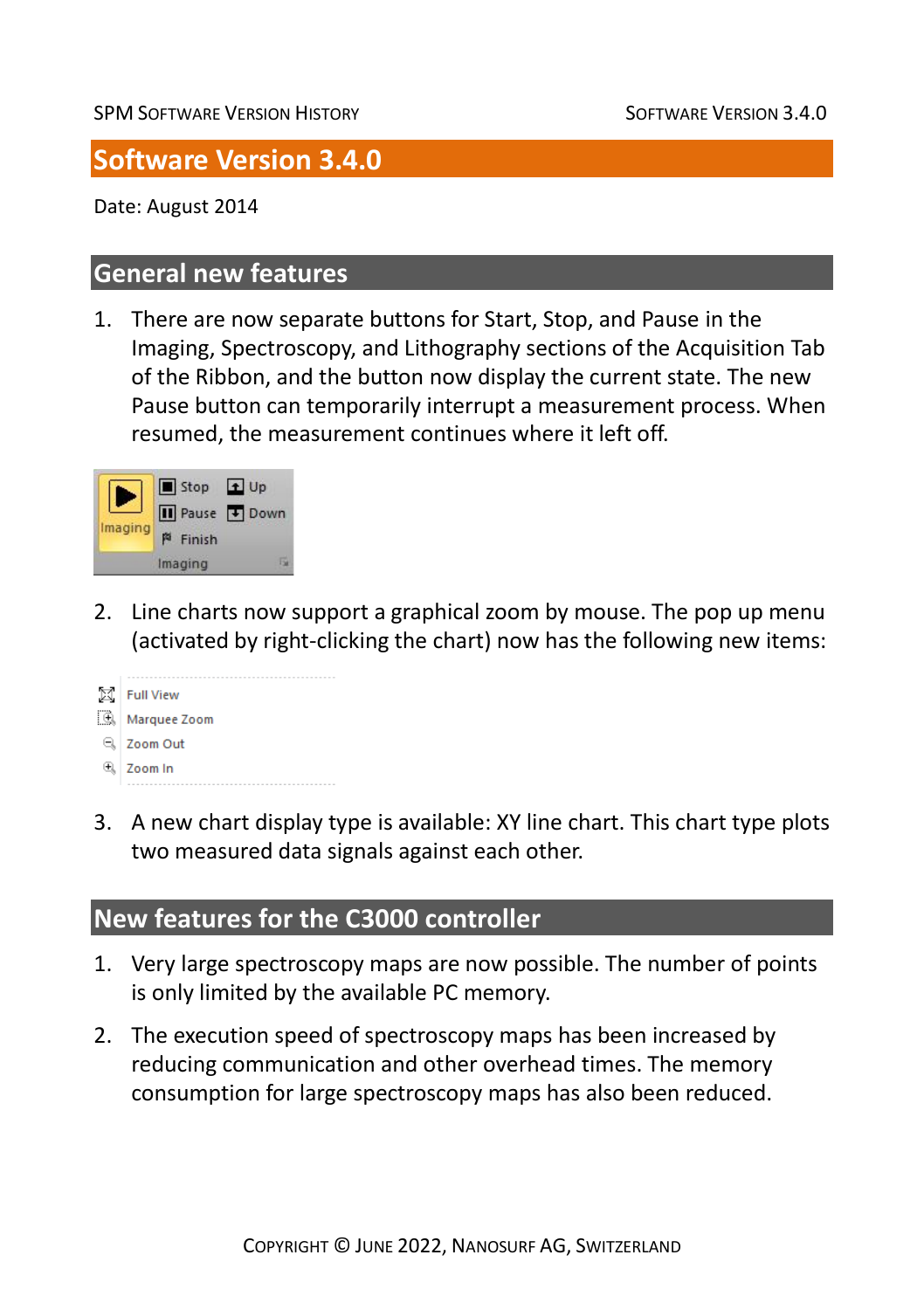- 3. The Thermal-Tuning dialog now has a capture button to store the measured frequency spectrum as an .NID file.
- 4. The Thermal Tuning Dialog now displays [meter rms/sqrt(Hz)] as unit in the power spectrum instead of [arb].

#### **General changes**

1. The .HED file version number was increased, because new scan head features are now supported. Therefore, these calibration files are not backward compatible with older software versions.

#### **General corrections**

- 1. The error, where changes of Deflection Sensitivity and Spring Constant in the SPM Parameter Dialog were not correctly updated, has been fixed.
- 2. The error, where Deflection sensitivity was not always displayed in [m] in the .NID file, has been fixed.
- 3. General internal improvements were made to software responses times on slow computers.

# **Software Version 3.3.0**

Date: Mai 2014

# **New features for the C3000 controller**

- 1. Full support for the following standard operating modes: Phase Contrast, MFM, EFM, Lateral Force, Force Modulation and Spreading Resistance
- 2. New integrated Kelvin-Probe-Microscopy Operating Mode: Modulation generator, Secondary Lock-In and Bias Controller for AM-KPFM. Available with active "Signal Modulation" option. Open "Help >> TechNotes >> TN00844" to learn how to setup and use this mode.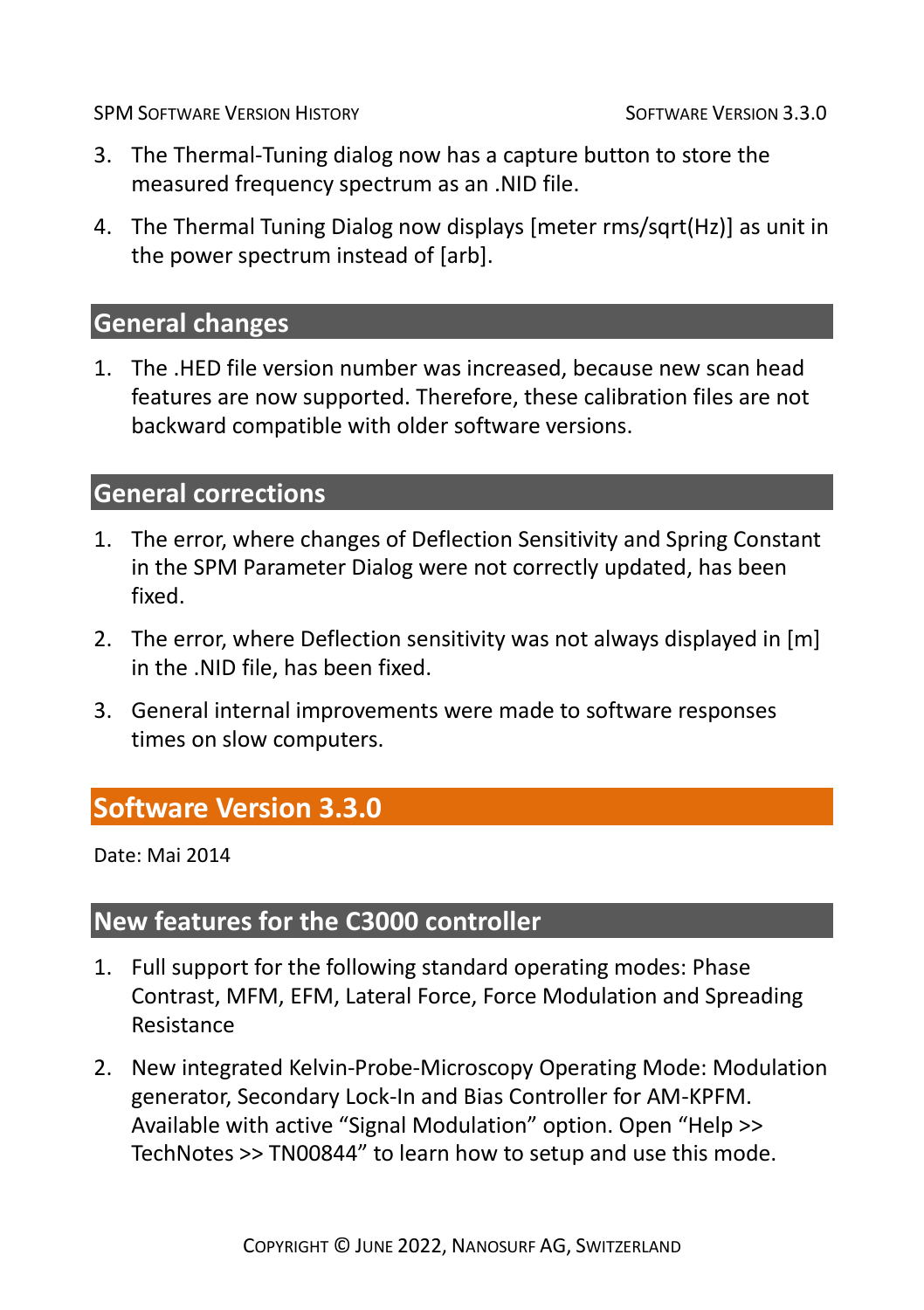- 3. New Macro command execution engine on controller. Available with active "Scripting Interface" option.
- 4. New Lithography mode "Z-Modulation" for pattern writing. This mode is only available with an activated "Advanced Lithography" option.
- 5. The number of available signals in the Data Monitor panel and for the Monitor BNC outputs has increased.

### **New features for the Easyscan 2 and Naio controllers**

1. New Z-Axis Idle-Mode parameters are available through the newly added System page in the SPM Parameter Dialog.

# **Changes for the C3000 controller**

1. The voltage setting of the dynamic amplitude used for the Dynamic and Phase Contrast operating modes now has to be set 10 times higher to get the same physical cantilever oscillation amplitude as in previous versions. This means that the user has to set the "Free vibration amplitude" 10 times higher than in previous C3000 software versions to get the same results. Also compared with the Easyscan 2 and NaioAFM control software, the voltage setting for the dynamic amplitude in the C3000 software should be 10 times higher to get the same result.

# **General changes**

1. Some sections and parameters in the SPM Parameter dialog were rearranged or placed in other panels to better reflects features common to and different for the C3000 and Easyscan 2 controllers.

# **General corrections**

1. More buttons in the ribbon and in dialogs are now disabled during ongoing controller processes in order to inform the user and to prevent conflicting user actions.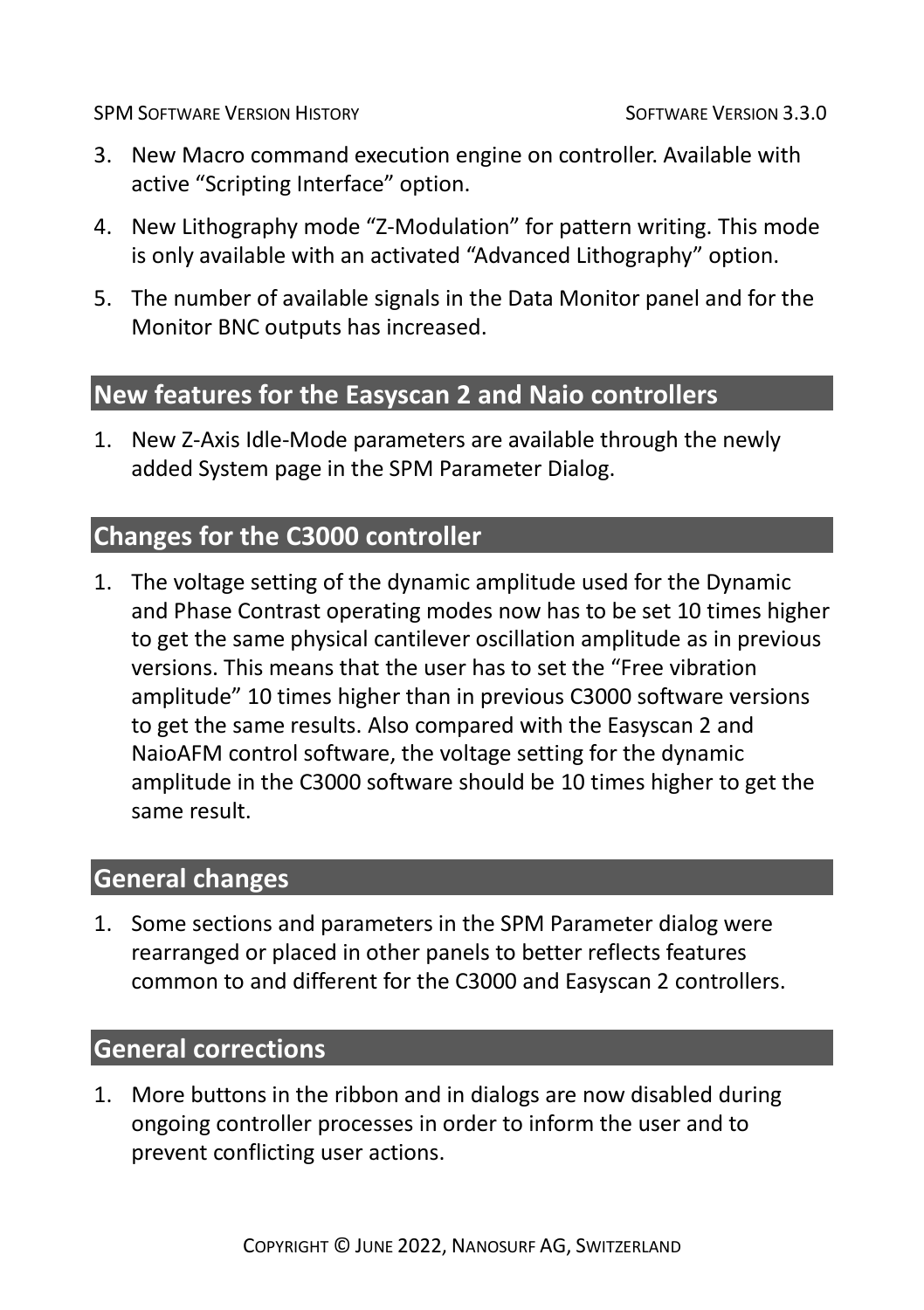2. Improvements were made to increase the general responsiveness of the user interface.

# **Software Version 3.2**

Date: 2013

# **New features for the C3000 controller**

- 1. Initial support for FluidFM and ARTIDIS systems.
- 2. The deflection sensitivity calibration wizard and a cantilever spring constant calibration via thermal tuning measurement are now supported. These features are only available with an activated "Advanced Spectroscopy" option.

# **Software Version 3.1.1**

Date: February 2012 (rev. 0)

#### **New features**

1. The cantilevers CONTSCR and XYCONTR have been added to the cantilever type list.

#### **Changes**

1. Lateral Force is now only shown as an available operating mode when a FlexAFM scan head is attached to the Easyscan 2 controller.

- 1. The Image Gallery no longer freezes when Enter or ESC is pressed.
- 2. A problem where Image Offset values were cleared upon clicking the Capture button while in the Spectroscopy or Lithography tab was solved.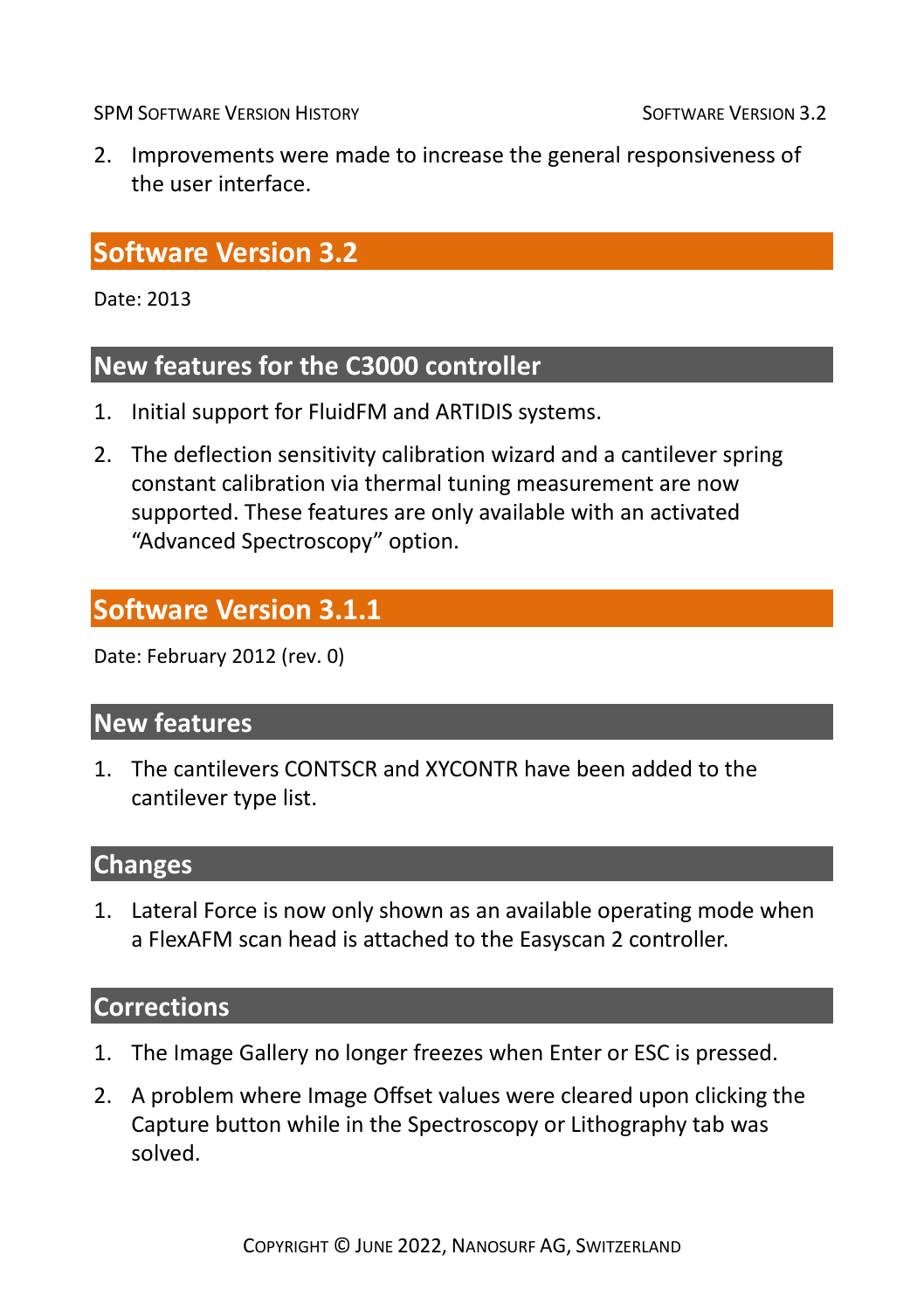- 3. A problem where the analysis tool selection could cause the control software to crash has been solved.
- 4. Calculation of the optimal chart data range has been improved.
- 5. NaniteAFM scan heads operated on an Easyscan 2 controller are now detected and handled correctly by the control software.
- 6. Minor bug fixes.

# **Software Version 3.1.0**

Date: July 2012 (rev. 0)

# **New features**

1. The Spectroscopy function underwent a major redesign. In the new Advanced level, it now supports many configurations for each phase of a modulation. Check the manual for details.

| <b>SPM Parameter</b>  |                                              |                                           |                          |                                           |                 | $\mathbf{x}$             |
|-----------------------|----------------------------------------------|-------------------------------------------|--------------------------|-------------------------------------------|-----------------|--------------------------|
| Imaging               | Spectroscopy level:<br>Advanced              |                                           |                          |                                           |                 |                          |
| Spectroscopy          | Measurement parameters<br>Modulation output: | <b>Fwd Modulation</b><br>Modulation type: |                          | <b>Bwd Modulation</b><br>Modulation type: |                 |                          |
| Lithography           | $Z-Axis$<br>۰                                | Fixed length                              | $\overline{\phantom{a}}$ | Fixed length                              |                 | $\overline{\phantom{a}}$ |
| <b>Operating Mode</b> | ÷<br>Start offset 0nm                        | Range                                     | 훆<br>0 <sub>m</sub>      | Range                                     | Onm             | 훆                        |
| Approach              | V Relative to current value                  | Mod. time                                 | 훆<br>1 <sub>s</sub>      | Mod. time                                 | 1s              | ÷                        |
| Z-Controller          | 즦<br>Repetition 1                            | Data points                               | ÷<br>256                 | Data points                               | 256             | 훆                        |
| <b>Signal Access</b>  | Keep Z-Controller active                     | Move speed                                | 듺<br>0 m/s               | Move speed                                | 0 m/s           | ÷                        |
| Probe/Tip             | Auto, readiust probe                         | Sampling rate                             | 즦<br>256 Hz              | Sampling rate                             | 256 Hz          | ÷                        |
|                       | Modulation end mode:                         | Stop value                                | 즦<br>0V                  | Stop value                                | 0V              | ₽                        |
|                       | Keep last Z-Pos<br>۰                         | Greater than                              | $\overline{\phantom{a}}$ | Greater than                              |                 | $\overline{\mathbf{v}}$  |
|                       | Chart automation                             | <b>Fwd Pause</b>                          |                          | <b>Bwd Pause</b>                          |                 |                          |
|                       | V Auto, chart settings                       | Pause time                                | 훆<br>10 <sub>s</sub>     | Pause time                                | 10 <sub>s</sub> | 훆                        |
|                       | Auto, capture                                | Data points                               | 훆<br>256                 | Data points                               | 256             | 읚                        |
|                       |                                              | Keep last Z-Pos                           | $\overline{\phantom{a}}$ |                                           |                 |                          |
|                       |                                              | Close                                     |                          |                                           |                 |                          |

2. A new Spectroscopy Wizard prepares parameters: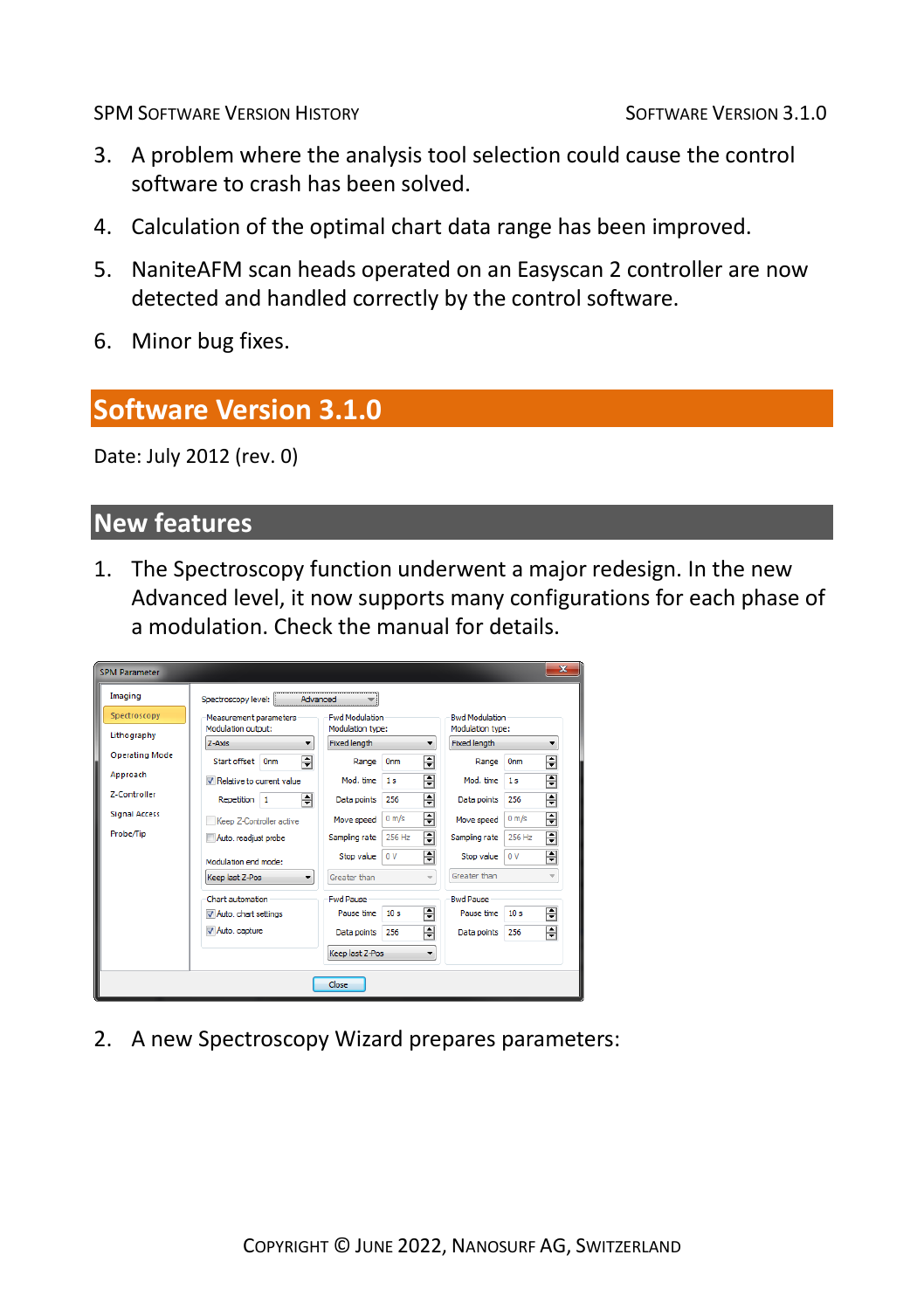



3. The Spectroscopy toolbar now also has a Grid-Tool to define points:



4. The Probe/Tip page has been added to the SPM Parameters dialog. Check the manual for details:

| Imaging               | <b>AFM Probe calibration</b>                        |
|-----------------------|-----------------------------------------------------|
| Spectroscopy          | ᆌ<br>Deflection Sensitivity 2.069um                 |
| Lithography           | 릨<br>Cantilever Spring Const. 48 N/m                |
| <b>Operating Mode</b> | Deflection signal unit                              |
| Approach              | Chart / Signal unit source:                         |
| Z-Controller          | Use Newtons based on cantiever spring constant<br>۰ |
|                       | Setpoint unit source:                               |
| Signal Access         | Use Voltage based on scan head calibration          |
| Probe/Tip             | STM Tip cleaning pulse<br>Start                     |
|                       | Close                                               |

- 5. Support for an extra DirectShow compatible Video camera has been added. See "Settings" >> "Controller".
- 6. The Easyscan 2 Controller now also supports the NaniteAFM scan head.
- 7. The Easyscan 2 Controller now also supports the Stage controller and the Batch Manager for executing automated measurements.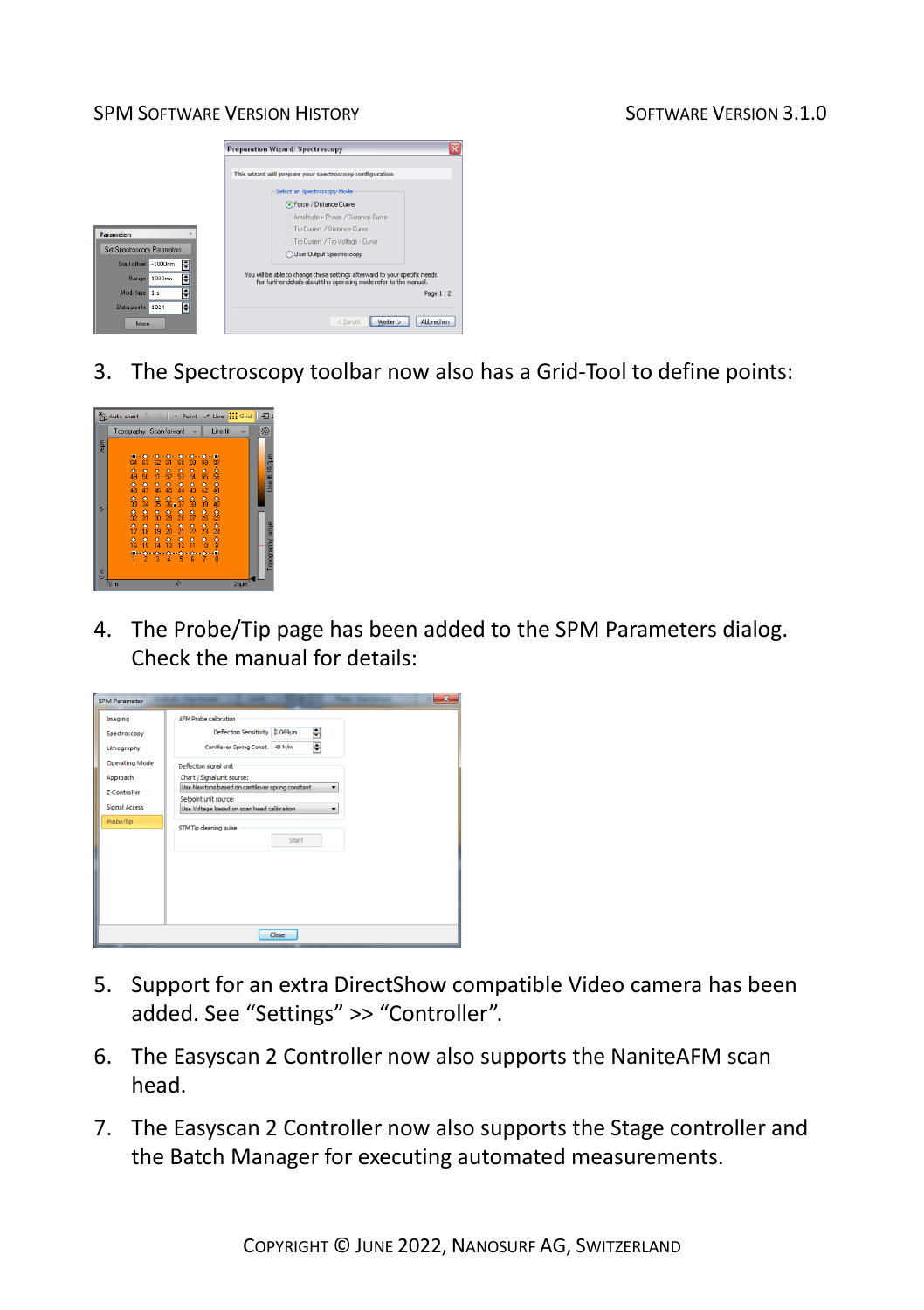8. Support for the new SCU Stage driver has been added. See "Settings" >> "Controller"

#### **Changes**

- 1. The performance of the user interface has been improved by using a new graphic library. Also, the look and feel has been slightly adapted to new standards.
- 2. The performance of the gallery browser has been improved.
- 3. Improved Phase Calibration algorithm in Phase Contrast operating mode.
- 4. The Scripting Interface for the spectroscopy has been changed to reflect the new parameters.
- 5. The .NID file format has been improved to support the new spectroscopy data.

#### **Corrections**

1. Resource management has been corrected that could lead to an application crash after longtime scanning.

# **Software Version 3.0.2**

Date: December 2011 (rev. 0)

#### **New features**

1. The automatic free vibration frequency search algorithm can now automatically increase or decrease the excitation amplitude during the frequency search depending on the resulting signal strength. This feature improves the auto tuning results in case of very strong or very weak signal cantilever responses.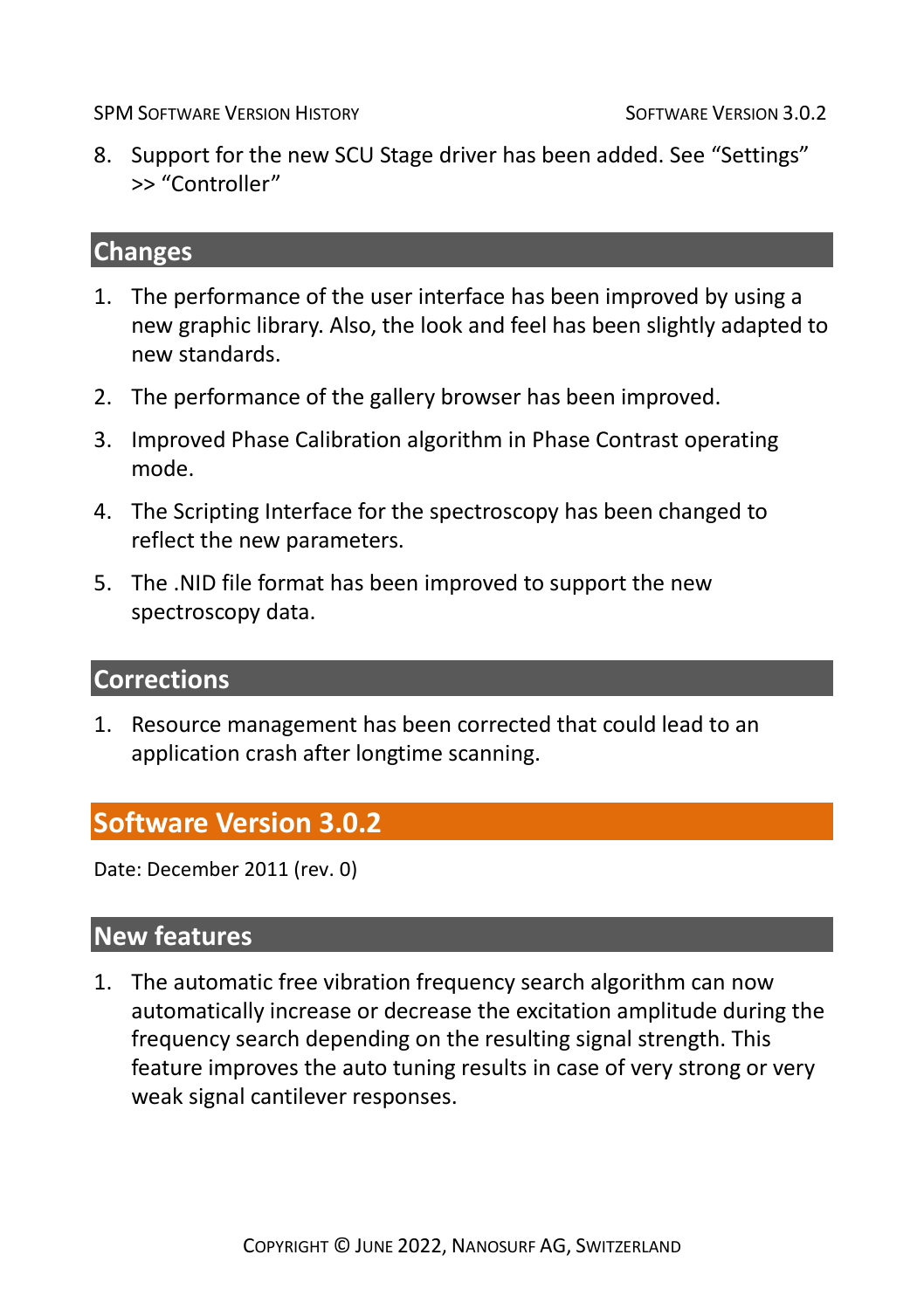- 2. The automatic excitation phase adjustment algorithm now sets the phase at the free vibration frequency to zero. This is done after a new free vibration frequency is found.
- 3. A ribbon switch icon in the upper right corner of the ribbon was added to toggle between a full and minimized ribbon layout.
- 4. New calibration file version 5, with support for FlexAFM scan heads that have laser optical power output readout [in mW].

#### **Changes**

- 1. The chart display of the vibration amplitude signal has been changed. The chart's maximal range is now equal to the scan head's maximal amplitude range and not to the controller's maximal input range.
- 2. Some quality factor parameters in the Cantilever Browser database of known cantilevers types have been updated.
- 3. The layouts of the Preparation Wizards have been updated.

- 1. Occasional USB communication problems after controller power up or firmware update have been fixed.
- 2. Occasional software crashes when opening drop-down menus have been fixed.
- 3. The disappearance of the "Minimize", "Maximize" and "Close" buttons when an NID file was maximized has been fixed.
- 4. The automatic detection of a connected FlexAFM or NaniteAFM digital camera was improved.
- 5. Some buttons in the "Acquisition" tab of the ribbon are now correctly disabled while an approach is running.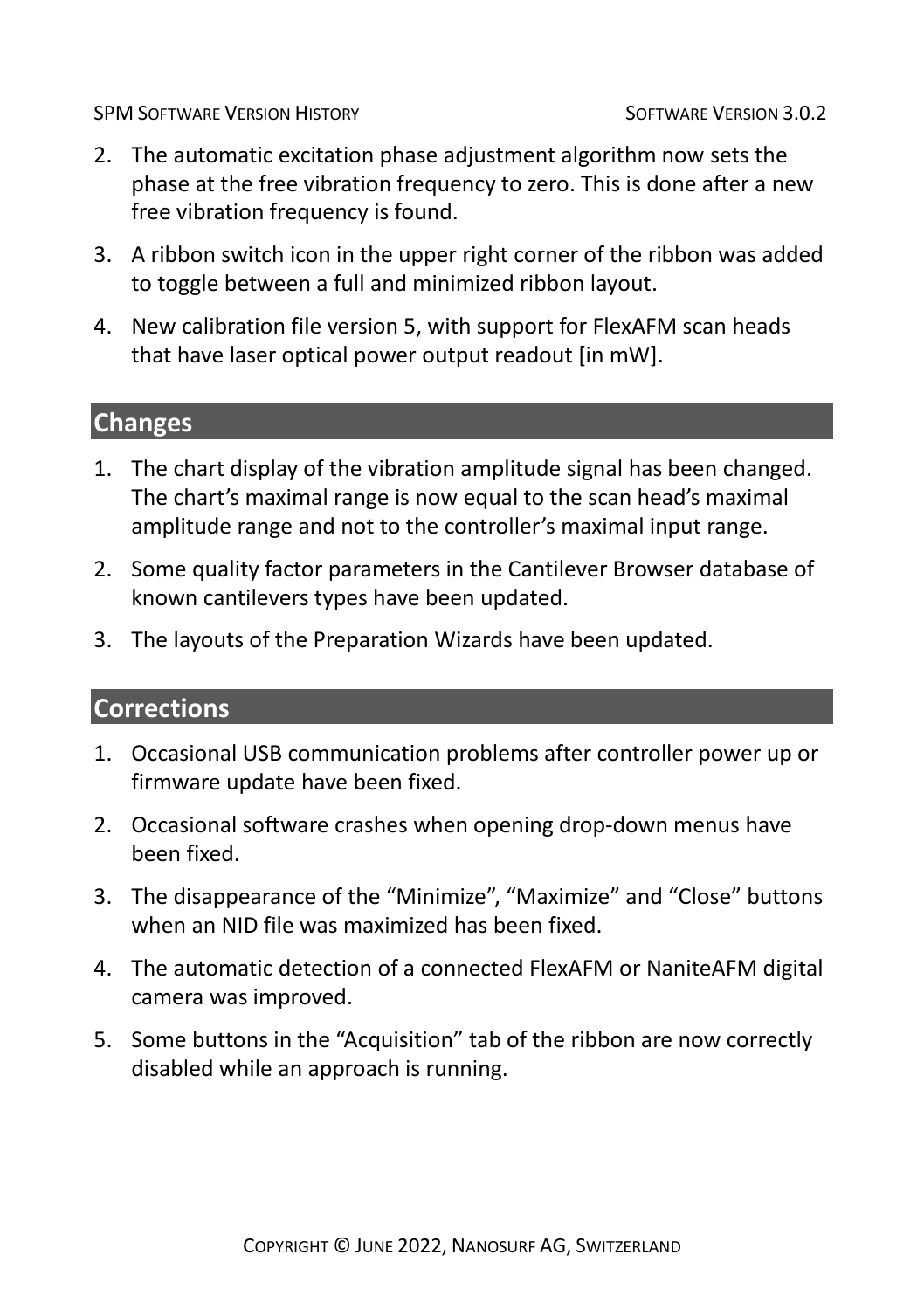# **Software Version 3.0.1**

Date: September 2011 (rev. 1)

### **Changes**

- 1. If the SPM control is started through COM automation, the main window is hidden. Additional scan head features are added to the COM automation interface. See "ScanHead" object documentation for details.
- 2. Documents view now only minimizes the Windows pane.
- 3. Display of the Chart histogram has been improved.
- 4. Approach buttons are grayed out when the system is in a "Wait" state during Imaging, Spectroscopy or Lithography.
- 5. Pressing "Ctrl+A" in the History tab of the Gallery Panel will allow all documents to be selected.
- 6. Pressing "Delete" in the Gallery Panel will delete all selected items.

- 1. All chart properties are now saved correctly.
- 2. Tool info panel now popup correctly when selecting a tool.
- 3. The Gallery panel now uses the same color palette as set for the color charts.
- 4. Issues with controller firmware update occurring on some computers have been resolved.
- 5. Resizing of the Scan Position and Master Image sections of the Online panel has been improved.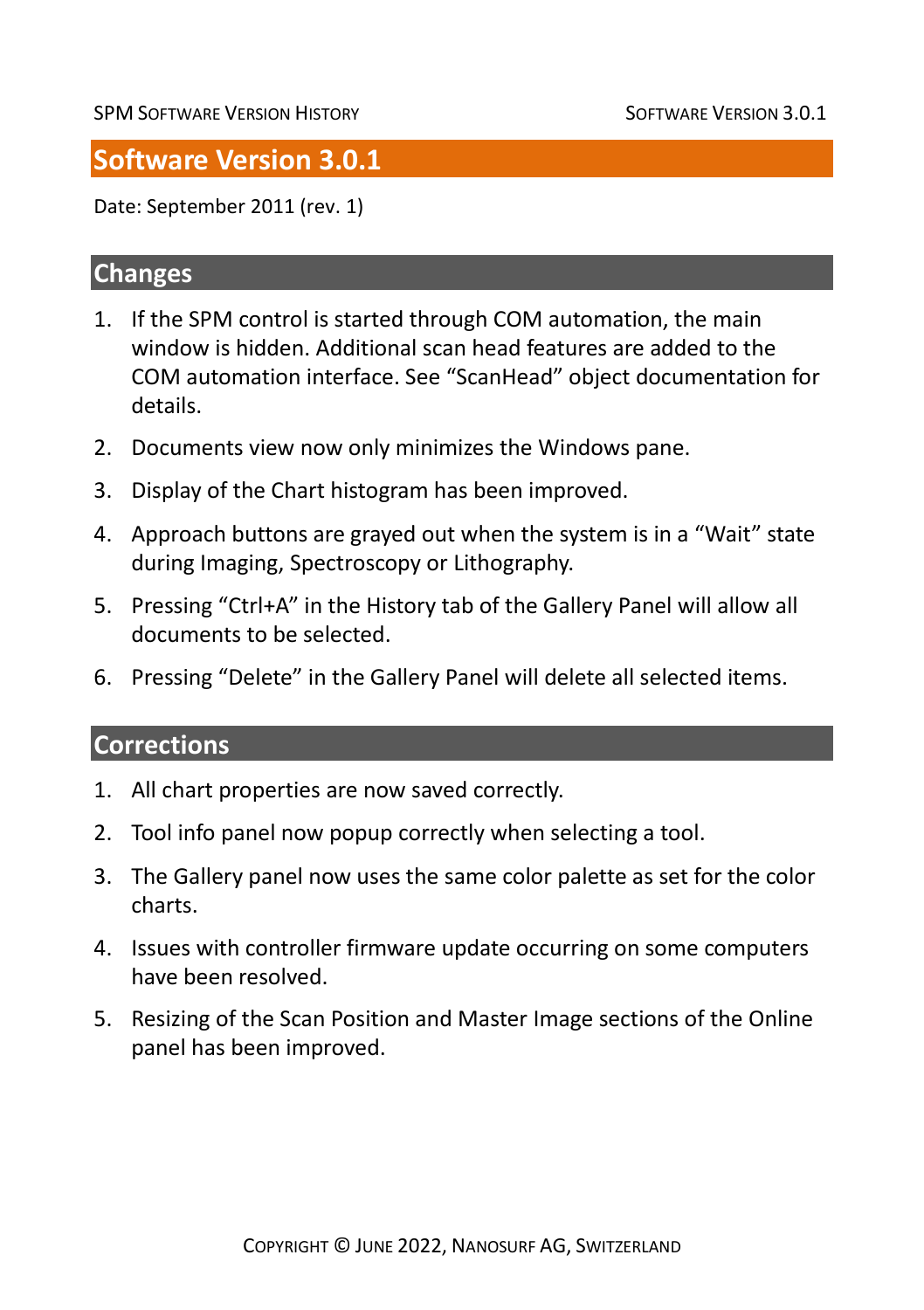# **Software Version 3.0.0**

Date: May 2011: Initial release

#### **New features**

1. A major overhaul of the graphical user interface to conform to current ergonomic standards:



- 2. A clean layout of standard parameters and access to advanced parameters (via the "More" button) that serves beginners and experts alike
- 3. An "Auto Set" wizard that sets microscope parameters to suitable values based on sample features, quality requirements and currently selected operating mode
- 4. A "Gallery" panel that provides quick access to automatically stored measurements
- 5. An "Online" panel that provides information about the current scan area, tip position and location in a master image
- 6. A "Help" panel that provides direct access to Manuals, TechNotes, AppNotes and Support
- 7. Direct editing of chart properties like Signal Source and Data Filter type in chart area titles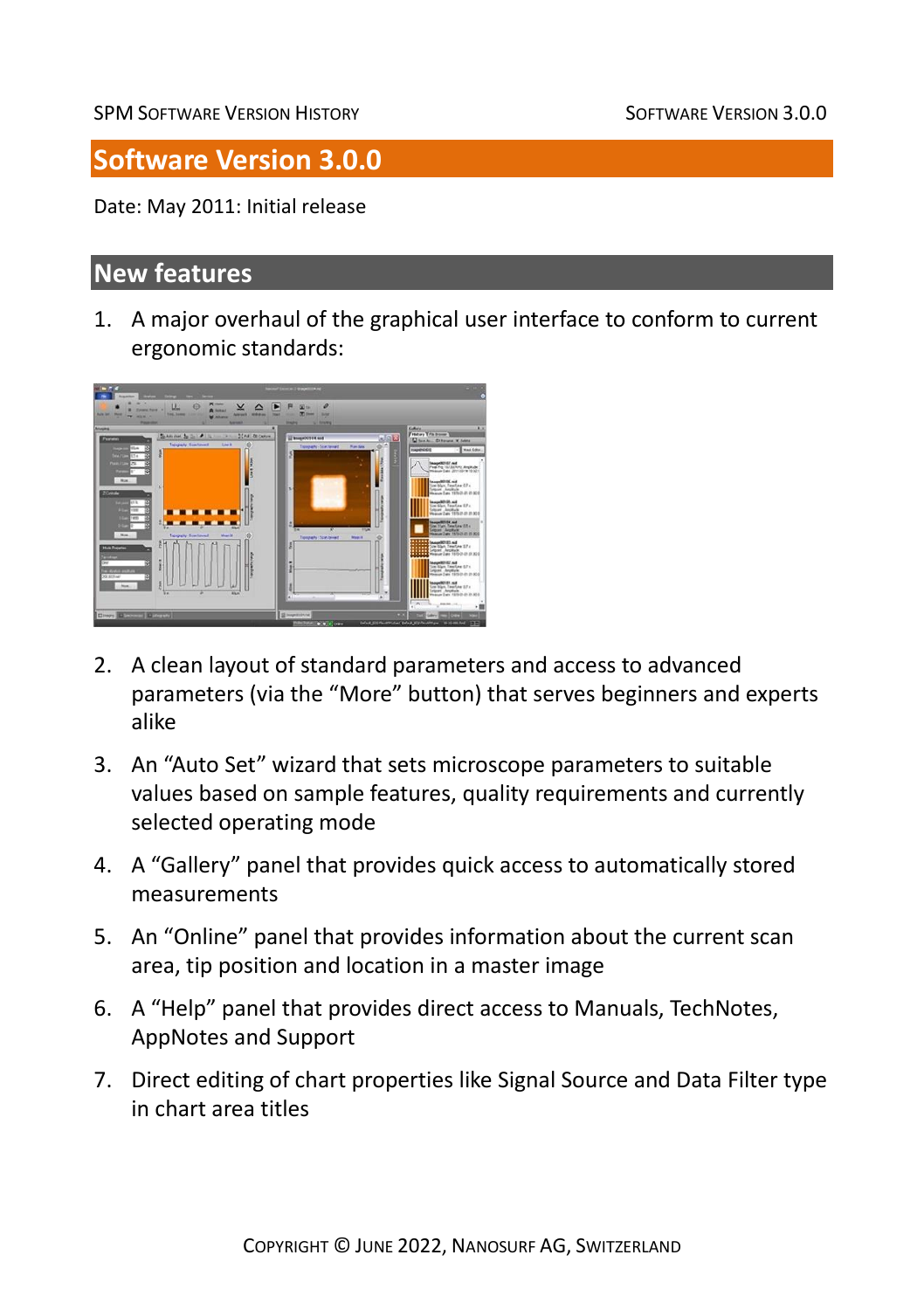- 8. Video camera streams that can be shown in a single panel or in (larger) separate windows
- 9. A "Step-by-Step approach" option for AFM scan heads.

# **Software Version 2.2.4**

Date: January 6, 2011 (rev. 0)

#### **New features**

- 1. A spectroscopy measurement can now have up to 65535 data points in total. This number is divided over the number of channels used during measurement (depends on the Operating mode used). Measuring forward and backward spectroscopy still only counts as one channel. For example, if you measure vibration amplitude and phase in forward and backward spectroscopy, the maximum number of points is 65535 /  $2 = 32767$ .
- 2. The unit of the deflection signal in Static Force mode can be selected separately for the Chart and the Setpoint. Possible units are m, N and V. The selection is made in the Cantilever Browser dialog.

#### **Changes**

1. Support for operation with the FlexAFM CantiClip AO and CantiClip SA has been improved (for further information on the CantiClip, refer to the newsletter to be published end of January 2011).

# **Software Version 2.2.3**

Date: September 20, 2010 (rev. 0)

# **New features**

1. The laser spot in the Scan Head Diagnostics window now graphically displays several conditions of the laser signal: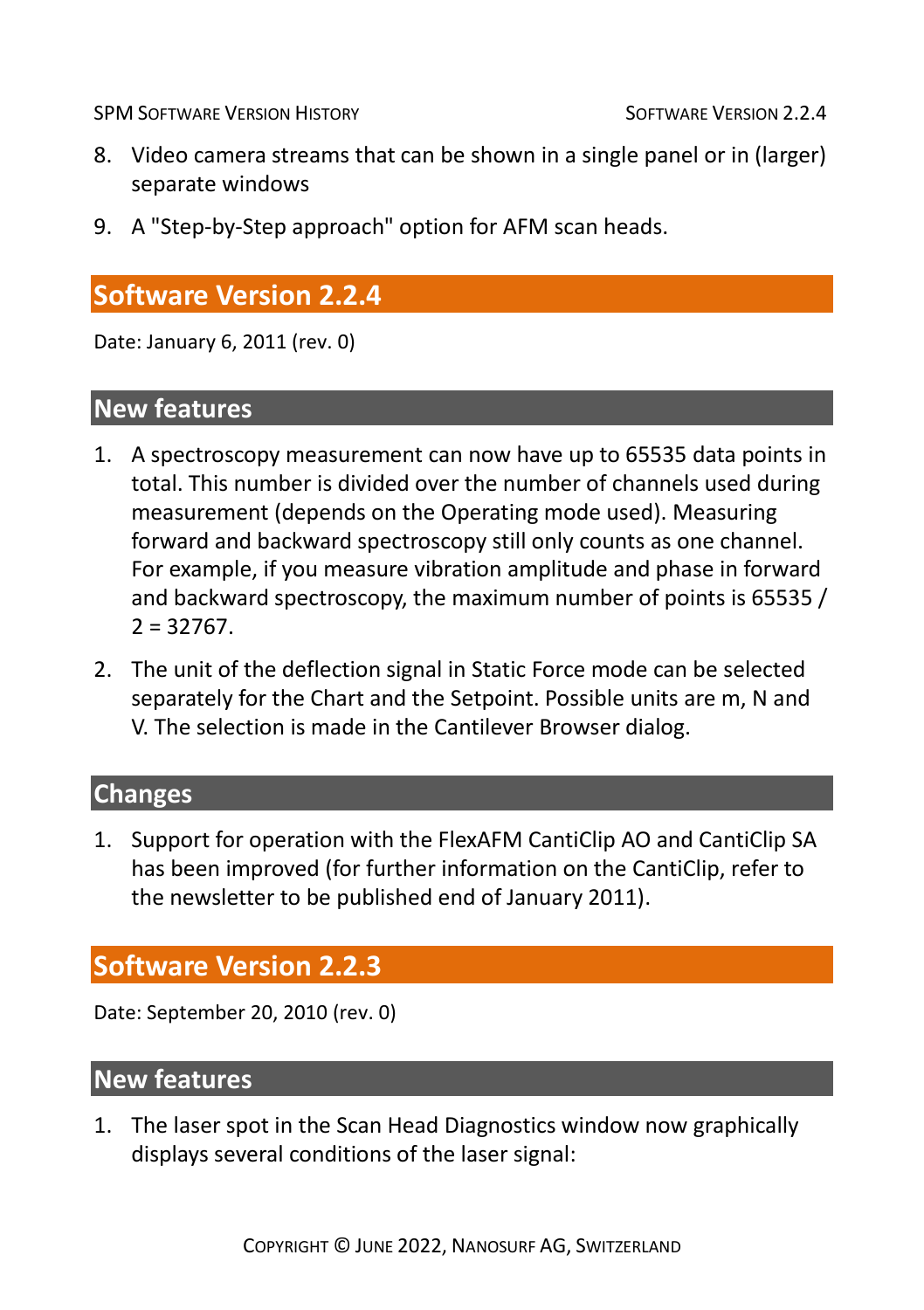- No spot: Scan head disconnected.
- Blinking red spot: Insufficient laser light is reaching the photodetector.
- Red spot: Laser not correctly aligned on photodetector.
- Green spot: Laser correctly aligned on photodetector.
- 2. The Frequency Sweep dialog now shows a phase graph when Phase Contrast is selected as operating mode.

#### **Changes**

- 1. Charts can now be as large as 2048×2048 pixels.
- 2. A new windows driver for the version 2 Video Module improves overall system stability.
- 3. Display of the laser working point has been adjusted to more accurately show the usable (green) operating range.
- 4. When the SPM controller is turned off, or the USB is disconnected, the display of the video signal is stopped to prevent fatal system crashes. You have to exit the software, reconnect or restart the controller, and restart the software to use the video again.
- 5. The internal speed parameter processing of the AFM approach motor is corrected. As a result, approach is now 8% faster.
- 6. Detection of tip–sample crash conditions during STM approach has been improved to provide a more robust approach behavior.
- 7. The Reference Frequency parameter is set to 0 Hz for all static operating modes except force modulation mode.

# **Corrections**

1. The side view video image for the Nanite scan head was flipped horizontally. Movements of the sample are now displayed correctly in the SPM S software.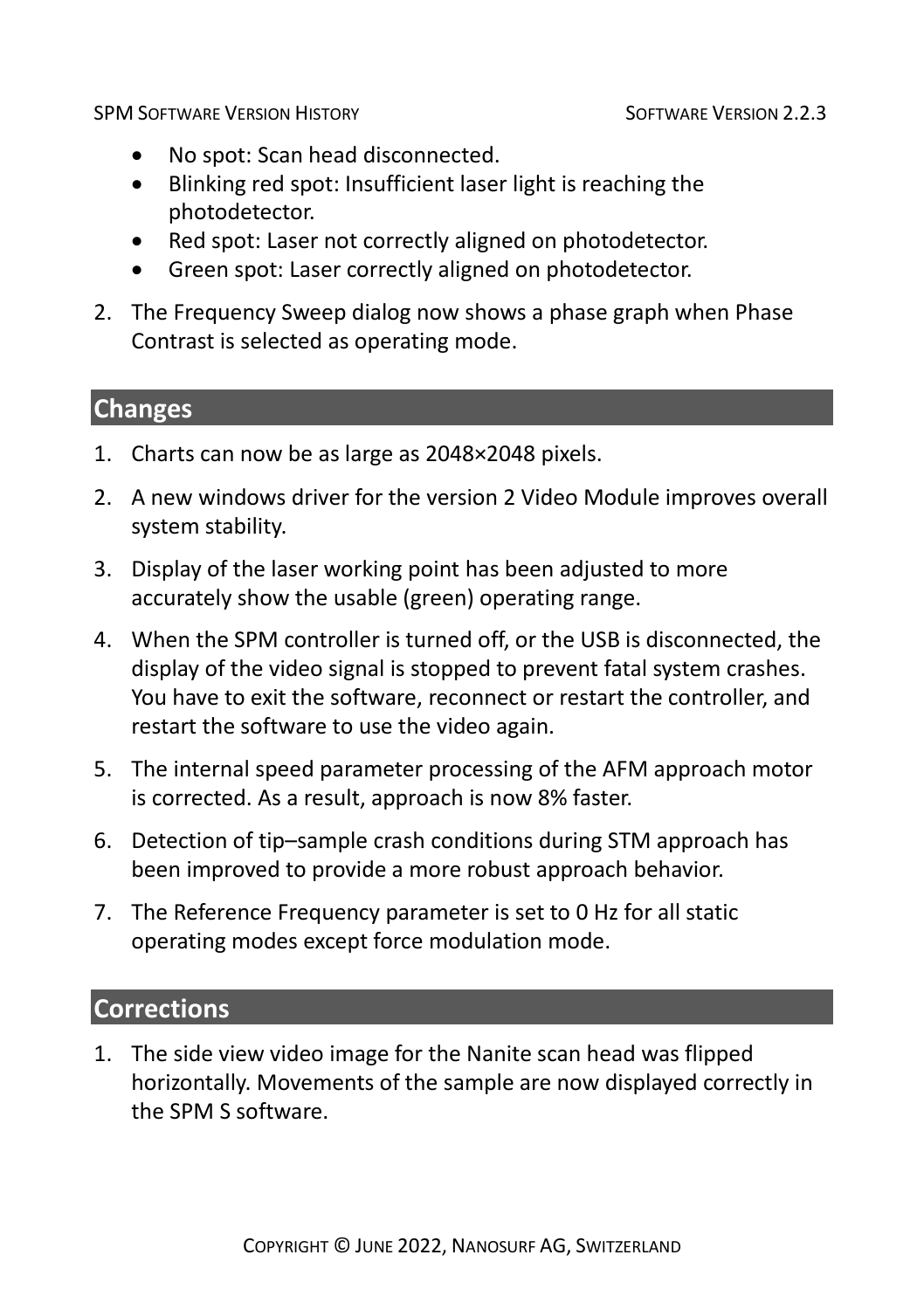- 2. An issue leading to situations in which the AFM approach could not be stopped.
- 3. The display of a spectroscopy point or line in situations in which the scan image has an offset and/or a rotation is corrected.
- 4. A problem with the reconfiguration of the controller when a scan head is disconnected and subsequently reconnected.
- 5. A problem where the video was not controllable through the Controller configuration dialog.
- 6. A problem in which the loading of .NID files on a computer with a character encoding different from the one on the computer the files were first saved on (e.g. Western European/US versus Asian Windows systems, or systems using other character sets) could sometimes cause software crashes.

# **Software Version 2.2.2**

Date: June 15, 2010 (rev. 0)

#### **Changes**

- 1. The TSC3000 driver now informs the SPM software about position and speed changes.
- 2. An abort dialog for stage movement (Search Reference and MoveTo) has been added.

- 1. Timeout could cause the system to stop responding when changing from a small (e.g. 1 s) to a large time/line value (e.g. 4 s).
- 2. Applications stealing focus from the SPM Software could cause pressed buttons (e.g. Advance/Retract) to never be released.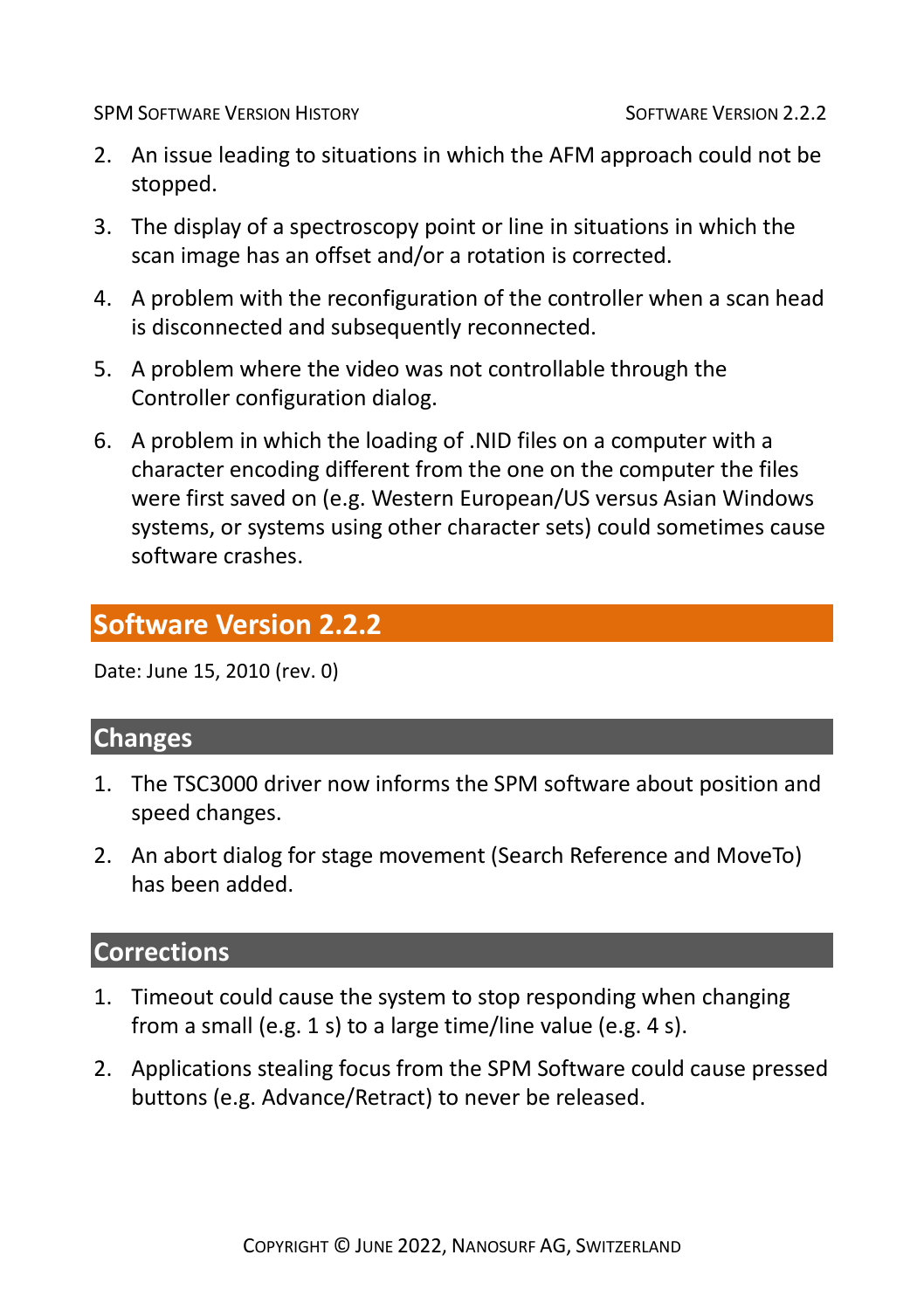- 3. Exporting backward spectroscopy data would export forward data and vice-versa.
- 4. Minor bug fixes.

# **Software Version 2.2.1**

Date: January 14, 2010 (rev. 16)

#### **Changes**

- 1. Layout and Sensitivity changes in the Scan Head Diagnostics dialog.
- 2. Dark image correction for the FlexAFM Video Camera, which removes pixels standing out from the video image background under high gain conditions.
- 3. The Auto Clear button has been separated from the regular Clear button.
- 4. Files with the extensions .HED, .PAR, .CHART, .INI, and .LLD will be read and written in UTF-8 format to support Unicode characters. Files of these types that are in ASCII format will be converted to UTF-8 on the fly. Currently, .NID files will not support Unicode.

- 1. The incorrect offsets were used by the Lithography "manipulation" function.
- 2. Crashes occurred under VISTA and Windows 7 when closing the application.
- 3. The frame rate for the FlexAFM Video Camera has been adjusted to eliminate USB bandwidth bottlenecks.
- 4. Minor bug fixes.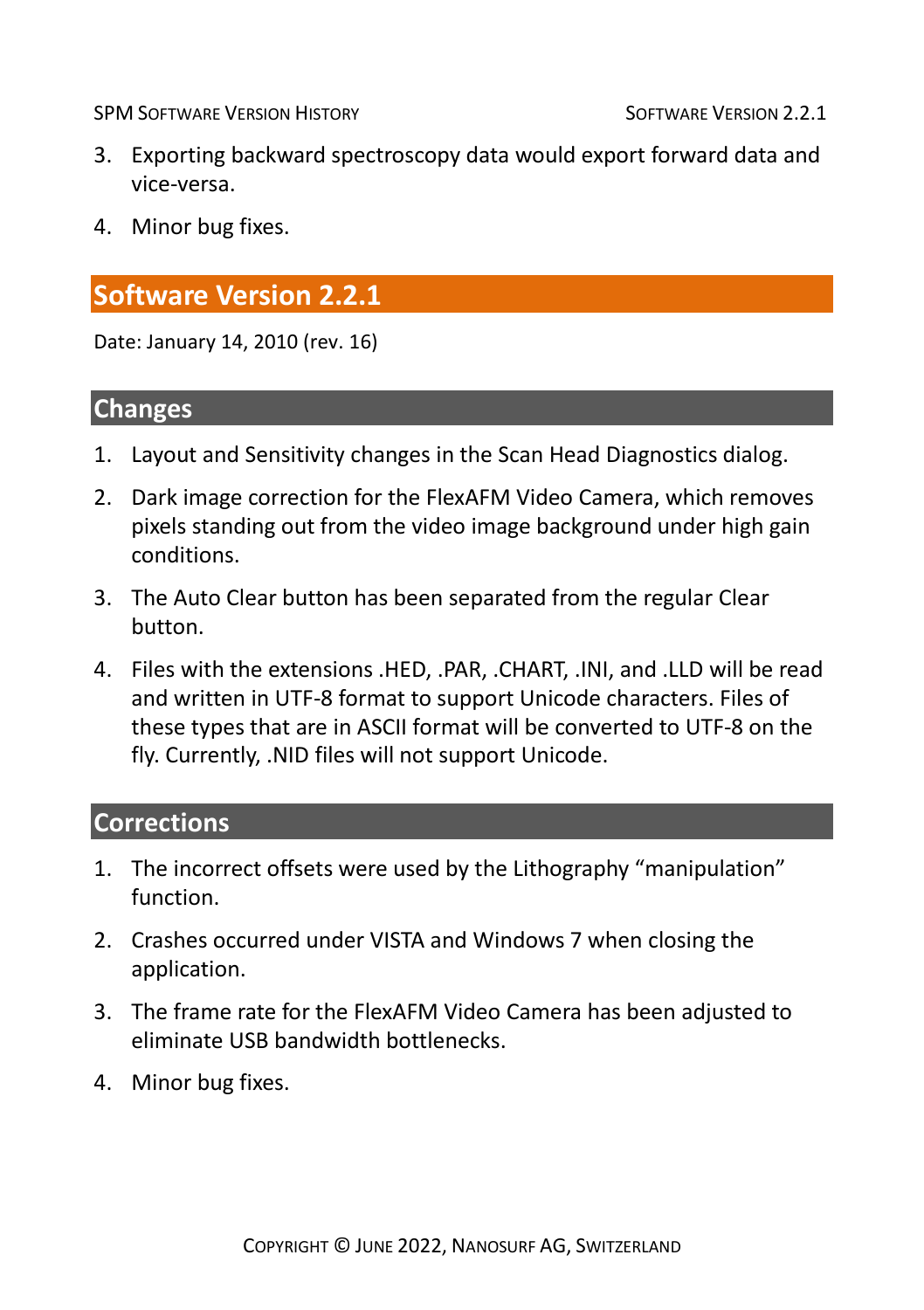# **Software Version 2.2.0**

Date: July 28, 2009 (rev. 0)

### **New features**

- 1. Support for the FlexAFM Video Camera has been added.
- 2. Thumbnail previews of .NID files are now available in the Microsoft Windows Explorer.
- 3. A Kelvin Probe Force Microscopy controller has been implemented in the SPM software.
- 4. Sample X- and Y-slope can now be corrected with the click of a button (no scripting interface required) or be set automatically for each measurement.
- 5. Chart context menu: Several functions (e.g. analysis tools or copy functionality) can now be accessed directly using the chart context menu. It is also possible to copy the currently selected chart to the clipboard.
- 6. Delete chart data: Old chart data can be deleted at all times, regardless of whether a measurement is running or not. It is also possible to select Auto delete, which deletes the old measurement data every time a full measurement is finished.

### **Changes**

- 1. Due to the added support for the FlexAFM Video Camera and its functionality, the CompactAFM Video Camera's behavior now follows the FlexAFM Video Camera's behavior.
- 2. Scrollbars appear if the chart view is bigger than the actual view size.
- 3. The Video Camera is turned off during STM operation.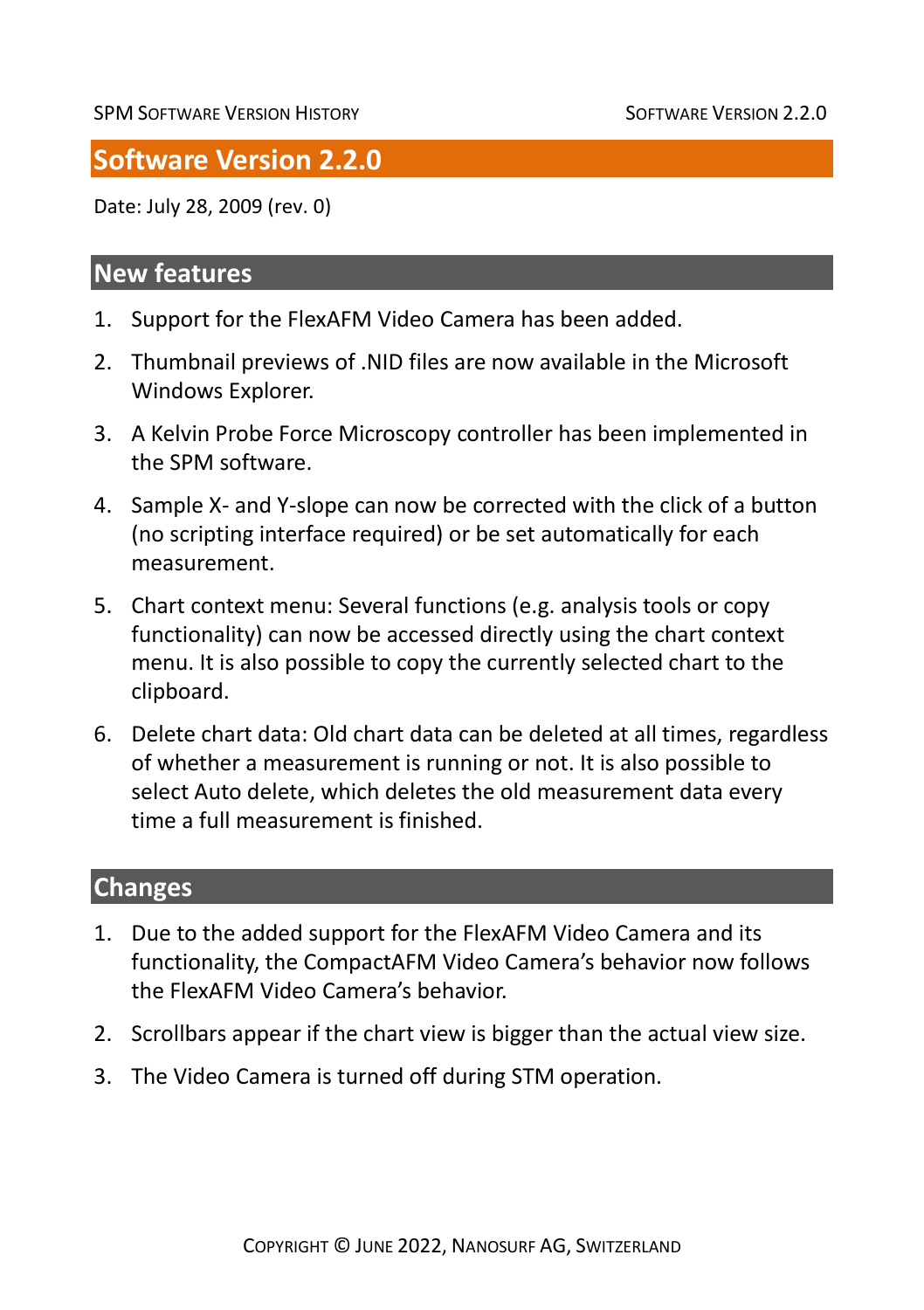- 4. The "Start" and "Finish" button in the imaging window is now organized as a drop down list button. The drop down list button menu consists of the functions "Start", "Stop" and "Finish".
- 5. The functions "Restart measurement from bottom" and "Restart measurements from top" are also organized as a drop down list button, as are the "Start" and "Stop" buttons in the spectroscopy window and lithography windows.

# **Corrections**

1. Minor bug fixes.

# **Software Version 2.1.1**

Date: March 31, 2009 (rev. 0)

#### **New features**

1. Some features that were introduced for the FlexAFM scan head in software version 2.1.0 have been made compatible for non-FlexAFM scan heads.

#### **Corrections**

1. Minor bug fixes.

# **Software Version 2.1.0**

Date: March 12, 2009 (rev. 0)

#### **New features**

- 1. Support for the FlexAFM scan head added.
- 2. "Frequency Peak Search" dialog added.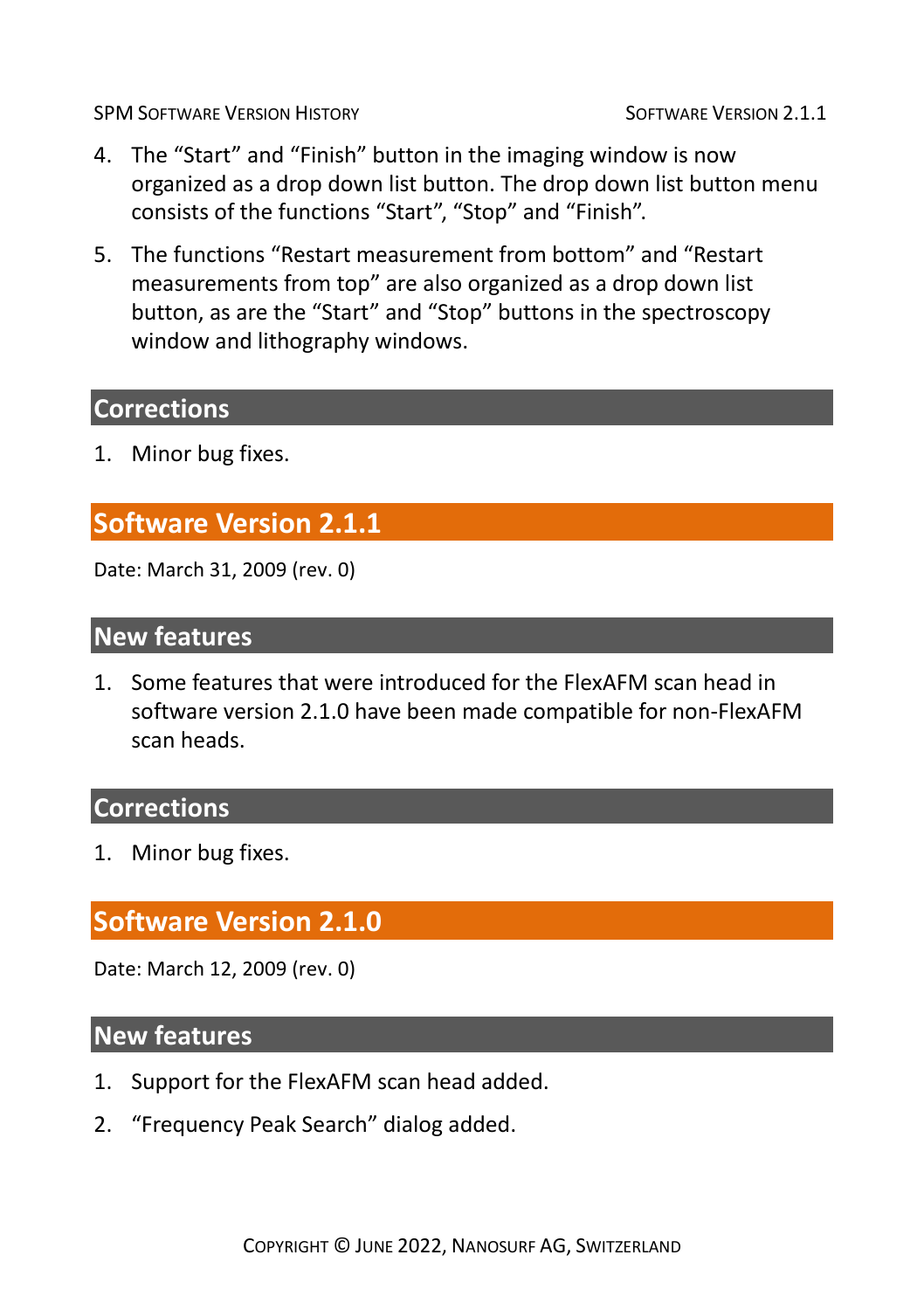3. Z-Controller D-Gain enabled for the "Adaptive PI" Z-Feedback algorithm.

#### **Changes**

1. The check "Scan head Diagnosis" dialog has been modified to support the FlexAFM scan head. Some of the additional indicators are also available for non-FlexAFM scan heads. The lateral deflection indication is only available for FlexAFM scan heads.

# **Corrections**

1. Minor bug fixes.

# **Software Version 2.0.0**

Date: January 27, 2009 (rev. 0)

#### **New features**

1. All Nanosurf control software now contains a dedicated lithography module. With the traditional Nanosurf ease of use, this module can turn your microscope from a surface visualization tool into a surface manipulation tool that can write complex patterns or execute direct freehand tip manipulations.

Features and Benefits of the Lithography module:

- Control software integration: Easy handling and quick results for beginners
- Direct, mouse-controlled, freehand tip movement: Scratch patterns, draw oxidation lines, push particles
- Even more possibilities with the licensed Lithography Option: Use multi-layered vector graphics or multi-level pixel graphics to create complex patterns on your sample surface with just a few mouse clicks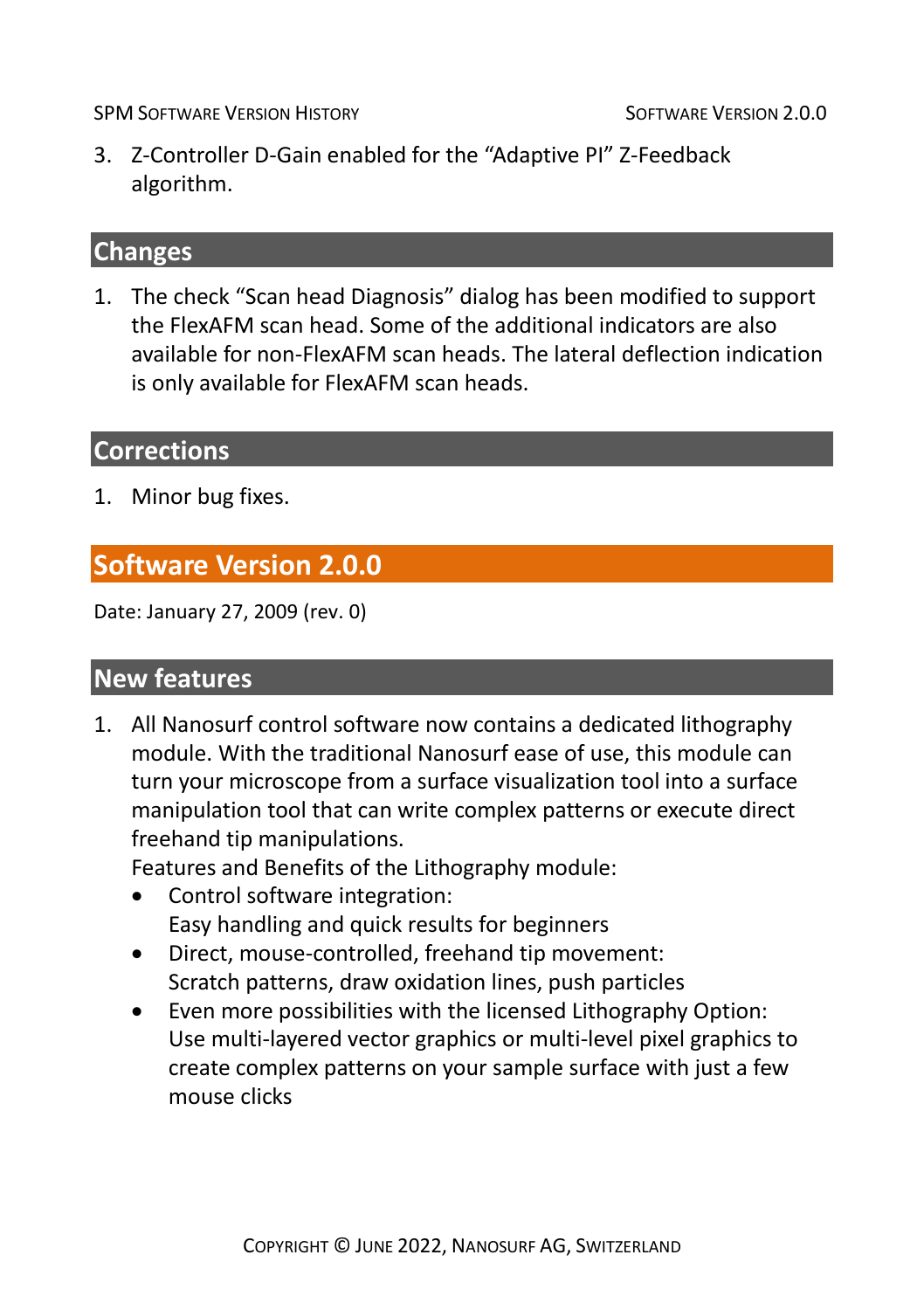- 2. The Data Info panel content can be copied to the clipboard and/or saved to a file. The content is organized as "key  $\rightarrow$  value" and separated by a <tab>. This allows easy import to e.g. Excel or Word.
- 3. It is now possible to close all open ".nid" documents at once.

#### **Changes**

- 1. The scaling of the chart no longer affects the axis text size, unless the display size is smaller than 256 pixels.
- 2. The Approach panel now uses a progress bar to indicate any approach or retract action.
- 3. Sensor calibration has been improved. The number of sensor Z-axis movements during calibration or operating mode change has been reduced to a single lift-up event.
- 4. Adjustment of the free vibration amplitude has become faster and more accurate for very low amplitudes.
- 5. The Serial Com Port selector "Controller configuration Dialog" now allows selection of any com port number between 1 and 256. Available Com ports may show extra text next to the COMx text e.g. "COM3 USB Serial Port".
- 6. The "Frequency Sweep" chart is now displayed in the "Tool Results" panel. As before, the "Frequency Sweep" chart can also be displayed as a measurement by checking "Display sweep chart" in the "Mode Properties" section of the "Operating Mode" panel.
- 7. Text strings in script files to be used with the Scripting interface should now use a semicolon rather than a comma to separate elements. Example: "1.25,10.25,...  $\rightarrow$  1.25;10.25;...".
- 8. The language selection in the "User Interface" dialog has become a dropdown list.
- 9. The firmware version is now checked at startup of the PC software. If the firmware version of the controller does not match the firmware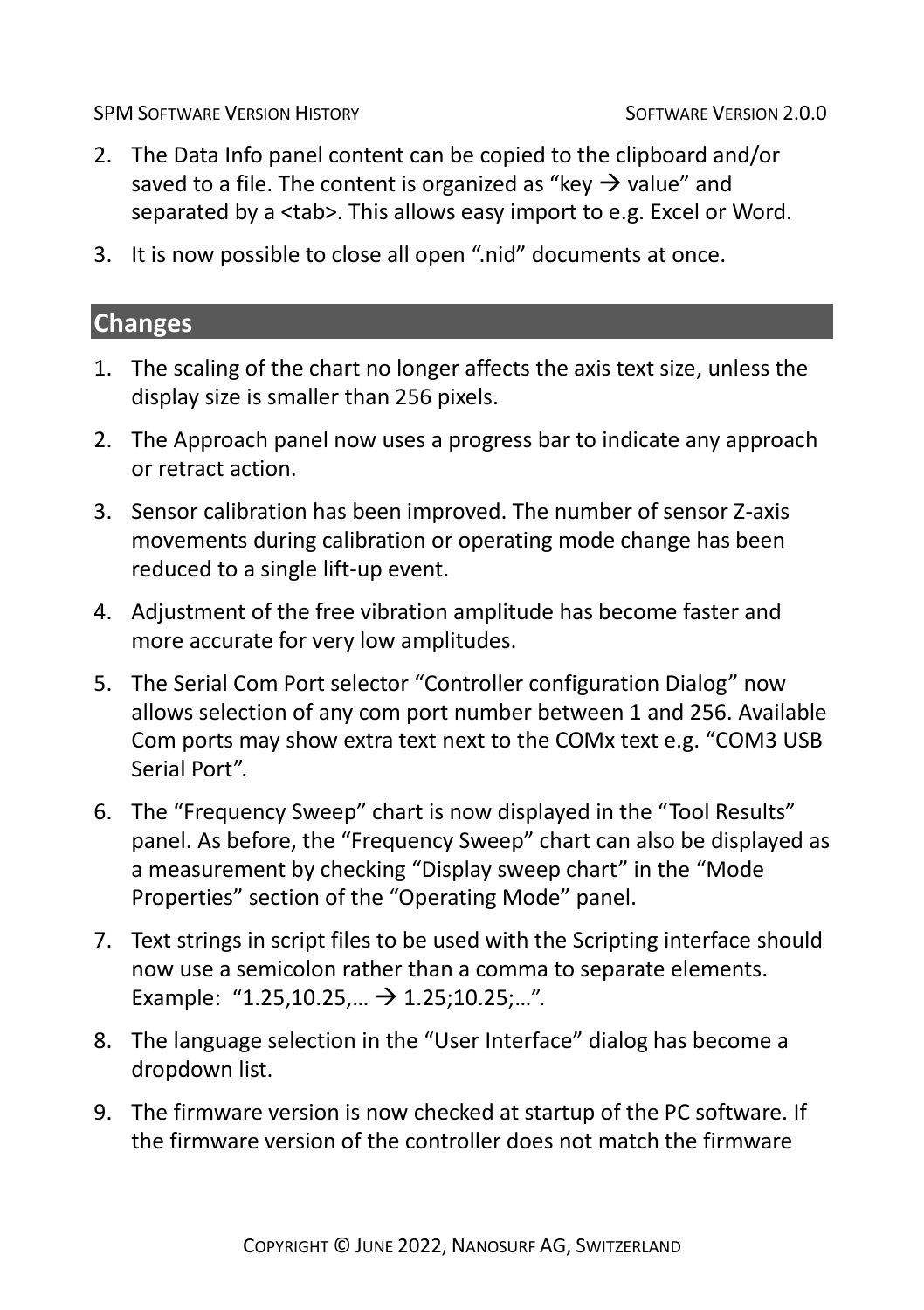version in the "bin" directory of the software, the firmware will be updated regardless of whether the firmware in the controller is newer or not. This new behavior assures that the PC software and the controller firmware are compatible.

# **Corrections**

- 1. The flickering of chart views when resizing has been reduced.
- 2. Minor bug fixes.

# **Software Version 1.8.0**

Date: March 31, 2008 (rev. 0)

#### **New features**

- 1. Support for the SPM S50 and S200 Controllers was added.
- 2. Charts and documents can now also be exported as TIFF and PNG files.
- 3. A new and signed USB to Serial converter driver has been integrated into the installation process. The installation is silent, but any device that uses a USB to Serial converter must be disconnected during the installation. The driver will be installed in both the setup and update version of the Nanosurf software installation.
- 4. This new USB driver and some internal communication reprogramming have been implemented to protect the application from crash at application shutdown and to avoid lost of data on PCs with multiple CPU cores.

- 1. Video window presentation and handling have been improved.
- 2. The Positioning, Imaging and Spectroscopy window will not be opened when the application is started through a double-click on a NID file.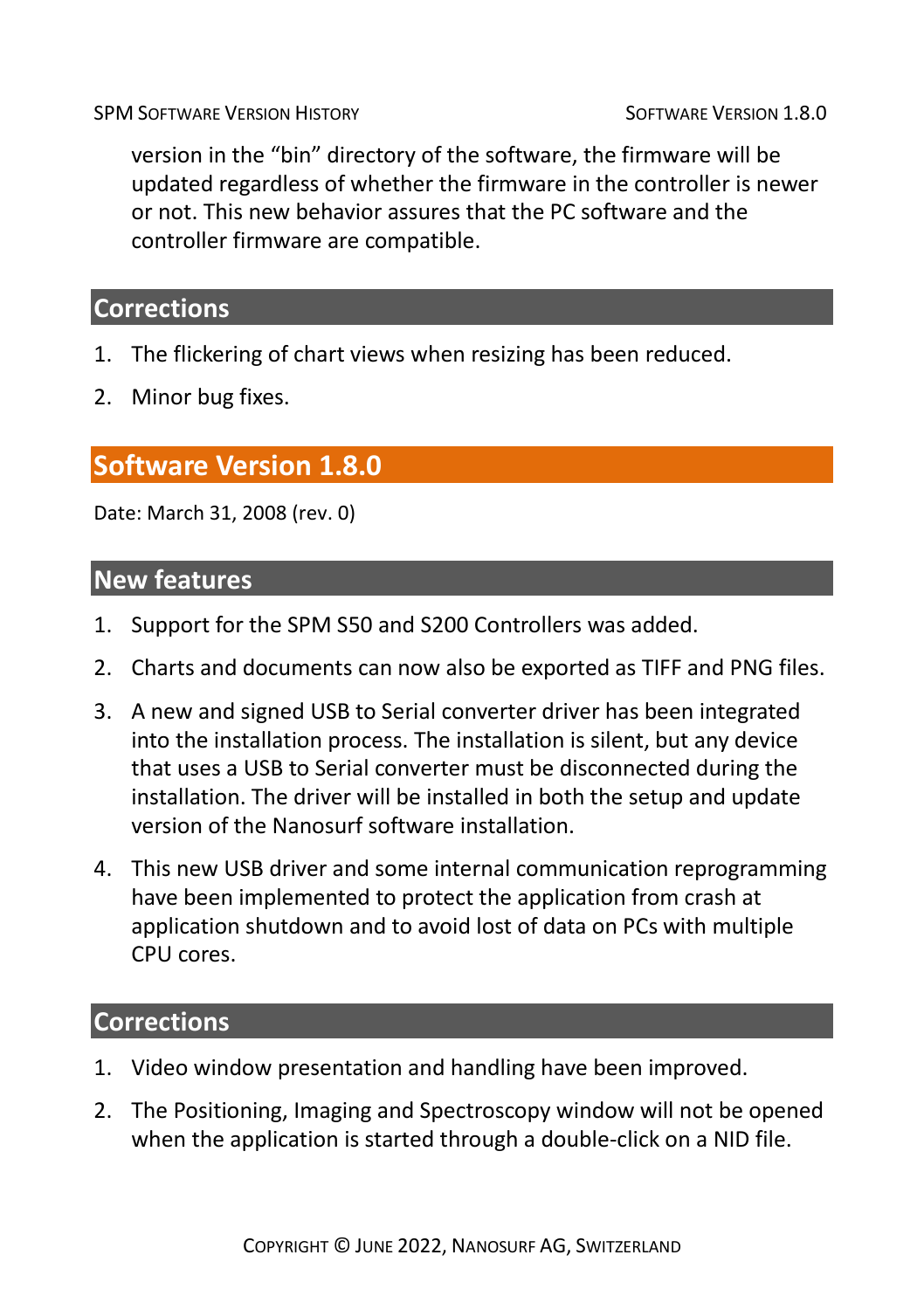3. Minor bug fixes.

# **Software Version 1.7.0**

Date: January 8, 2008 (rev. 3)

#### **New features**

- 1. Nanosurf Report v5 is now supported.
- 2. easyScan 2 STM only: A short voltage pulse can be generated by a new button "Tip cleaning" in the "Tip Properties" Panel. The voltage pulse height is 5V and approx. 100ms in duration.

| <b>Tip Properties</b> |  |
|-----------------------|--|
| Tip voltage 50mV      |  |
| Cleaning pulse        |  |

- 3. The application software is now localized to Japanese, China Traditional and Chinese Simplified languages.
- 4. User defined Scripts and Report templates are now displayed in their own respective menus, are sorted alphabetically, and can be arranged in subdirectories that are display as submenus.

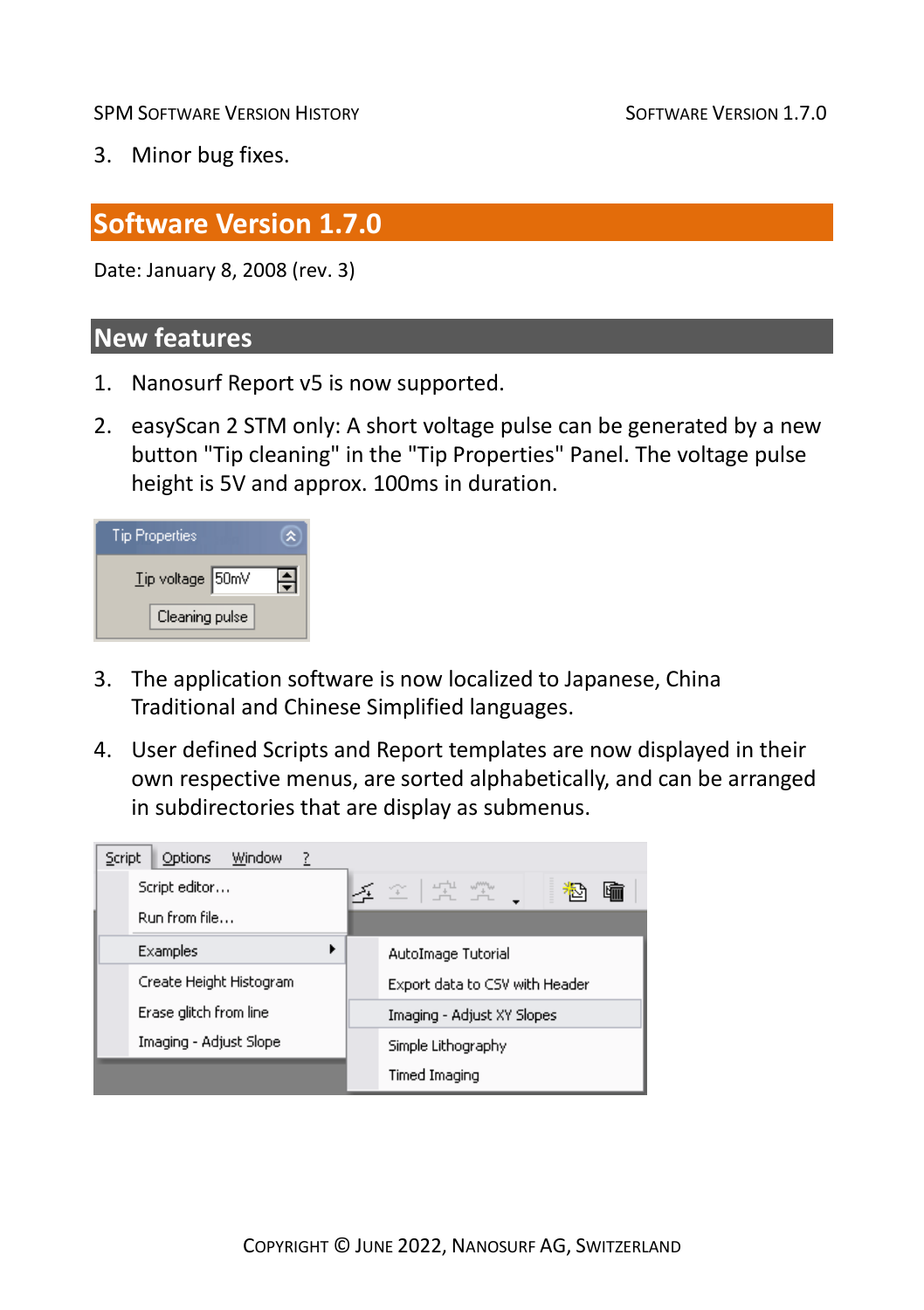5. An updated Cantilever Browser dialog, which displays more properties of the Cantilevers in a table. Also, new Cantilever types are available and supported by the application: A selected range of available NanoWorld/Nanosensor, BudgetSensors and AppNano Cantilevers are now preconfigured. There are more usable cantilever types with many different tip shapes available from each manufacturer. Please consult their product catalogue for more information.

| Name                    |                                                             | Spring constant   Resonance freq. | Length         | <b>Width</b>                   | New     |
|-------------------------|-------------------------------------------------------------|-----------------------------------|----------------|--------------------------------|---------|
| <b>CONTR</b>            | $0.2$ N/m                                                   | 13kHz                             | 450um          | $50 \mu m$                     |         |
| <b>NCLB</b>             | 48 N/m                                                      | 190kHz                            | $225 \mu m$    | 38 <sub>µm</sub>               | Edit    |
| XYNCHR<br>MFMB.         | 42 N/m<br>2.8 N/m                                           | 330kHz<br>75kHz                   | 125µm          | $30 \mu m$                     |         |
| EFMR.                   | 2.8 N/m                                                     | 75kHz                             | 225µm<br>225µm | $28 \mu m$<br>28 <sub>µm</sub> | Delete  |
| LFMR.                   | 0.2 N/m                                                     | 23kHz                             | 225µm          | $48 \mu m$                     |         |
| <b>CONTSCPt</b>         | $0.2$ N/m.                                                  | 23kHz                             | 225µm          | 48 <sub>µm</sub>               |         |
| ContAl-G                | 0.2 N/m                                                     | 13kHz                             | 450µm          | $50 \mu m$                     |         |
| Tap190Al-G              | 48 N/m                                                      | 190kHz                            | 225µm          | $38 \mu m$                     |         |
| Tap150Al-G              | 5 N/m                                                       | 150kHz                            | $125 \mu m$    | $25 \mu m$                     |         |
| Multi75Al-G             | 3 N/m                                                       | 75kHz                             | 225µm          | $28 \mu m$                     | Default |
| Deflection signal unit: |                                                             |                                   |                |                                |         |
|                         | ◯ Use meters based on head calibration                      |                                   |                |                                |         |
|                         | C Use newtons based on mounted cantilever's spring constant |                                   |                |                                |         |

- 6. Two cantilever deflection unit styles are now available for all static force operating modes: The deflection of the cantilever is either displayed as [m] or [N/m] in all charts. The [N/m] display method is particularly useful for Force/Distance curve measurement with the Spectroscopy Window. Use the selection in the Menu "Options / Config Cantilever types". See the screen shot above.
- 7. easyScan 2 System only: if the Signal Module A is installed in the controller, a new dialog is available at menu "Options / Config Signal Module..." to configure the various output signals: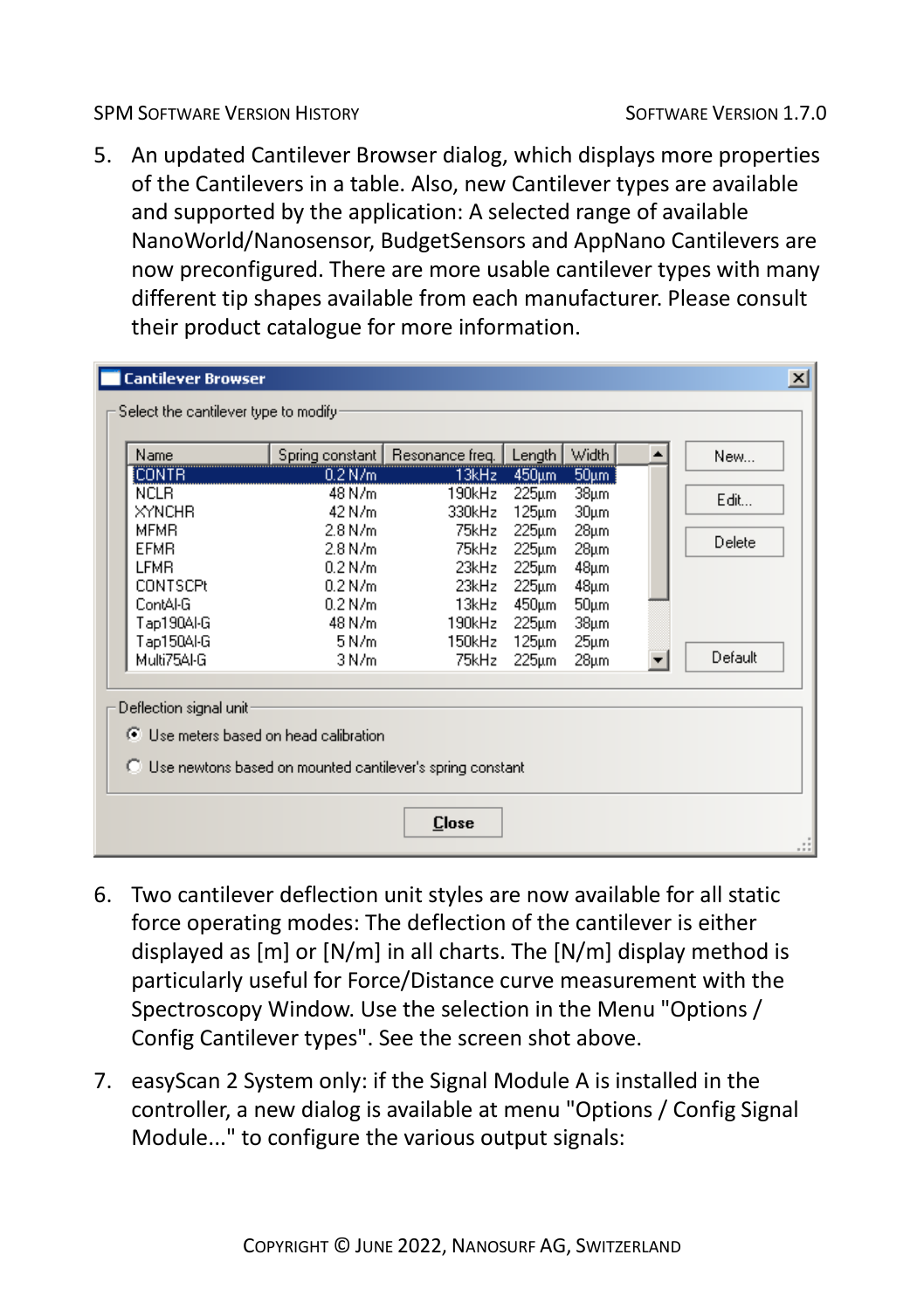| Signal module configuration                      |  |
|--------------------------------------------------|--|
| Tip signal mode                                  |  |
| Current measurement input                        |  |
| Voltage source output                            |  |
| Direct feedtrough with "Tip Voltage" Input - BNC |  |
| Cantilever excitation mode                       |  |
| lnternal source                                  |  |
| $\bigcirc$ External source                       |  |
| Sync output mode                                 |  |
| Imaging:                                         |  |
| High level from begin to end of line             |  |
| Spectroscopy:                                    |  |
| High level from begin to end of line             |  |
|                                                  |  |
| Cancel<br>пк                                     |  |

#### **Changes**

- 1. The Positioning, Imaging and Spectroscopy windows now save their positions and visibility status in the chart-configuration file as well. This provides better customization support for window placement and visual configuration (hidden, shown, or min- or maximized) at startup if the current window placement is saved to the Default chart file.
- 2. "Color map" and "shade map" charts are now displayed with multiple threads. This improves the drawing performance on systems with multiple CPU cores.
- 3. easyScan 2 STM only: The manual approach speed can be configured by a new value in the scan head calibration file: "MaxApproachSpeed=1.0".
- 4. Integer values in the Windows Registry are now saved as Integer-Keys and not as Strings-Keys as they were before. Old String-Keys are still readable.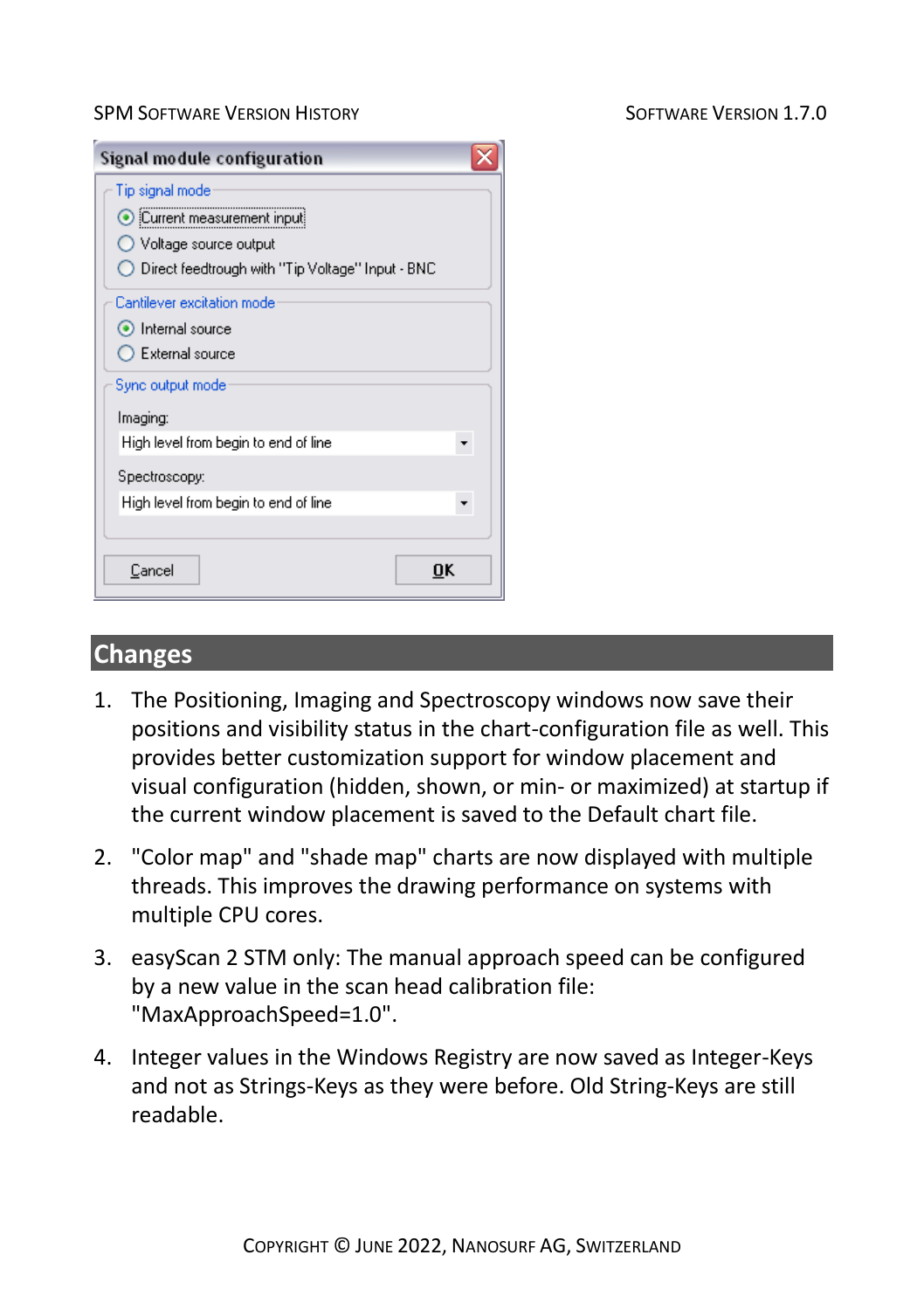5. Scripts have to be saved as UTF-8 formatted files to support international characters and not as ANSI or simple text.

# **Corrections**

- 1. The "3D View"-chart could crash if the number of lines and points where not equal. This bug has been fixed.
- 2. If Windows was configured to hide file extensions, the deletion of saved crash files was not possible. This has now been corrected.
- 3. If Windows was configured to use a character other than " as decimal point, the script function objData.SetLine() could not convert the data string. To solve this error, any script using SetLine() should first join data by using the command Join(dataarray,";"). Do not use Join(dataarray,",").
- 4. Slow scanning of images with 2000 pixels or more could crash the firmware in the controller. This problem has been solved.
- 5. Various User Interface menu and Toolbar bugs have been corrected to avoid some rare cases where crashes occurred when the mouse hovered over a menu or tool bar item.

# **Software Version 1.6.0**

Date: May 3, 2007 (rev. 0)

# **New features**

- 1. The application software is now compatible with Microsoft Windows Vista.
- 2. The application software is now compatible with international character sets.
- 3. easyScan 2 System only: Driver support for new easyScan 2 AFM Video Module.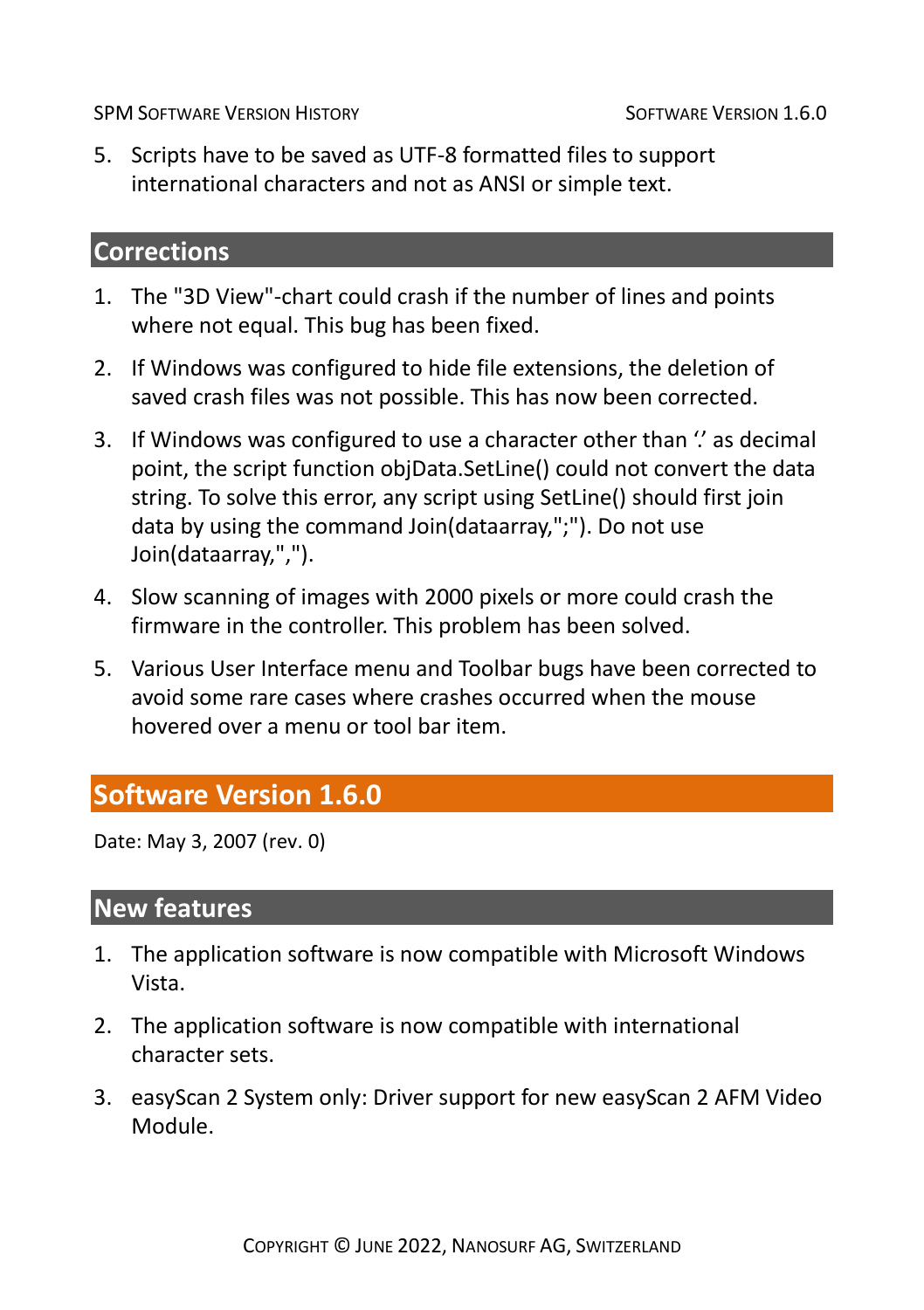4. New Scripting Interface commands. Read more details on page "Version history" of the Script Programmers Manual.

#### **Changes**

1. Improved automatic detection of different video module driver.

# **Corrections**

- 1. At start up or upon loading of parameter/chart files an empty error dialog could be displayed. This bug has been corrected.
- 2. The approach was started even if the frequency sweep displayed an error. This bug has been corrected.
- 3. Print Preview could crash if resized corrected.
- 4. Maximum number of data points could be too high in some operating mode.
- 5. Save and restore functionality of Workspaces improved.
- 6. Improved Controller communication to handle special rare cases.

#### **Software Version 1.5.1**

Date: November 24, 2006 (rev. 1)

#### **New features**

1. New tool  $\boxed{1}$  "Correct background plane" added to the Tool menu. With this function it is possible to remove the slope in X and Y direction of an image. The plane is defined graphically by three points in a color map chart. These three points should mark positions of equal height. The software then calculates the plane which contains all three points and subtracts this plane from the image data. Thus it sets the height of the three points to an equal height.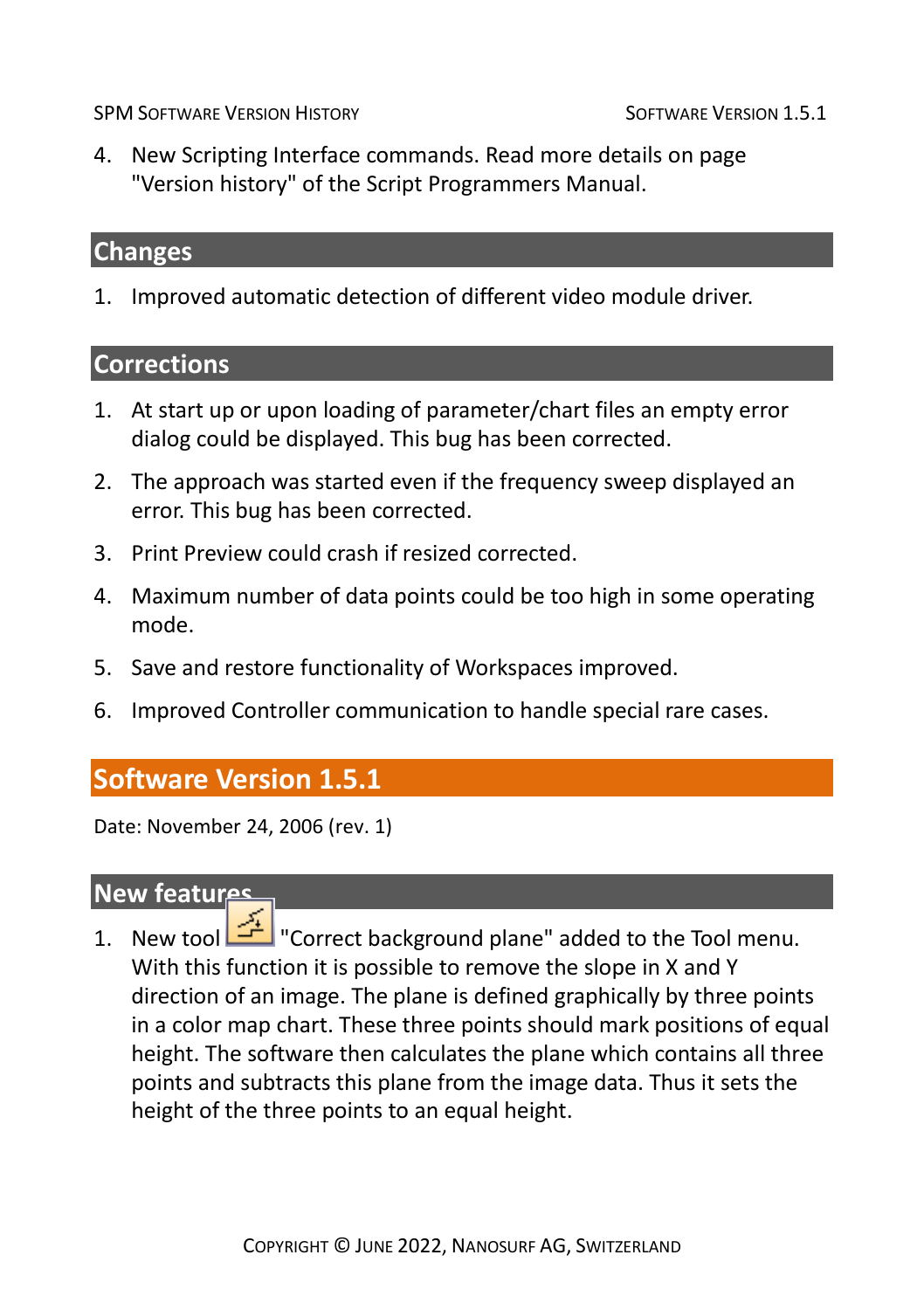2. The tools "Create cross section" and "Calc line roughness" are now active in Line charts too.

#### **Changes**

- 1. The change in behavior of the tool "Correct Scan Line Levels" in v1.5.0 is changed back except for the creation of a full copy of the document. Together with the background plane correction tool this behavior is more useful.
- 2. Maximum "Time/line" value in the imaging panel is increased from 10s to 120s.

- 1. The dialog shown without any text content is no longer displayed if some special Chart- or Parameter files are loaded.
- 2. The creation of a new chart in an empty window or document no longer crashes the software.
- 3. Write access to a write protected file is now displayed as an error.
- 4. Approach stage motor movement during system initialization is now suppressed and does not result in an endless movement.
- 5. Improved video camera driver detection. The parameter setting for the two known drivers is automatically set. For unknown drivers the user can adjust the parameters with the configuration buttons in the "Config. Controller" dialog.
- 6. The predefined position of the tip at approach now correctly loads from hed-files at start up or after change of calibration file.
- 7. A wrong message "Approach at max limit" appeared in the approach panel at start up. This bug has now been fixed.
- 8. The P- and I-Gain settings of the Z-Controller were limited to wrong maximum values on some older calibration files. This bug has been fixed.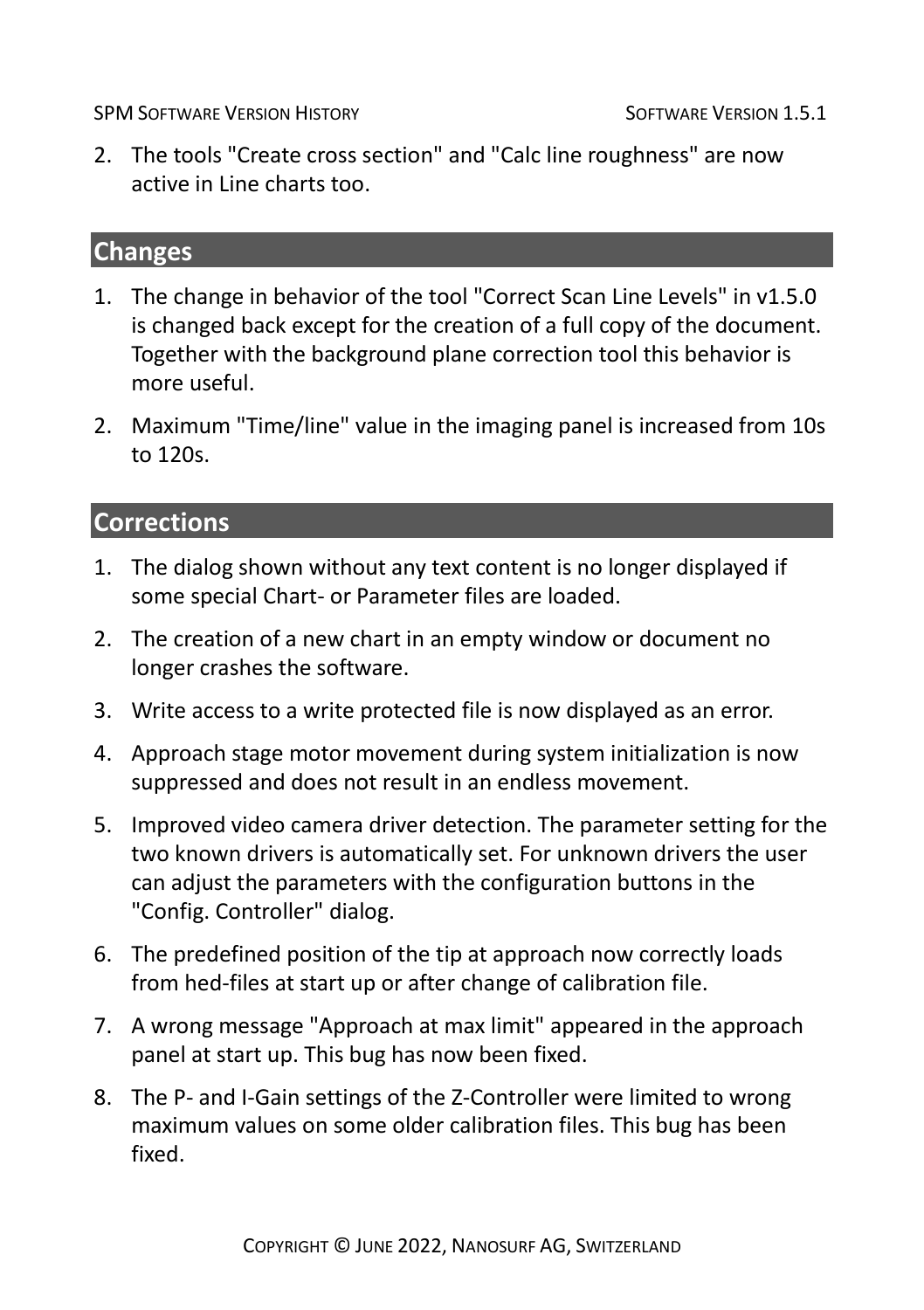9. easyScan 2 System only: During STM approach the movement could suddenly speed up and never reach the target. This error has been corrected.

# **Software Version 1.5.0**

Date: August 15, 2006

#### **New features**

1. The 3D view chart has been replaced with an interactive OpenGL version with much better image quality.



To interactively control the view of the surface, click and hold the left mouse button down over the 3D image area:

- To change the rotation angle, move the mouse left/right,
- To change the tilt angle, move the mouse up/down.

To change different properties, additional keys or mouse buttons have to be pressed:

- To change the distance to the surface (to zoom out/in), hold down the Ctrl key while moving the mouse up/down.
- To change the surface position, hold down the Shift key while moving the mouse up/down or left/right.
- To change the z-range scale, hold down the right mouse button while moving the mouse up/down.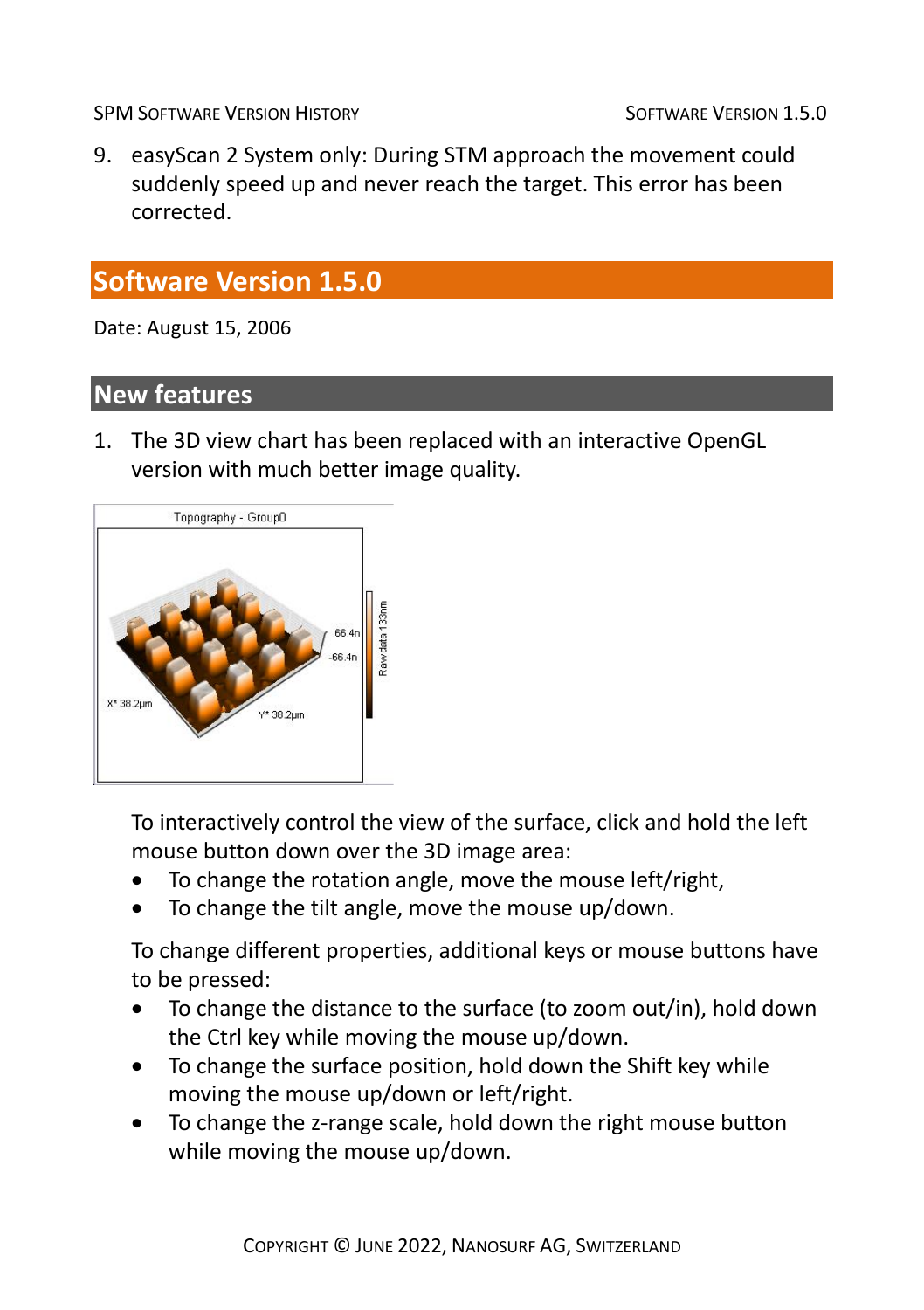• To change the light source angles, hold down both Shift and Ctrl keys. Moving the mouse left/right changes the light source azimuth from 0 – 360°. Moving the mouse up/down changes the light source altitude between  $0 - 90^\circ$ . The light source is shining from far away to the centre of the surface. An altitude of 0° means the light source is in the surface plane. An altitude of 90° means the light source is exactly above the center of the surface.

During the interaction the surface is reduced in feature complexity to improve drawing speed. The final redrawing time after releasing the left mouse with full surface precision could be slow on older PCs. With the Chart Properties "Span" and "Center" you can define the thresholds for high and low features.

Hint: To create good-looking 3D images use the Tool "Correct Scan Line Level" and then the new Glitch and Noise reduction filters to remove unwanted measurement artifacts. Set the light source azimuth to 90° (parallel to the scan lines) to  $\mathfrak{r}_{\mathbf{t}} \cap \mathfrak{e}$  unwanted shadows between individual scan lines. Click the tool bar button once or twice until no clipping of high features is visible (or adjust the "Span" and "Center" Properties).

2. A new Imaging Mode for MFM/EFM measurements is implemented in the Advanced level User Interface:

| Imaging Modes        |  |
|----------------------|--|
| Scan mode            |  |
| Continuous           |  |
| Measurement mode     |  |
| Scan Forward         |  |
| V Const.-Height mode |  |
| Rel. Tip-Pos 30nm    |  |

A full description of the theory and operational usage can be found in technical note TN00031 MFM, which registered users can download from the support area of our home page.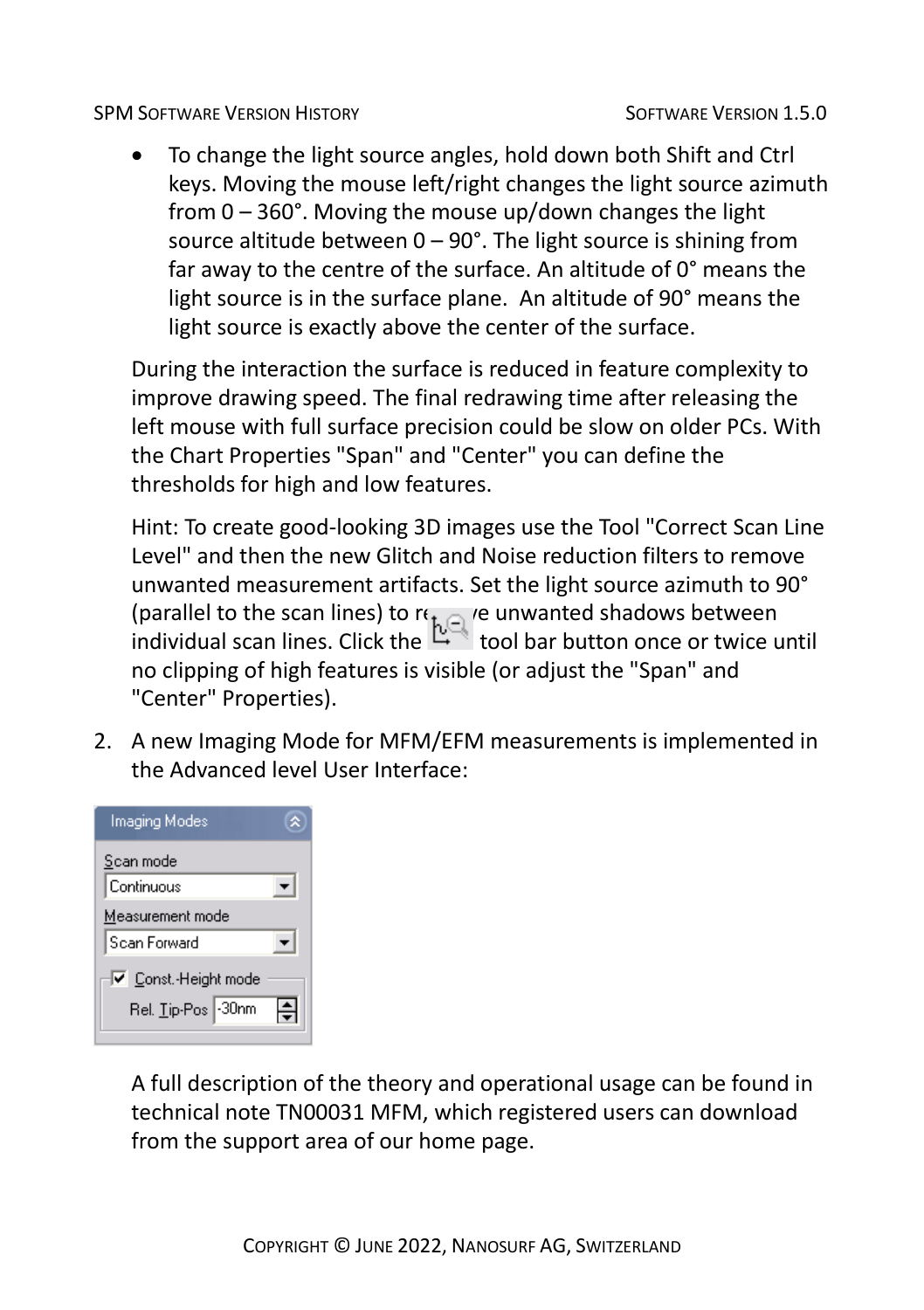3. A new Approach Option to control the stage position is implemented in the Advanced level User Interface:



The slider defines the position of the tip during the approach. Normal position is in the center at 0µm. For surfaces with deep or high features close to the maximal z-scan range it could be better to set the tip position close to one side of the z-range. For surfaces with holes set the tip position closer to "Retracted". For surfaces with high small features set the tip position closer to "Advanced".

After the approach you can also readjust the tip position with this slider (e.g. drift movement compensation). To do this click and drag the slider to the desired position and release it. Then the approach motor starts to move the scanner stage and the z-feedback controller tracks the tip position until it reaches the new position. The "Approach speed" parameter controls the stage moving speed. Use speeds as slow as possible to minimize the risk of tip damage. If the movement takes too long click the "Stop" button to interrupt the movement.

4. Two new Tools to reduce image distortions are implemented (Tools Menu):



They reduce typical imaging problems: The "Glitch" filter removes single scan line distortions. The "Noise" filter removes overall pixel noise. To apply a filter to a signal click to the corresponding Color map chart and select the menu item or tool bar button. A copy of the full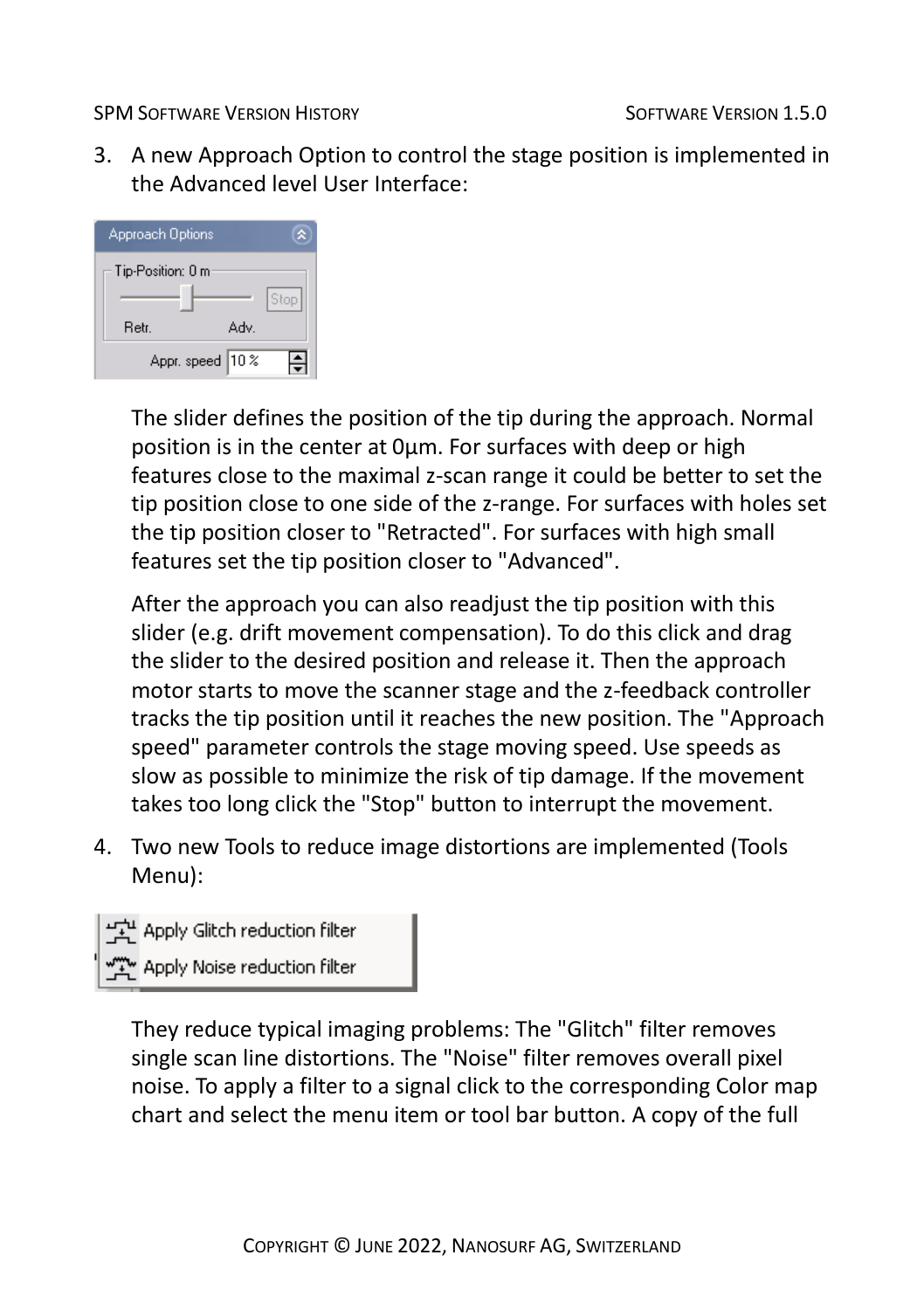document is created with the selected signal filtered; all other signals remain unchanged.

Hint: These filters are very useful for creating good-looking 3D images because even small glitches and noise disturbances are very visible in the 3D rendering because of the lighting.

- 5. The sliders in the Video Options Section of the Video Panel are now interactive during the sliding, and the video updates image immediately. The illumination only changes immediately if the scanner is not scanning.
- 6. A new automatic hardware signal offset calibration prior to the approach enables better low amplitude measurements in Dynamic Force and Phase Contrast Operating Modes.

#### **Changes**

- 1. Printing and Windows BMP-Export has been improved. A poorly sized document window size no longer clips the charts. Also the background is now white.
- 2. A change of scan speed ("Time / Line") lo longer forces a restart of the current image.
- 3. The tool "Correct Scan Line Levels" now creates a full copy of the document like the Glitch and Noise reduction filters. The results no longer depend on the selected chart filter. Instead, the tool always uses the raw data, and alters the height values of the selected line to the mean height value of all raw data points between the start and end point of the selected line. These changes help to get good-looking results more quickly.

#### **Corrections**

1. A 0% illumination setting now completely switches off the lateral LED illumination.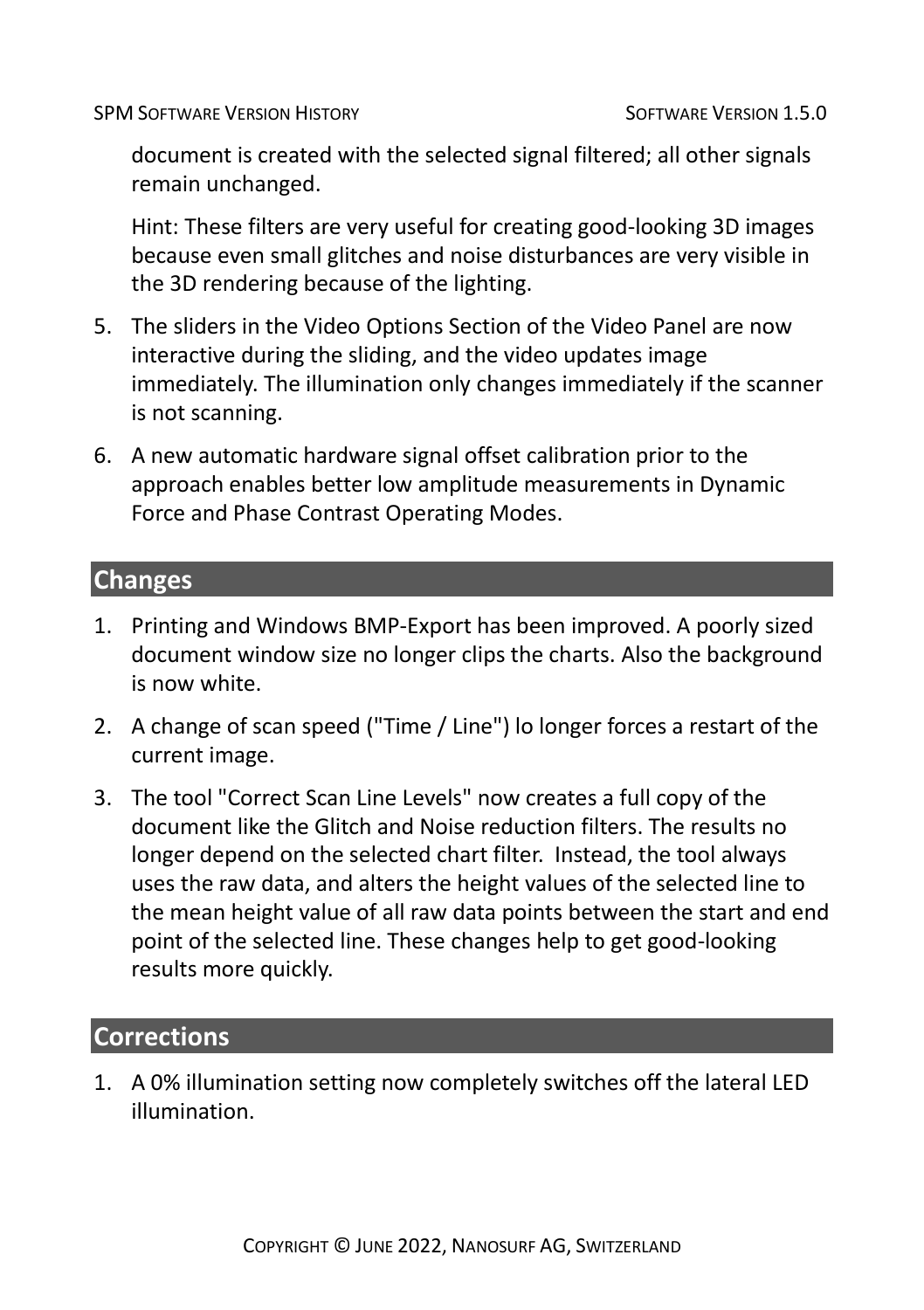- 2. Scripting Interface properties IsMoving, IsCapturing and IsMeasuring no longer block the script execution.
- 3. Scripting Interface method StartMoveTipTo(x,y,z) and Spectroscopy Panel Position Section parameters now calculate the correct tip positions

# **Software Version 1.4.0**

Date: March 2, 2006 (revised March 16, 2006)

# **New features**

- 1. Mobile S System only: Support for Mobile S Rev 2 Controller and Scan Heads.
- 2. Enhanced "Spectroscopy Window" functionality:
	- Modulation Output calculates modulation ramp with higher resolution. No more value rounding problems.
	- Modulation of "User Output"-DAC is possible now. Available with Mobile S Rev 2 Controller and easyScan 2 Systems.
	- Activation of Z-Controller and measuring of the "Topography"- Signal is now possible. Available for all Operating Modes.
	- The "Start" button changes to "Stop" during measurement. Therefore a spectroscopy sequence can now be stopped by the user at any time.
	- Range checking can now be switched off if desired. This simplifies the handling for standard spectroscopy situations where no precautions are necessary.
	- The Averaging function now only includes completed measurements and ignores spectroscopy data from aborted measurements (range check events or user stop request).
	- If range check events occur, an information dialog appears and the total amount of events is stored to the document and is visible in the Data Info Panel.
	- Small improvements in the User Interfaces for Easy, Standard and Expert Levels.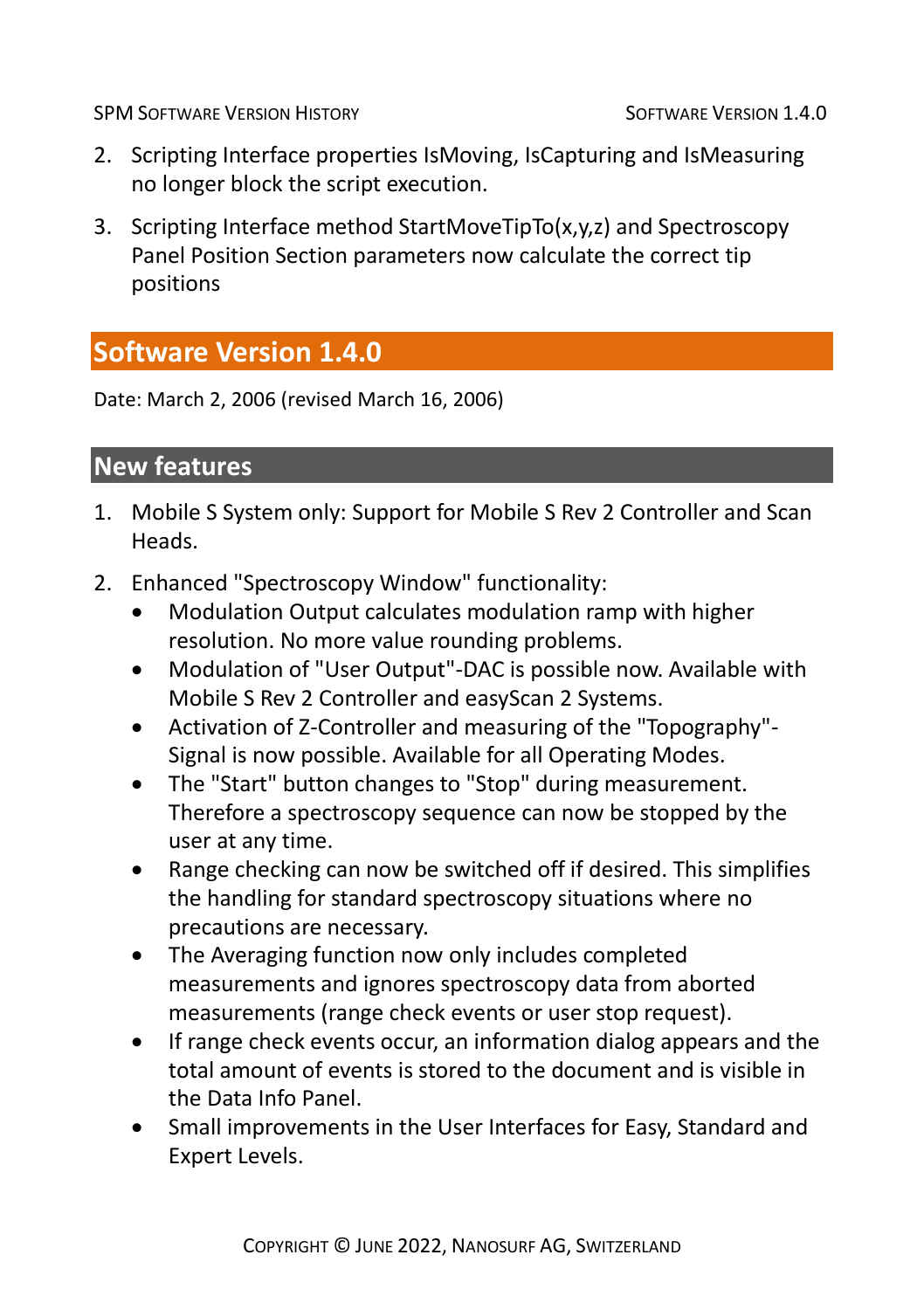- 3. Series of images can now be captured automatically with the improved "Photo" button in the Imaging Window. A click to "Photo" activates the capturing mode until the "Photo" button is de-selected again or the scanning is stopped. In capturing mode a new document is created every time a complete frame is measured.
- 4. New User Input/Output Section in the "Operating Mode" Panel. Available with Mobile S Rev 2 Controller and easyScan 2 Systems.
- 5. Individual Sync-Output mode settings for Imaging and Spectroscopy. Refer to "Programmers Manual."
- 6. New Script Interface Properties and Methods:
	- Support for the new spectroscopy features
	- Enhanced window and dialog visibility control
	- Individual Sync-Output mode settings for Imaging and Spectroscopy.
	- Some new properties for Scan- and Approach-Class
- 7. Refer to "Version history" page in the "Programmers Manual" online help for a full documentation of the new functions.

# **Changes**

- 1. File load and save dialogs remember the most recently selected directory and reuse it the following time
- 2. The scan head calibration dialog has an improved User Interface for better usage.

- 1. Bug in the "Measure distance" tool corrected. Distance measurement of "Cross Section"-Results was not possible.
- 2. Under certain circumstances the approach with AFM scan heads could end at maximum range instead of close to z-midrange. This is now corrected.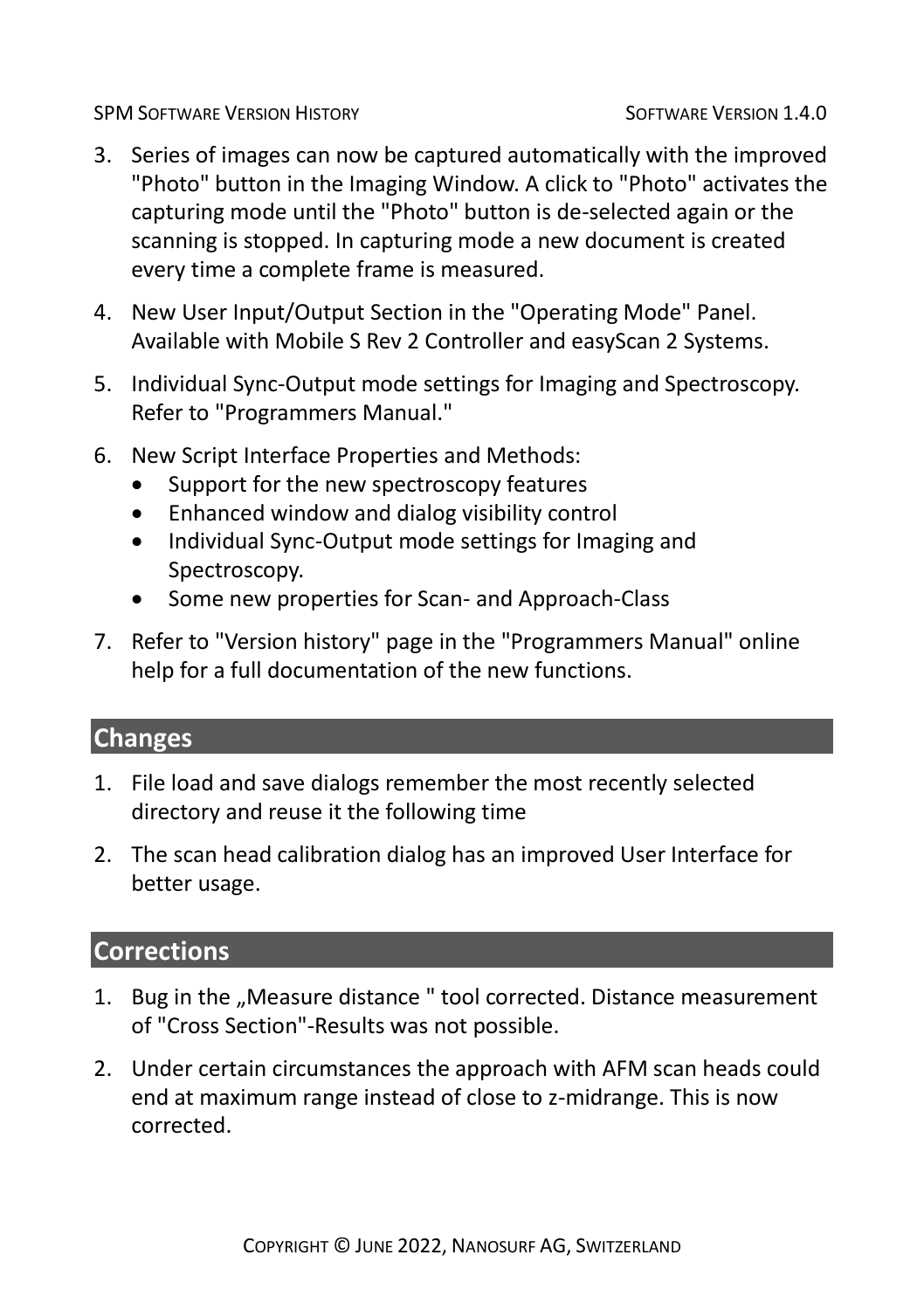- 3. Software compatibility check and automatic firmware update functions are improved.
- 4. Color palette settings are now saved and restored at start up.
- 5. The "Positioning Window" now stores its window size in the chart file.

# **Software Version 1.3.0**

Date: August 23, 2005 (rev. 2)

#### **New features**

- 1. Opening \*.ezd measurement files created with easyScan E-Line or easyScan DFM software is now supported. Use the standard Menu "File->Open..." Dialog and select File type "easyScan Data file". Drag and drop of \*.ezd-files onto the Application Window is also supported.
- 2. The Scripting Interface is improved with new objects. Full document handling is now supported for script languages, as is creation and manipulation of data document windows, chart displays and data containers. A complete description of the new objects is found in the updated "Programmers Manual" online help file. The updated MobileS.tlb-File defines the added interfaces.
- 3. New script examples added. "Remove glitch" demonstrates data manipulation, "Create Histogram" demonstrates data analysis possibilities and "Adjust Slope" demonstrates how to create online helper functions. A demo script to export data values to a customer defined file format is also included.
- 4. A LabView example program is available on request for free. It demonstrates how to control the measurement application with the LabView VI graphical program.
- 5. The tool "Measure Length" now always calculates both "Width" and "Height" of a distance.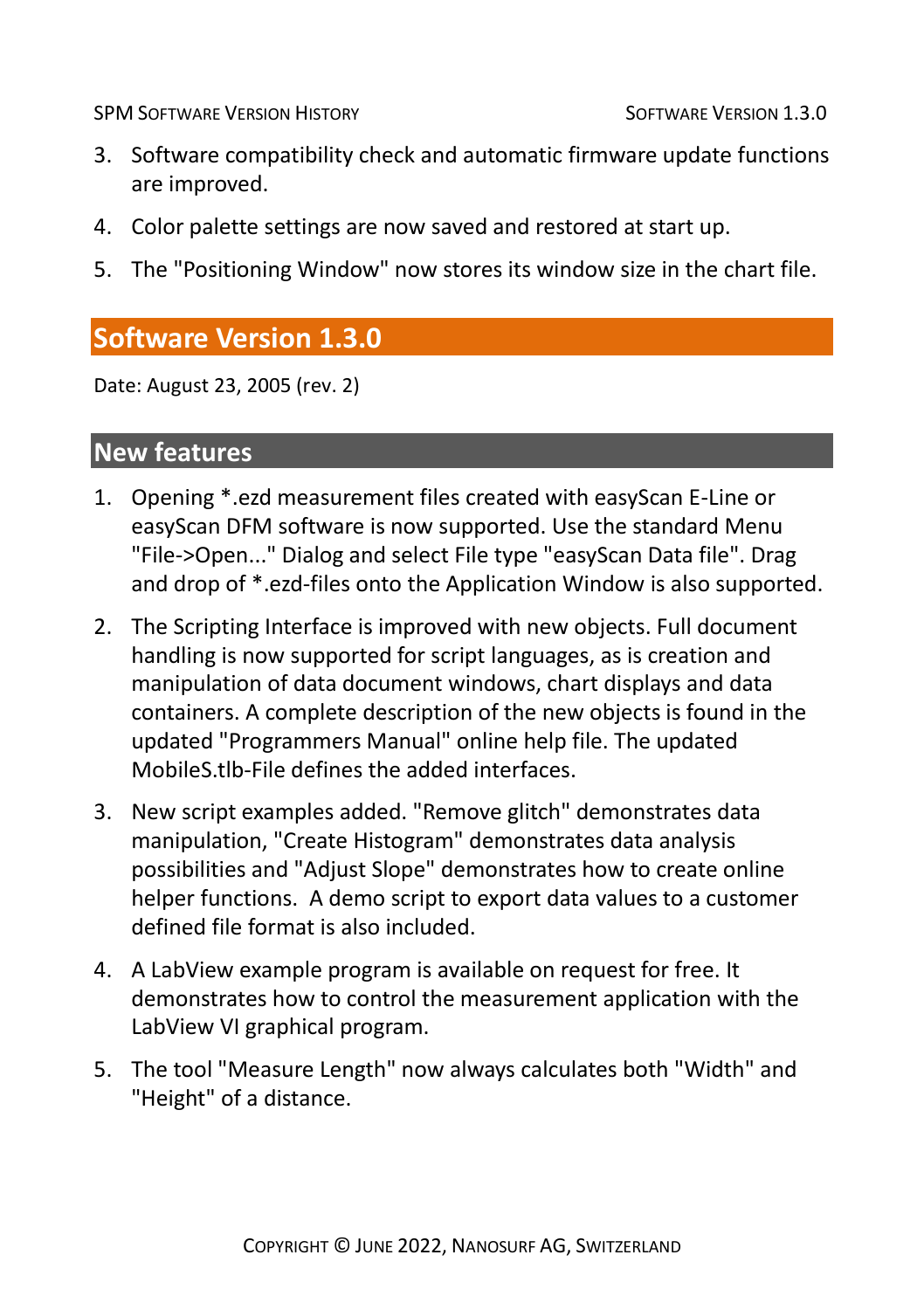#### **Changes**

- 1. The "Save Image" button is moved from the video window into the "Video Source" Section.
- 2. If the application reloads files which were not stored it displays an information dialog after startup.
- 3. User level "Standard" and "Easy" automatically switch on the "Auto" check boxes for all the hidden functionalities. They also set default numerical values to some hidden properties.
- 4. Force Modulation Operating mode now always displays the resonance peak search chart.

- 1. Tip Voltage adjustment was not possible in "Advanced" user level. This has been corrected.
- 2. Manipulating scan head calibration information with the Scan head Calibration Dialog no longer allows changing the wrong signal.
- 3. "Measure Distance" and "Measure Angle" tools now only require identical units of X and Z axes if a chart is in line mode to measure the distance or angle.
- 4. Firmware update is only performed if controller is compatible with PC software.
- 5. Menu "Config->Check Scan head" now displays real information.
- 6. Under rare circumstances it was possible that unexpected approach motor movement or change of video camera source could happen. This has been corrected.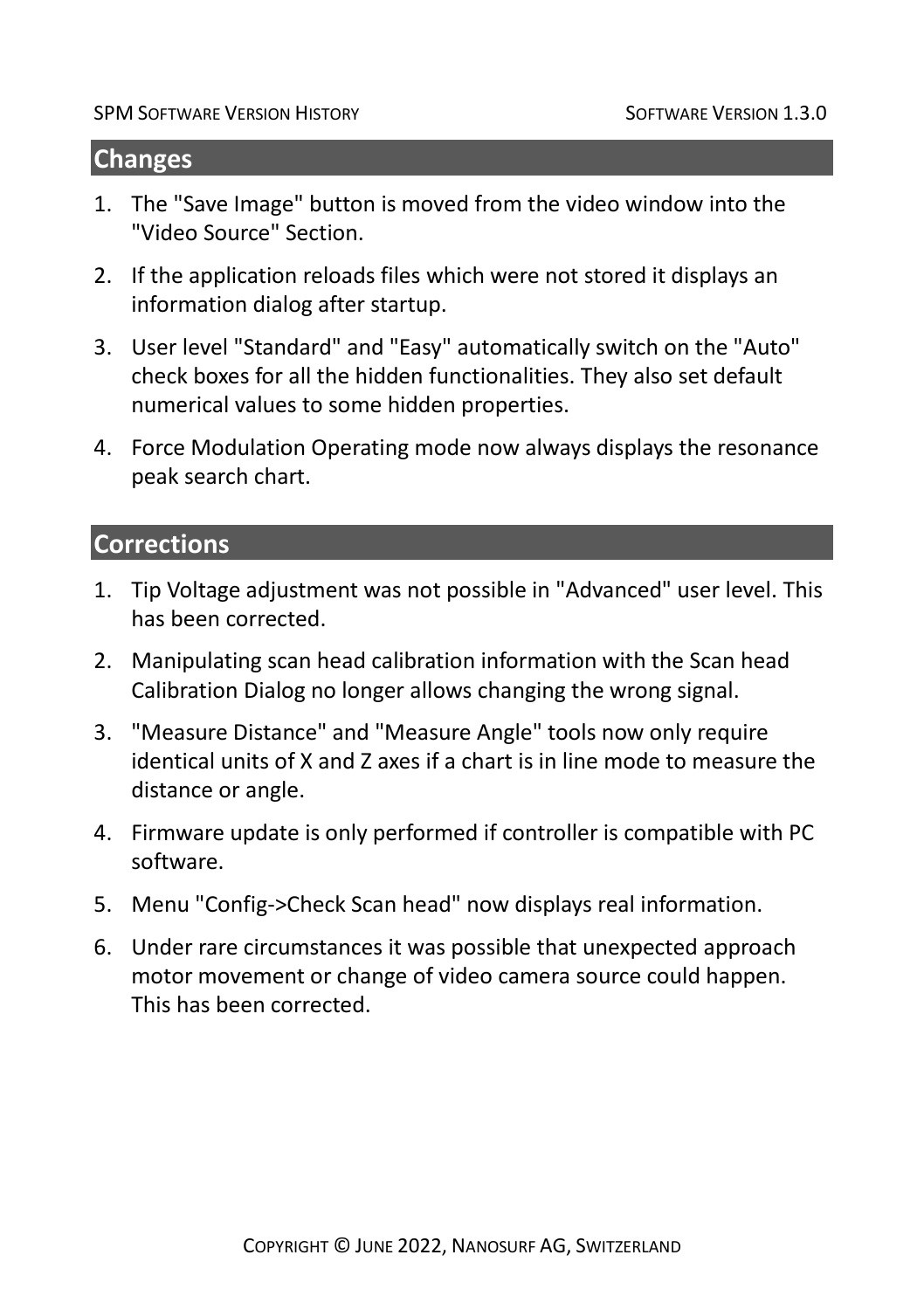# **Software Version 1.2.0**

Date: Januari 10, 2005 (revised June 30, 2005)

#### **New features**

1. Visual Basic Scripting technology is integrated into the software. The application has a built in interpreter for VBScript. Automated measurement, lithography, custom data analysis functions and many more are now possible. A rich set of commands give the user full access to software internals and microscope settings.

|               | Script   Options Window |  |
|---------------|-------------------------|--|
|               | Script editor           |  |
| Run from file |                         |  |
|               | Remain Scantime         |  |

A new pull down menu "Script" has been introduced. A "Script Editor"- Dialog can be opened to enter VBScript programs interactively and can be executed by a click to the "Run" button.

Completed programs can be loaded and run by either selecting a script by file dialog or just selecting a script as a menu item. Scripts in a configurable directory are displayed in this menu.

A "Script Programmers Manual" is included with the software. It has a Tutorial chapter for beginners, sample programs and a full object interface reference for advanced users. (see 5. for more details)

2. Controlling the application from external programs is now supported. The application acts as a standard COM Automation Server. This is a Microsoft Standard for interfacing different software application. Many third party programs are compatible with this standard such as LabView, MathLab, Visual C++, Visual Basic, Java or Delphi.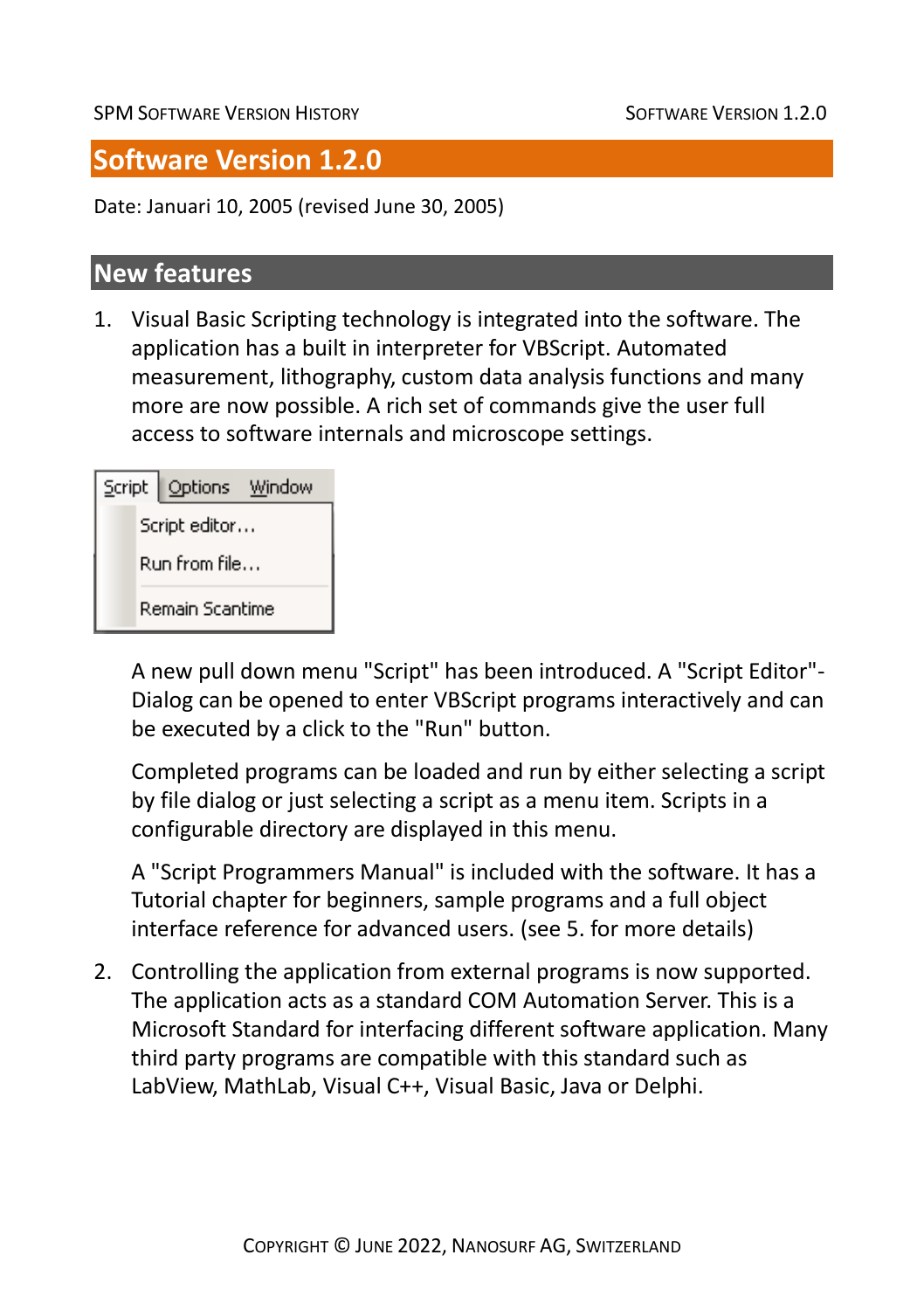The external program can control the SPM software with the same commands as the internal script interpreter does. The "Script Programmers Manual" has a chapter on how to integrate the SPM Software application into other third party software.

- 3. A protection for unsaved measured data has been implemented. If the software crashes, the unsaved images can be recovered from the temporary disc space. The next start of the application restores and loads these images automatically from the temporary disc space
- 4. Operating and Reference Manuals have been updated
- 5. The new "Script Programmers Manual" takes the form of a windows help file. It can be found at "Start->Programs->"Your SPM Software"- >Script Programmers Manual".

#### **Changes**

- 1. The description of values in the Data Info Panel is now equal to the user interface names.
- 2. If Auto start imaging is enabled in the Position Window, the Imaging Window is now automatically opened and brought to the front.
- 3. The file name extensions of report templates have been removed from the Menu Report.

- 1. Chart Properties Dialog: New values entered in Span and Center are now properly range checked.
- 2. Saving documents while exiting the program with open Position or Imaging windows could generate corrupt data files. This has been corrected
- 3. Software no longer crashes if "Photo" and "Retract" buttons are clicked to quickly after another.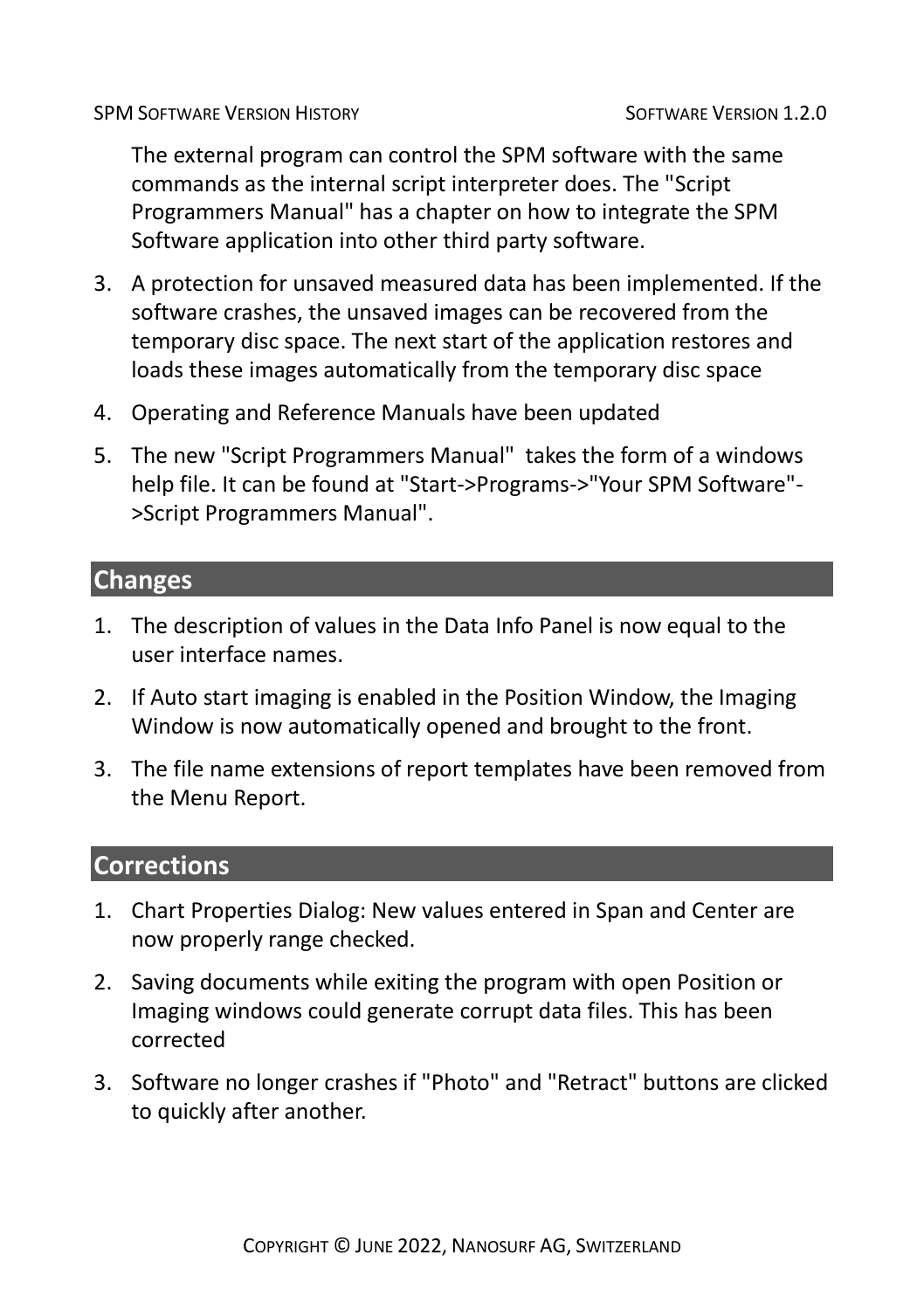- 4. Scanning very slowly no longer leads to "No connection to microscope" error messages.
- 5. On older or slow PCs the data transfer from Mobile S Controller could be blocked while scanning of large images. This has been corrected.
- 6. Menu "Report->Add measurement" now works with unsaved images.
- 7. A image size of only one scan line was handled incorrectly. This is now possible and the Image height is set to 0.
- 8. Loading of par-files with different operating modes could set the z feedback controller set point to a wrong value. This has been corrected.
- 9. Closing of the application while redrawing a chart no longer crashes the application.
- 10. The start of an approach for recalibration during scanning could crash the tip into the sample in special circumstances. This has been corrected.
- 11. Tool Roughness Area: The unit for Area size is now displayed correctly.
- 12. Tool Roughness Line: The unit for Length is now displayed correctly.

# **Software Version 1.1.0**

Date: September 21, 2004

#### **New features**

1. A 'User Input' is now active. A new section "User input" is now in the Operating Mode Panel:

| User Input        |  |
|-------------------|--|
| Enable User Input |  |
| Config            |  |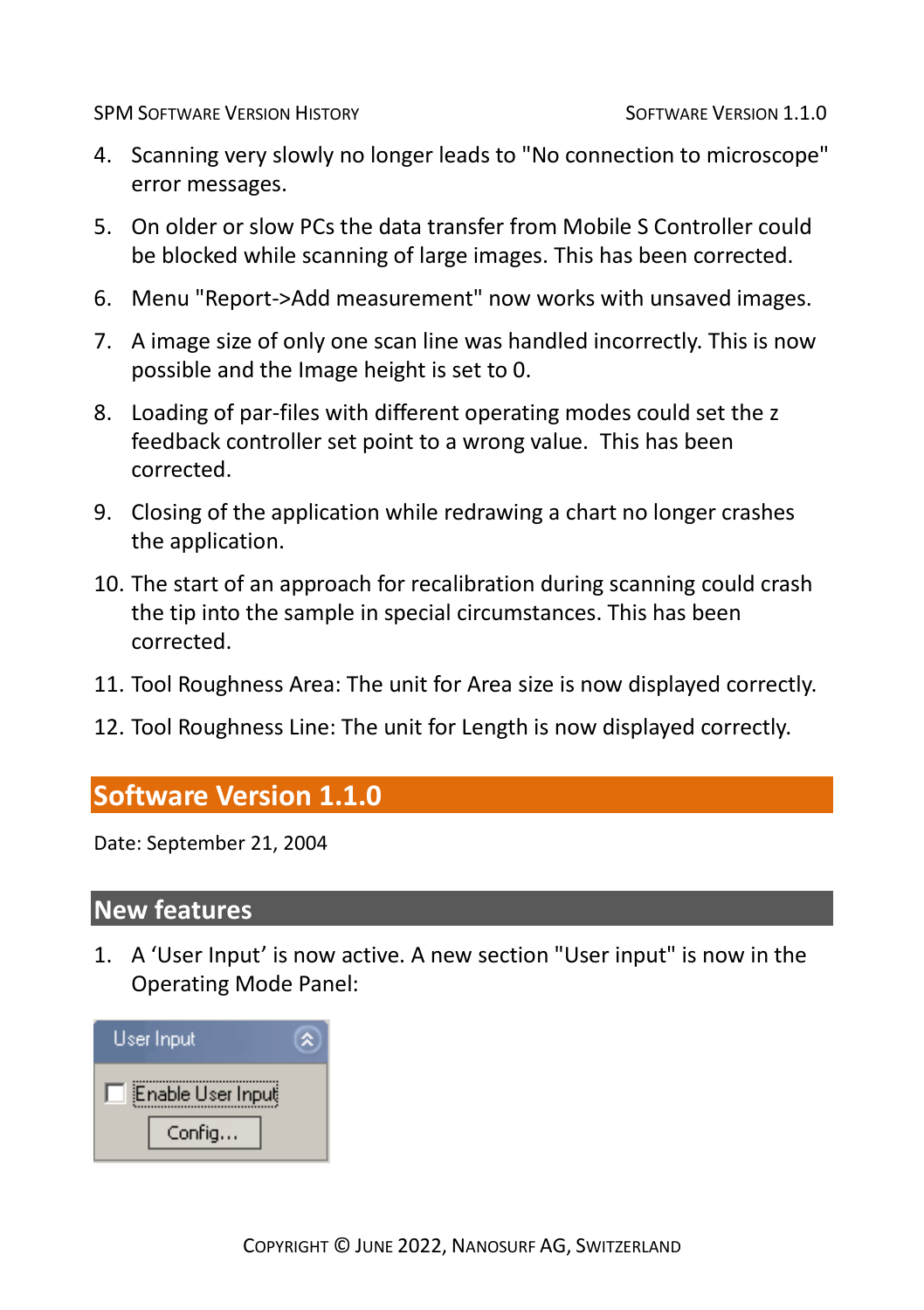The User Input is available in all imaging and spectroscopy modes except in the "Spreading resistance"-Operating mode. If you click on "Config" you can freely define a name for the user input, define the physical unit of the signal and its range.

This information is stored in the currently loaded scan head calibration file. If a user has no Windows XP/2000 access rights to the hed-file this cannot be saved. In this case create a copy of the calibration file and load this copy, then the user input information is stored there.

2. A highly improved Z- Controller due to a new real time algorithm in the Controller software. This new algorithm reduces noise and spikes in the topography and the phase signal. Therefore a new section has been introduced in the advanced user level. In all other user levels this new algorithm is automatically active.

| Z-Controller Mode               |  |
|---------------------------------|--|
| Z-Feedback mode:                |  |
| Free Running                    |  |
| Z-Feedback algorithm:           |  |
| Adaptive Pl                     |  |
| Error range $\sqrt{20}\sqrt{v}$ |  |

- 3. The I-Gain (Standard and Advanced Level) and Loop-Gain (Easy Level) are now self adapting to the sensitivity of the scan head. This simplifies the usage of high resolution and large scan heads. The user no longer has to remember different gain settings for different scan heads. In all cases an I-Gain / Loop-Gain of about 1000-2000 is ok to measure, as for the large scan head.
- 4. The chart properties dialog now auto updates its chart immediately after the values have been changed, without closing the dialog window. It also contains a "Set" button. Use this to optimize the zrange manually.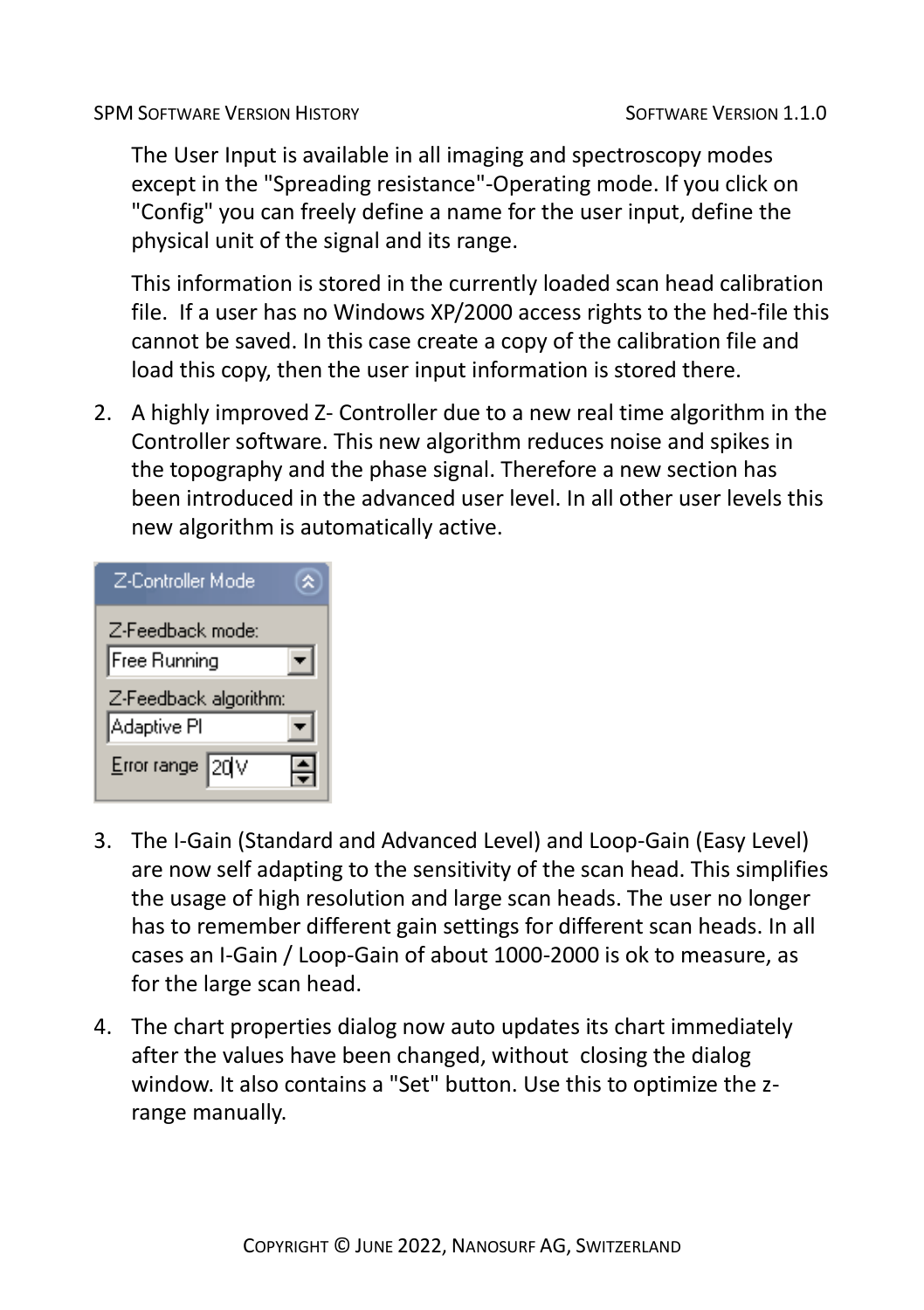- 5. The video images of both video cameras can now be stored as a JPGfile. The save button is just below the video image in the position window.
- 6. In each document the following information it is now saved: Controller's serial number, its firmware version and the PC SPM Software version.
- 7. Operating and Reference Manuals are now available

### **Changes**

- 1. The arrangement algorithm of charts has changed. It first tries to align new charts vertically instead of horizontally. But if there is more space to the right than to the bottom it places a chart in the next row. This behavior should ease chart handling.
- 2. Behavior of automatic z range adjustment for line charts optimized. A histogram algorithm and new minimal thresholds are now used.
- 3. The red coloring of out of range data is now only done if data values are out of measurement range and not only out of visible chart range.
- 4. In "Spreading resistance"-Operating mode, the tip voltage section is now displayed in all user levels.
- 5. Spectroscopy Panel now has slightly modified section layouts in all user levels.

- 1. Selection of report files, displayed in the Report pull down menu, now working correctly.
- 2. Numerical format of data export to csv-Files und plt-Files corrected.
- 3. The positioning of new document windows has been improved.
- 4. Error in the calculation of X/Y Position for cursor tools if a chart has an offset other than zero has been corrected.